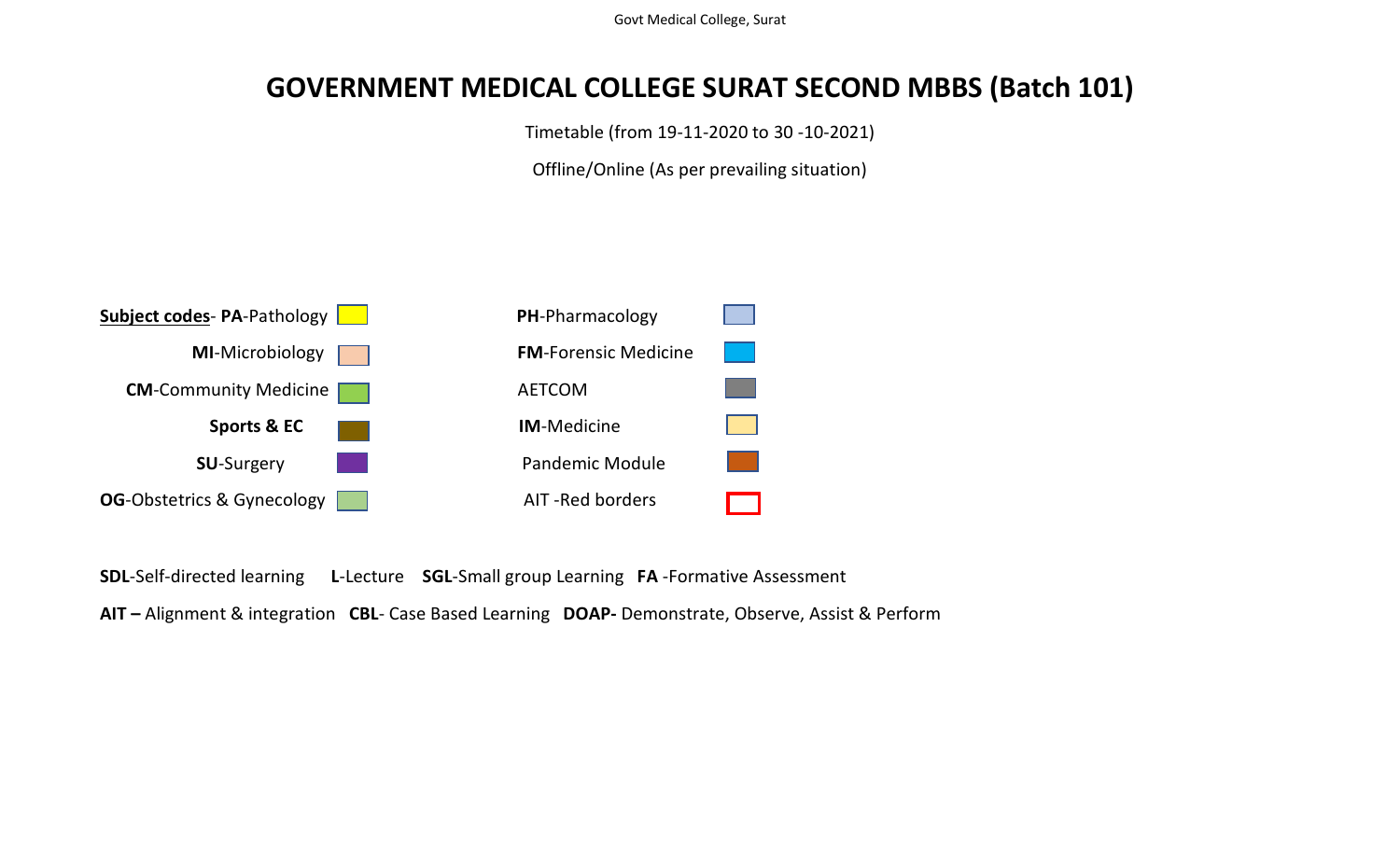## **Orientation week**

|                   |          |                          | Orientati<br>on week | Orientation to departments +<br><b>Covid training</b> |                                   |                                     |       |
|-------------------|----------|--------------------------|----------------------|-------------------------------------------------------|-----------------------------------|-------------------------------------|-------|
|                   |          | 9AM--<br>10-11AM         | 11-12AM              | 12.00--01.00PM                                        | 2-3 PM                            | 3-4PM                               | 4-5PM |
|                   |          | 10                       |                      |                                                       |                                   |                                     |       |
|                   |          | AM                       |                      |                                                       |                                   |                                     |       |
| $19-11-$<br>2020  | Thursday | <b>COVID-19 training</b> |                      | PA1.1,1.2,1.3 L Introduction to<br>Pathology          | Introduction to<br>pharmacology L | Introduction to Microbiology        |       |
| $20-11-$<br>2020  | Friday   | <b>COVID-19 training</b> |                      | PA1.1,1.2,1.3 L Introduction to<br>Pathology          | Introduction to<br>pharmacology L | <b>Introduction to Microbiology</b> |       |
| $21 - 11$<br>2020 | Saturday | <b>COVID-19 training</b> |                      | PA1.1,1.2,1.3 L Introduction to<br>Pathology          | Introduction to<br>pharmacology L | Introduction to Microbiology        |       |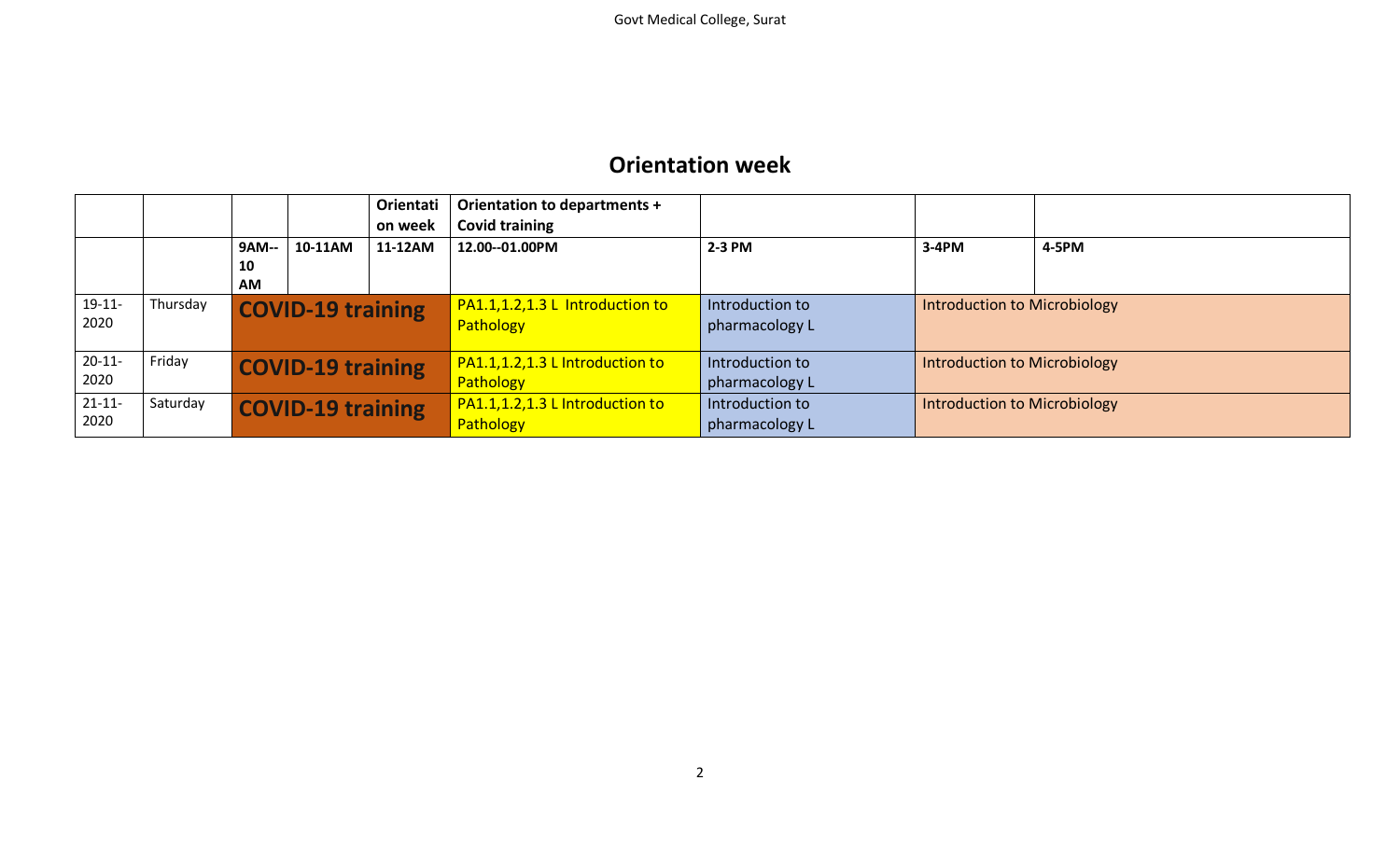|                     |               |                                                                      |                                                    |                   | Week 1                                                                 |                                                                                                 |                                                                        |                                                                               |  |  |
|---------------------|---------------|----------------------------------------------------------------------|----------------------------------------------------|-------------------|------------------------------------------------------------------------|-------------------------------------------------------------------------------------------------|------------------------------------------------------------------------|-------------------------------------------------------------------------------|--|--|
|                     |               | 9AM--10 AM                                                           | 10-11AM                                            | $11-$<br>12A<br>M | 12.00--01.00PM                                                         | 2-3 PM                                                                                          | 3-4PM                                                                  | 4-5PM                                                                         |  |  |
| $23-11-$<br>2020    | Mond<br>ay    | <b>Clinical postings</b>                                             |                                                    |                   | Introduction to Pharmacology (PH<br>$1.1$ ) L                          | Fever of unknown origin IM 4.8                                                                  | /SGT/DOAP                                                              | PA 8.3 Introduction to Basic diagnostic pathology I Practical                 |  |  |
| $24 - 11 -$<br>2020 | Tuesd<br>ay   | <b>Clinical postings</b>                                             |                                                    |                   | PA 2.1, 2.2 L Cell Injury I                                            | MI 1.1 Introduction to Medical<br>Microbiology PAST, PRESENT<br><b>AND FUTURE-L</b>             |                                                                        | Practical-Drug development, Phases of clinical trials, GCP (PH 1.64)          |  |  |
| $25 - 11 -$<br>2020 | Wedn<br>esday | <b>Clinical postings</b>                                             |                                                    |                   | Definitions, Nomenclature (PH 1.9) +<br>Counterfeit medicine CM19.3) L | Introduction to FM (Gen Info.<br>FM 1.1, History FM 1.2 FM 1.3<br>Legal L                       | PA8.3 Basic diagnostic pathology II Practical/SGT /DOAP                |                                                                               |  |  |
| $26 - 11 -$<br>2020 | Thurs<br>day  | <b>Clinical postings</b>                                             |                                                    |                   | PA 4.1 L Inflammation I                                                | SU 1.1,1.2 Homeostasis,<br>metabolic changes in injury and<br>factors affecting it.             | - PRACTICAL                                                            | MI 1.2 Microscope -principle and use, different types of microscope           |  |  |
| $27-11-$<br>2020    | Friday        | <b>Clinical postings</b>                                             |                                                    |                   | MI 1.1 bacterial taxonomy -SGL + MI<br>1.1 morphology of bacteria-L    | Describe the application of<br>interventions at various<br>levels of prevention CM 1.5<br>(SGL) | Pharmacokinetic<br>I-Routes of drug<br>administration<br>(PH 1.11) SGL | Pharmacokinetic II-<br>Absorption/distribution/bioavailability (PH1.4)<br>SGL |  |  |
| $28 - 11$<br>2020   | Saturd<br>ay  | clinico socio-<br>cultural and<br>demographic-<br><b>CM 2.1(SGL)</b> | MI 1.1<br>Physiology<br>of bacteria-<br><b>SDL</b> |                   | <b>Sports and Extracurricular</b><br>activities                        |                                                                                                 |                                                                        |                                                                               |  |  |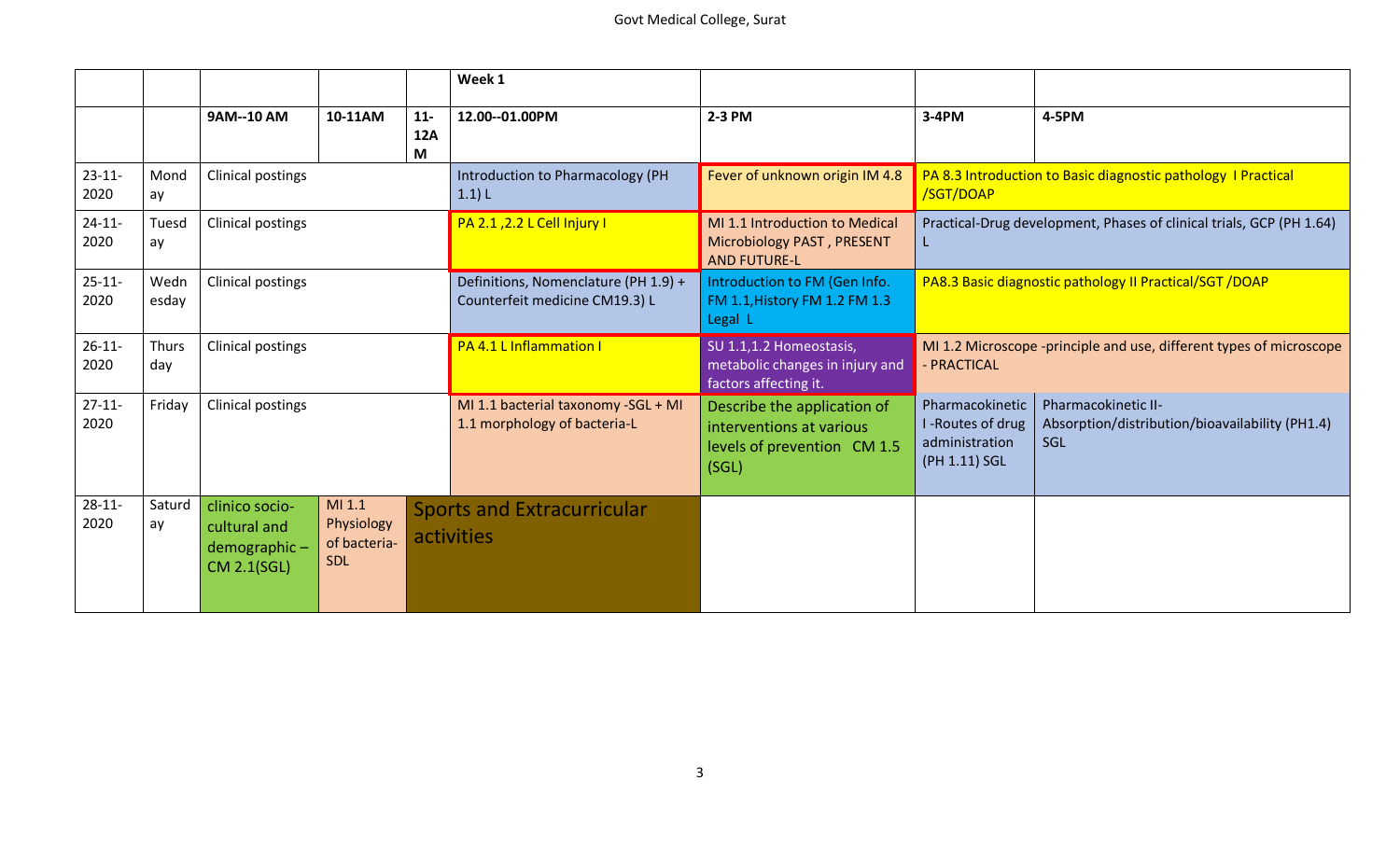|                     |                       |                                                                     |                                                                         |                     | Week 2                                                                                                                       |                                                                                                               |                                                       |                                                                                               |  |  |
|---------------------|-----------------------|---------------------------------------------------------------------|-------------------------------------------------------------------------|---------------------|------------------------------------------------------------------------------------------------------------------------------|---------------------------------------------------------------------------------------------------------------|-------------------------------------------------------|-----------------------------------------------------------------------------------------------|--|--|
| Date                |                       | 9AM--10 AM                                                          | 10-11AM                                                                 | 11-12AM             | 12.00--01.00PM                                                                                                               | 2-3 PM                                                                                                        | 3-4PM                                                 | 4-5PM                                                                                         |  |  |
| $30 - 11$           | Mo                    | <b>HOLIDAY</b>                                                      |                                                                         |                     |                                                                                                                              |                                                                                                               |                                                       |                                                                                               |  |  |
| 2020                | nda                   |                                                                     |                                                                         |                     |                                                                                                                              |                                                                                                               |                                                       |                                                                                               |  |  |
| $01-12-$<br>2020    | Tue<br>sda            | <b>Clinical postings</b>                                            |                                                                         |                     | PA 2.2,2.3 L Cell Injury II                                                                                                  | MI 8.9 Laboratory diagnosis of<br>bacterial infection -1 : specimen<br>collection and transportation -<br>SGL |                                                       | Formulations-Oral/topical(PH-1.3) SGL                                                         |  |  |
| $02 - 12 -$<br>2020 | We<br>dn<br>esd<br>ay | <b>Clinical postings</b>                                            |                                                                         |                     | Pharmacokinetic -III Metbolism-(PH<br>1.4) SGL                                                                               | MI 1.1 Laboratory diagnosis of<br>bacterial infection -4, culture<br>media and culture methods - L            |                                                       | PA 2.8 Cell injury reversible Practical/SGT /DOAP                                             |  |  |
| $03-12-$<br>2020    | Thu<br>rsd<br>ay      | <b>Clinical postings</b>                                            |                                                                         |                     | PA 4.1,4.2 L Inflammation II                                                                                                 | OG 2.1<br>Anatomy of female<br>reproductive Tract                                                             |                                                       | MI 1.1 MORPHOLOGY OF COMMON BACTERIA, BACTERIAL<br><b>GROWTH CURVE, Gram Stain -PRACTICAL</b> |  |  |
| 12-2020             | Fri<br>da             | <b>Clinical postings</b>                                            |                                                                         |                     | Mi 1.1 Laboratory diagnosis of<br>bacterial infection -5 identification of<br>bacteria (conventional and<br>automated) - SGL | Describe the Demographic<br>profile of India and discuss<br>its impact on health - CM 1.8<br>(SGL)            | Pharmacokinetic<br><b>IV-Excretion (PH</b><br>1.4 SGL | Pharmacokinetic V-Excretion (PH 1.4) SGL                                                      |  |  |
| $05-12-$<br>2020    | Sat<br>urd<br>ay      | <b>AETCOM</b><br>Module<br>Orientation by<br>Psychiatry<br>dept SGL | <b>AETCOM</b><br>Module<br>Orientatio<br>n by<br>Psychiatry<br>dept SGL | FM 1.7,1.8 DD, DD L |                                                                                                                              |                                                                                                               |                                                       |                                                                                               |  |  |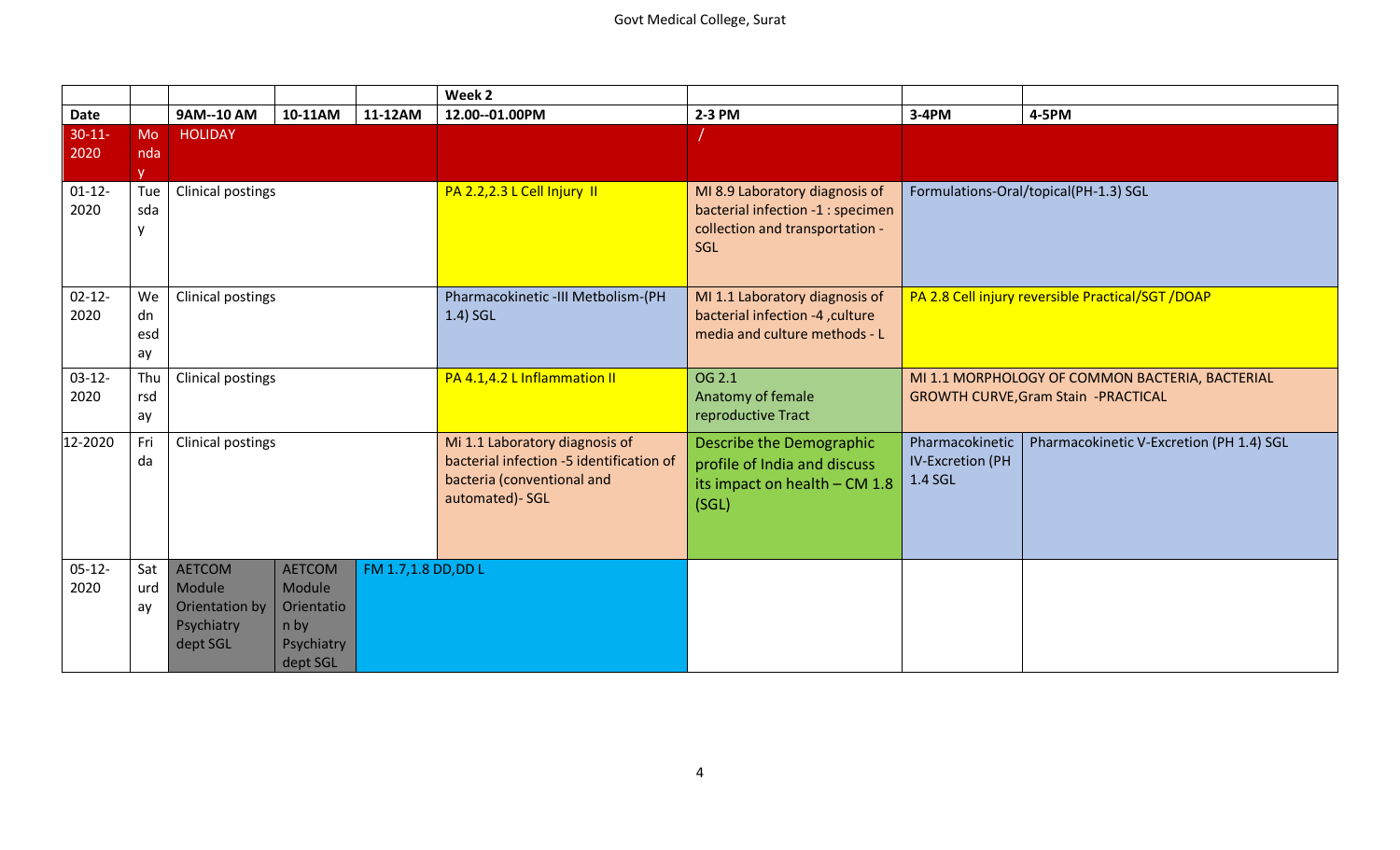|                     |                       |                                                     |                                   |                   | Week 3                                                                                               |                                                                                                                                                                                                                  |                                          |                                                                                                                                  |  |  |
|---------------------|-----------------------|-----------------------------------------------------|-----------------------------------|-------------------|------------------------------------------------------------------------------------------------------|------------------------------------------------------------------------------------------------------------------------------------------------------------------------------------------------------------------|------------------------------------------|----------------------------------------------------------------------------------------------------------------------------------|--|--|
| <b>Date</b>         |                       | 9AM--10 AM                                          | 10-11AM                           | 11-12AM           | 12.00--01.00PM                                                                                       | 2-3 PM                                                                                                                                                                                                           | 3-4PM                                    | 4-5PM                                                                                                                            |  |  |
| $07-12-$<br>2020    | Mo<br>nda<br>v        | <b>Clinical postings</b>                            |                                   |                   | Pharmacodynamic-I (PH-1.5) SGL                                                                       | Fever in Malignant &<br>Inflammatory disorders IM<br>4.4, 4.5                                                                                                                                                    |                                          | PA 4.4 Acute inflammation Practical /SGT/DOAP                                                                                    |  |  |
| $08-12-$<br>2020    | Tue<br>sda<br>V       | Clinical postings                                   |                                   |                   | PA 2.4 L Cell Injury III                                                                             | Mi 1.6 Laboratory diagnosis of<br>bacterial infection -6<br>Antimicrobial susceptibility<br>testing -L                                                                                                           |                                          | I/V formulation PH 2.1,2.3,4.1 SGL                                                                                               |  |  |
| $09-12-$<br>2020    | We<br>dn<br>esd<br>ay | Clinical postings                                   |                                   |                   | Pharmacodynamic-II (PH-1.5) SGL                                                                      | FM 2.1,2.2,2.3,2.4 Death & its<br>types, L                                                                                                                                                                       |                                          | PA 2.4 Cell injury irreversible practical/SGT/DOAP                                                                               |  |  |
| $10-12-$<br>2020    | Thu<br>rsd<br>ay      | Clinical postings                                   |                                   |                   | <b>PA 4.2 L Inflammation III</b>                                                                     | Ethics In General Surgery SU 8.1                                                                                                                                                                                 |                                          | MI 8.10, 1.2 Laboratory diagnosis of bacterial infection -2-, gram<br>staining, specimen collection and transportation-Practical |  |  |
| $11 - 12 -$<br>2020 | Fri<br>day            | Clinical postings                                   |                                   |                   | Mi 1.1 Laboratory diagnosis of<br>bacterial infection -7, molecular<br>methods & typing methods L    | Describe the socio-cultural<br>factors, family (types), its<br>role in health and disease &<br>demonstrate in a simulated<br>environment the correct<br>assessment of socio-<br>economic status - CM<br>2.2(SGL) | Pharmacodyna<br>$mic-III(PH-1.5)$<br>SGL | Pharmacodynamic-IV (PH-1.5) SGL                                                                                                  |  |  |
| $12 - 12 -$<br>2020 | Sat<br>urd<br>ay      | Pharmacodyn<br>amic-V (PH-<br>$1.5 + PH 1.8$<br>SGL | MI 1.1<br>bacterial<br>genetics L | <b>CM 3.1 SGL</b> | Health hazards of air,<br>Sports and<br>water and pollution $-$<br><b>Extracurricular activities</b> |                                                                                                                                                                                                                  |                                          |                                                                                                                                  |  |  |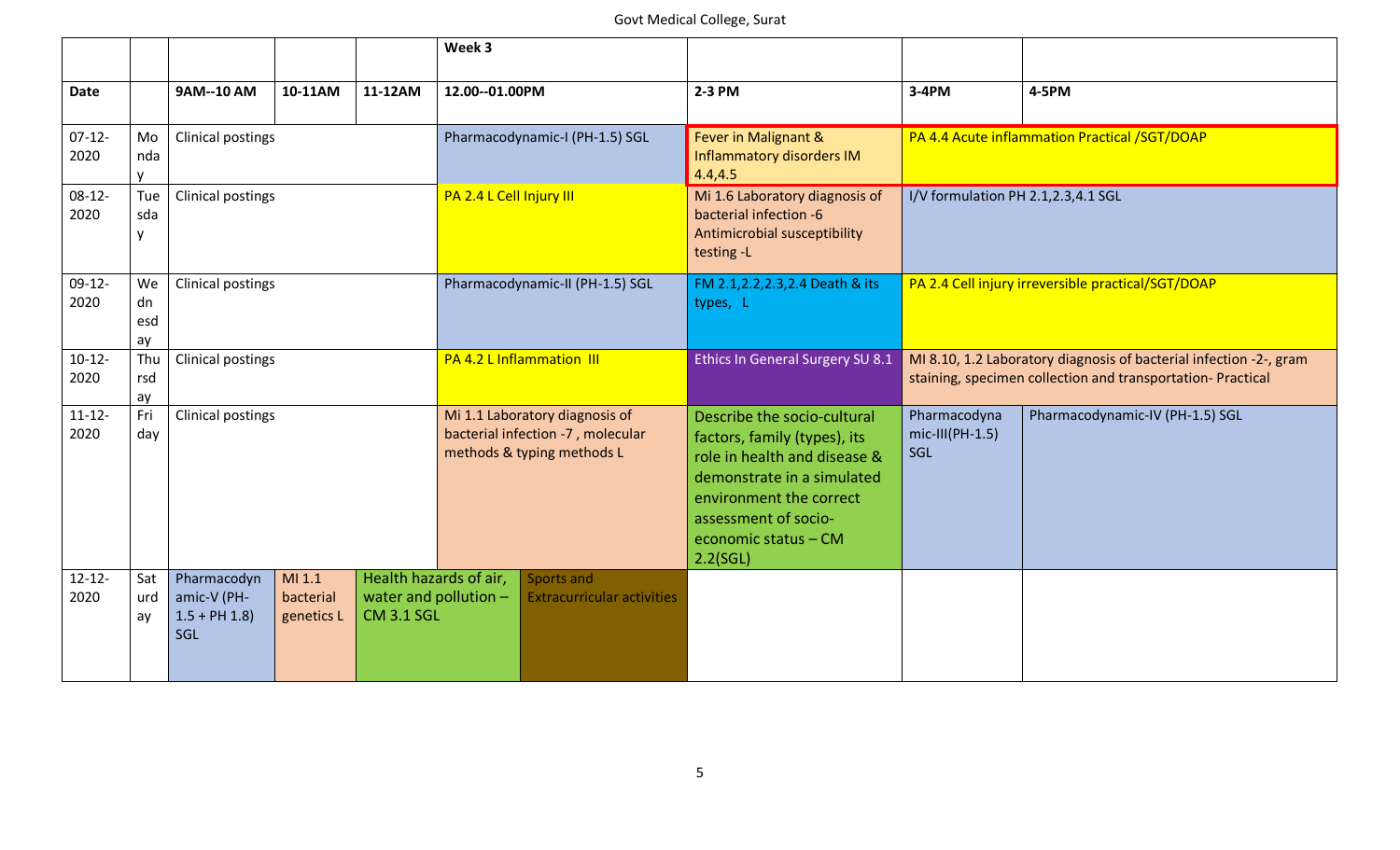|                     |                       |                                                                                                                                                                 |         |         | Week 4                                                           |                                |                                                                                                                   |                                                                                                          |                                                               |
|---------------------|-----------------------|-----------------------------------------------------------------------------------------------------------------------------------------------------------------|---------|---------|------------------------------------------------------------------|--------------------------------|-------------------------------------------------------------------------------------------------------------------|----------------------------------------------------------------------------------------------------------|---------------------------------------------------------------|
| Date                |                       | 9AM--10 AM                                                                                                                                                      | 10-11AM | 11-12AM | 12.00--01.00PM                                                   |                                | 2-3 PM                                                                                                            | 3-4PM                                                                                                    | 4-5 PM                                                        |
| $14 - 12 -$<br>2020 | Mo<br>nda             |                                                                                                                                                                 |         |         | Medicine(PH1.59) L                                               | Essential Drugs+FDC+OTC+Herbal | OG 2.1<br>Anatomy of female<br>reproductive Tract-<br>2(Ureter, Pelvic Floor)                                     | <b>PA</b><br>13.1, 13.3, 13.4<br><b>Hematology I</b><br>(Hematopoesis<br>and introduction<br>to aneamia) | PA 6.1, 6.2 L Hemodynamics I                                  |
| $15 - 12 -$<br>2020 | Tue<br>sda<br>۷       | Clinical postings                                                                                                                                               |         |         | PA 2.4,2.7 L Cell Injury IV                                      |                                | MI 1.6 Antimicrobial agents and<br>antimicrobial resistance AIT L                                                 | formulation mannequins PH4.1 SGL                                                                         |                                                               |
| $16 - 12 -$<br>2020 | We<br>dn<br>esd<br>ay | <b>Clinical postings</b>                                                                                                                                        |         |         | PH 1.2 EBM + TDM L                                               |                                | MI 1.1 Pathogenicity of<br>bacterial infection-L                                                                  | PA 4.3,4.4                                                                                               | Chronic inflammation Practical /SGT /DOAP                     |
| $17-12-$<br>2020    | Thu<br>rsd<br>ay      | <b>Clinical postings</b>                                                                                                                                        |         |         | PA 4.3 L Inflammation IV                                         |                                | <b>IM4.7 Sepsis</b>                                                                                               |                                                                                                          | MI 1.2 morphology of bacteria in gram -stain: -DOAP practical |
| $18-12-$<br>2020    | Fri<br>day            |                                                                                                                                                                 |         |         | Mi 1.4 sterlisation & disinfection-I<br>Physical methods - L     |                                | Describe poverty and social<br>security measures and its<br>relationship to health and<br>$disease - CM 2.5(SGL)$ | Introduction to<br>$ANS +$<br>Cholinergics-I<br>(PH1.14) L                                               | Cholinergics-II (1.14) SGL                                    |
| $19-12-$<br>2020    | Sat<br>urd<br>ay      | <b>AETCOM Module 2.1</b><br><b>AETCOM</b><br><b>AETCOM</b><br>Module 2.1<br>Module<br>Session 5 SDL<br>2.1 SGL<br>Session 3<br>Microbiology<br>Session 4<br>SGL |         |         | FM 4.1,4.2,4.3,4.4<br>Ethics, Functions of<br><b>Council SGL</b> |                                |                                                                                                                   |                                                                                                          |                                                               |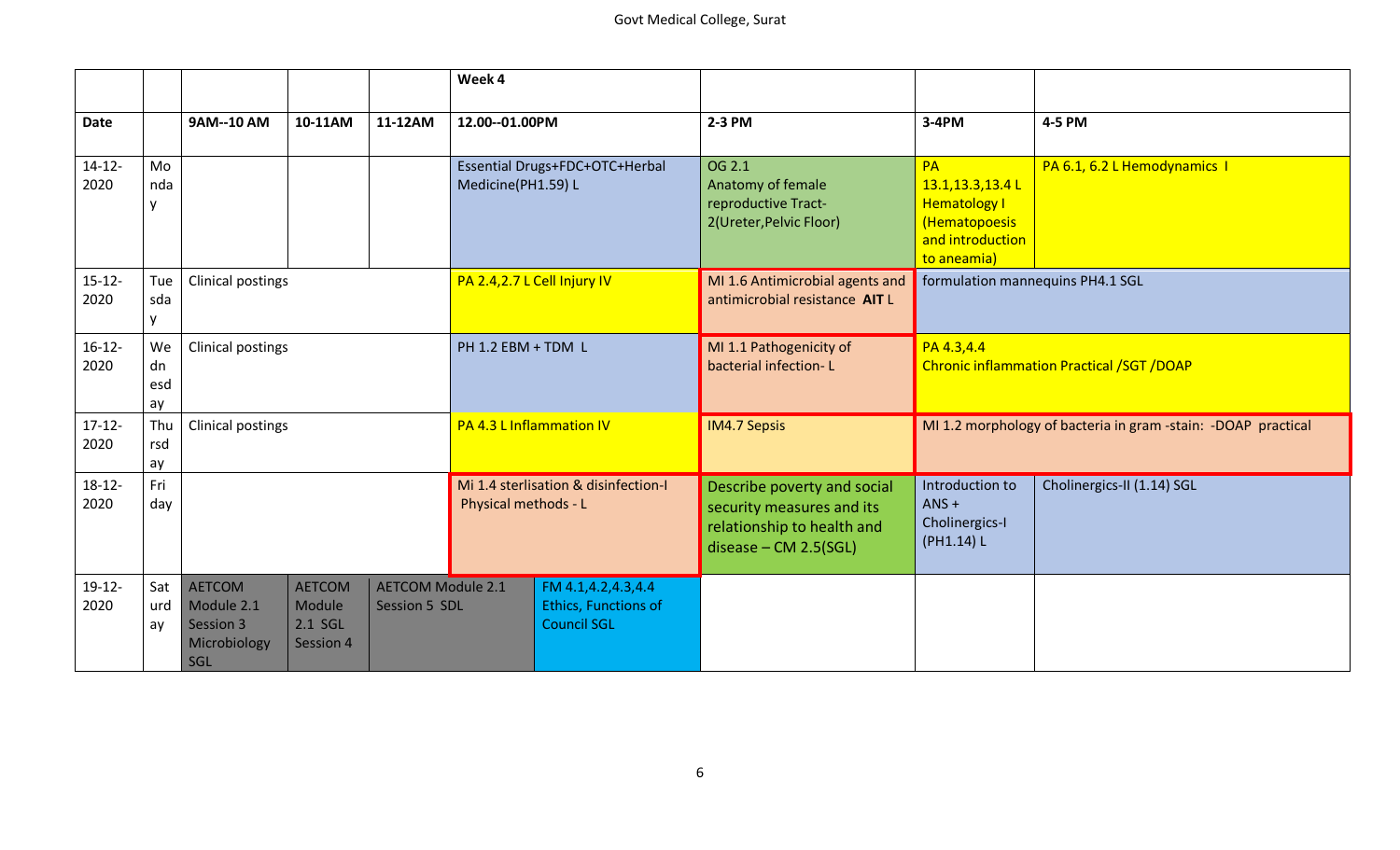|                     |           |                                                                                                |                                  |         | Week 5                         |                                                                |                                                                        |                                                              |
|---------------------|-----------|------------------------------------------------------------------------------------------------|----------------------------------|---------|--------------------------------|----------------------------------------------------------------|------------------------------------------------------------------------|--------------------------------------------------------------|
|                     |           | 9AM--10 AM                                                                                     | 10-11AM                          | 11-12AM | 12.00--01.00PM                 | 2-3 PM                                                         | $3-4PM$                                                                | 4-5 PM                                                       |
| $21 - 12 -$<br>2020 | Monday    | <b>Clinical postings</b>                                                                       |                                  |         | Cholinergics-III (PH-1.14) SGL | <b>Clinical Research In General</b><br>Surgery<br>SU 7.5       | PA 14.1, 14.2 L<br><b>Hematology II</b><br>(Iron deficiency<br>anemia) | PA 6.3 L Hemodynamics II                                     |
| $22 - 12 -$<br>2020 | Tuesday   | <b>Clinical postings</b>                                                                       |                                  |         | PA2.5,2.6 L Cell Injury V      | Mi 1.4 sterlisation &<br>disinfection -2<br>Chemical methods L |                                                                        | Pharmacokinetic Practical SGLPH 1.11                         |
| $23 - 12 -$<br>2020 | Wednesday | Clinical postings                                                                              |                                  |         | Cholinergics-IV (PH-1.14) SGL  | FM-FA with Feedback                                            | /DOAP/Practical                                                        | PA 13.2Hematology practical 1 (collection & Anticoagulants)  |
| $24 - 12 -$<br>2020 | Thursday  | <b>Clinical postings</b>                                                                       |                                  |         | PA 5.1 L Inflammation V        | Physiology of menstruation OG<br>3.1                           | <b>BMW Practical</b>                                                   | MI 8.5,8.6,8.7 HAI PPE, Standard precautions, Hand hygiene & |
| $25 - 12$<br>2020   | Friday    | <b>Clinical postings</b>                                                                       |                                  |         |                                |                                                                |                                                                        |                                                              |
| $26 - 12 -$<br>2020 | Saturday  | Describe the<br>health<br>hazards of<br>noise,<br>radiation and<br>pollution-<br><b>CM 3.1</b> | MI<br>$1.5$ , CSSD<br>visits SGL |         | <b>Sports</b>                  |                                                                |                                                                        |                                                              |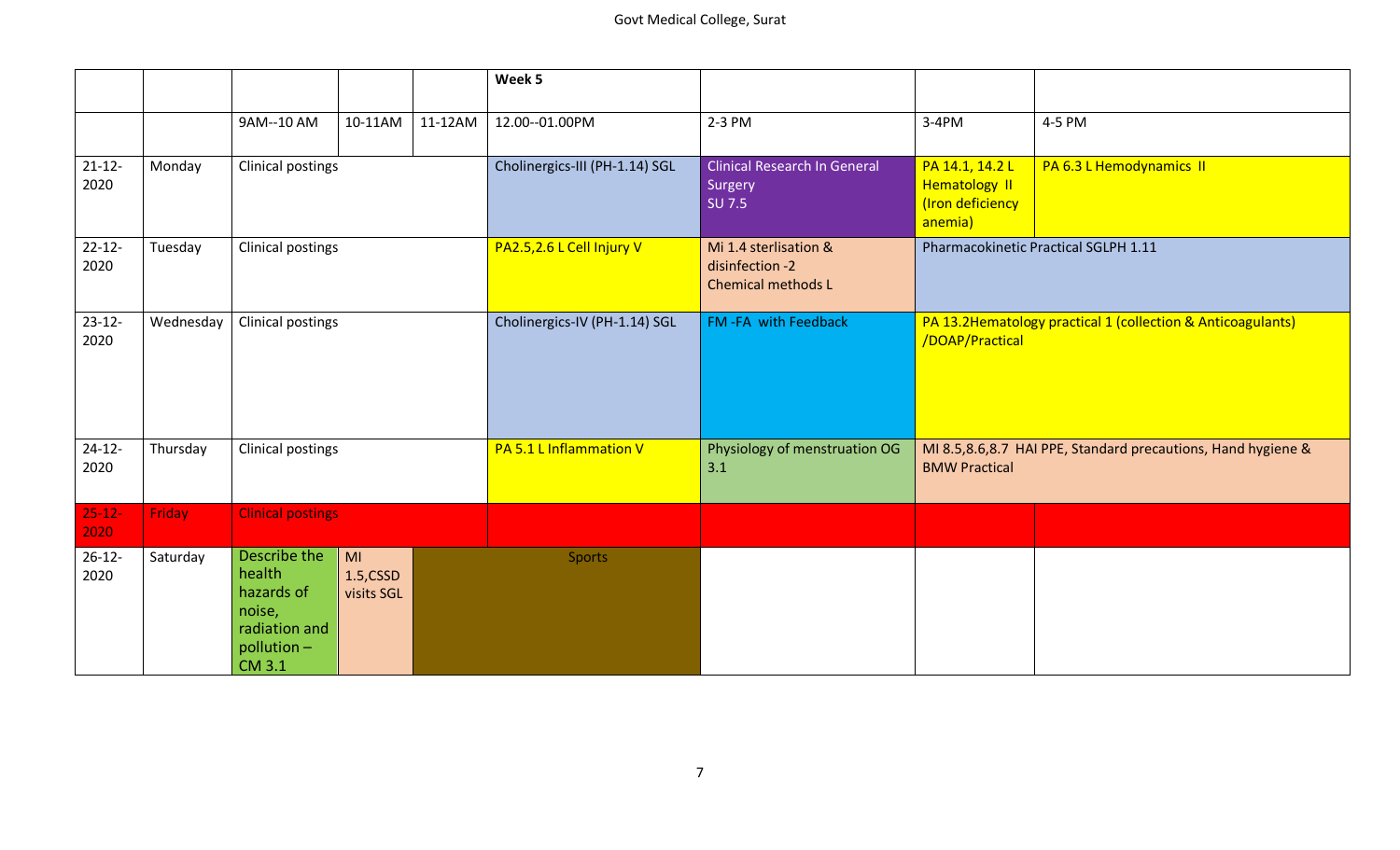|                     |                       |                                                                                                                      |         |         | Week 6                                                                 |                                                                                                                                                                    |                                                                                                                     |                                  |  |
|---------------------|-----------------------|----------------------------------------------------------------------------------------------------------------------|---------|---------|------------------------------------------------------------------------|--------------------------------------------------------------------------------------------------------------------------------------------------------------------|---------------------------------------------------------------------------------------------------------------------|----------------------------------|--|
| <b>Date</b>         |                       | 9AM--10 AM                                                                                                           | 10-11AM | 11-12AM | 12.00--01.00PM                                                         | 2-3 PM                                                                                                                                                             | 3-4PM                                                                                                               | 4-5 PM                           |  |
| $28-12-$<br>2020    | Mo<br>nda<br>v        | Clinical postings                                                                                                    |         |         | Cholinergics-V (PH-1.14) SGL                                           | Anemia Definition, classification<br>and approach to diagnosis IM<br>9.6, 7, 5, 1, 2, 8, 9, 11, 12                                                                 | <b>PA</b><br>15.1, 15.2, 15.4<br>Hematology<br><b>III</b> (Megaloblastic<br>anemia))                                | PA 6.4 L Hemodynamics III        |  |
| $29-12-$<br>2020    | Tue<br>sda<br>y       | <b>Clinical postings</b>                                                                                             |         |         | FA 1/Tutorial Cell Injury                                              | MI 1.7 immunity,<br>Innate & acquired L                                                                                                                            | Dose Calculations In special situation -PH 1.12 & PH 2.4 SGL                                                        |                                  |  |
| $30 - 12 -$<br>2020 | We<br>dn<br>esd<br>ay | Clinical postings                                                                                                    |         |         | Anticholinergics-I (PH 1.14) SGL                                       | FM 2.11-2.14 autopsy<br>procedure SGL                                                                                                                              | PA 13.4 Haematology practical 2 (Investigations in Anemia)<br><b>CBC, RBC count and Haemoglobin estimation/DOAP</b> |                                  |  |
| $31 - 12 -$<br>2020 | Thu<br>rsd<br>ay      | Clinical postings                                                                                                    |         |         | PA 5.1 Inflammation SDL                                                | Burns & its management SU<br>4.1, 4.2                                                                                                                              | MI 1.2 AFB stain DOAP                                                                                               |                                  |  |
| $01 - 01 -$<br>2021 | Fri<br>day            |                                                                                                                      |         |         | MI 1.8 Antigen SDL                                                     | Safe water, sanitary sources of<br>water, water purification<br>processes, water quality<br>standards, water conservation<br>and rainwater harvesting - CM<br>3.2L | Anticholinergics-<br>II (PH-1.14) SGL                                                                               | Neuromuscular blockers(PH1.15) L |  |
| $02 - 01 -$<br>2021 | Sat<br>urd<br>ay      | <b>AETCOM</b><br><b>AETCOM</b><br>Module 2.1<br>Module<br>Session<br>2.1<br>Microbiology<br>Session 2<br>SDL<br>1SGL |         |         | FM 4.18 Medical Negligence, FM 2.5-2.9 Modes<br>of death, PM Changes L |                                                                                                                                                                    |                                                                                                                     |                                  |  |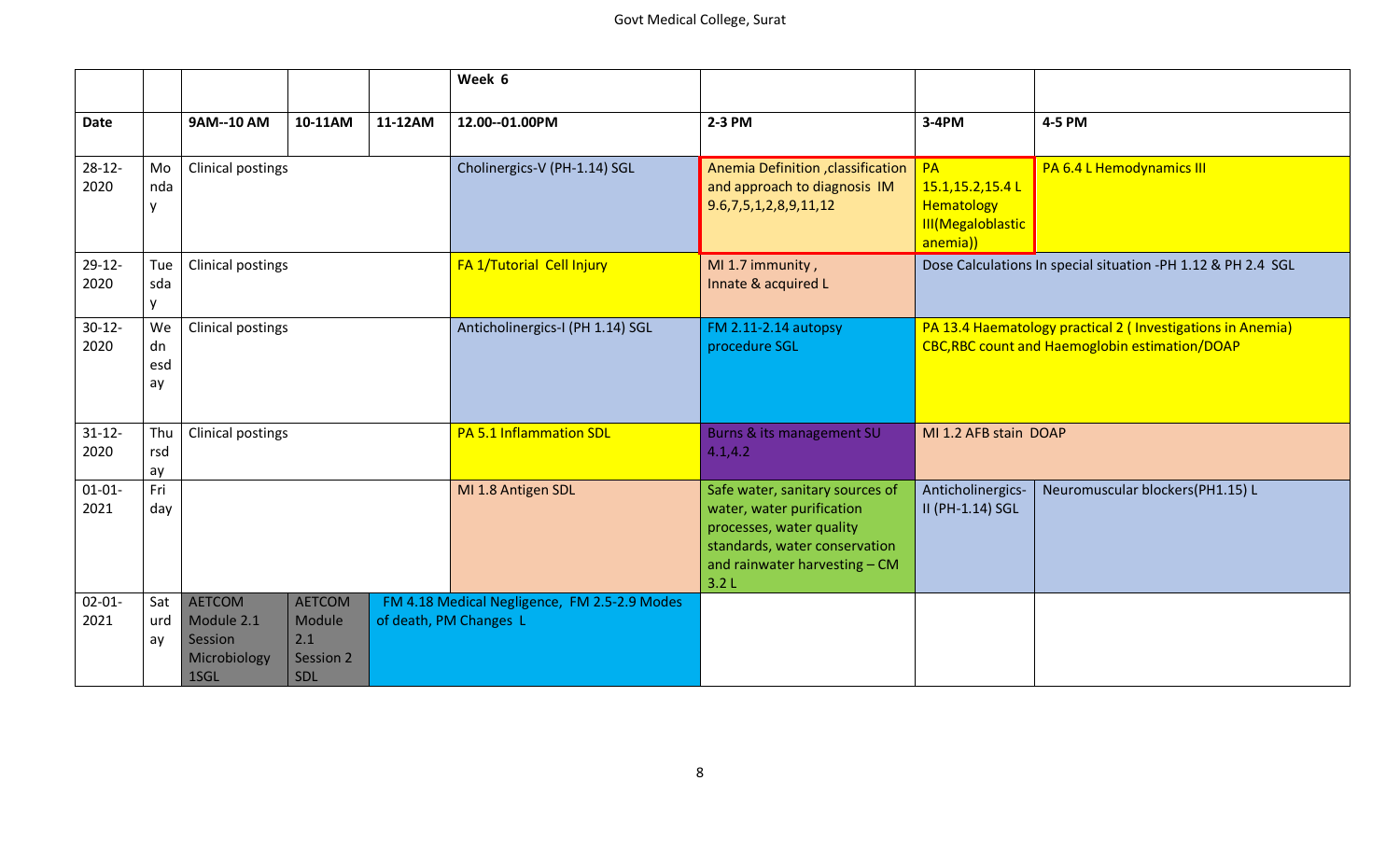|                          |               |                                                            |         |         | Week 7                           |                                                                                                       |                                                                                                              |                                      |  |
|--------------------------|---------------|------------------------------------------------------------|---------|---------|----------------------------------|-------------------------------------------------------------------------------------------------------|--------------------------------------------------------------------------------------------------------------|--------------------------------------|--|
| <b>Date</b>              | <b>Time</b>   | 9AM--10 AM                                                 | 10-11AM | 11-12AM | 12.00--01.00PM                   | 2-3 PM                                                                                                | 3-4PM                                                                                                        | 4-5PM                                |  |
| 4/01/202<br>$\mathbf{1}$ | Monday        | <b>Clinical postings</b>                                   |         |         | Adrenergics -I (PH-1.13)<br>SGL  | physiology of<br>OVULATION OG 3.1                                                                     | PA 16.1,16.2,16.3(sickle cell anemia) L<br>PA 6.4 L Hemodynamics<br>Hematology Hemolytic aneamia) (4)<br>(4) |                                      |  |
| 5/01/202                 | Tuesday       | <b>Clinical postings</b>                                   |         |         | PA 7.1 L Neoplasia (1            | MI 1.8 Antibody -L                                                                                    | Formative Assessment-General Pharmacology SGL                                                                |                                      |  |
| 6/01/202<br>$\mathbf{1}$ | Wednesda<br>٧ | <b>Clinical postings</b>                                   |         |         | Adrenergics -II (PH-1.13)<br>SGL | MI1.8 Antigen<br>Antibody reaction L                                                                  | <b>PA 18.1</b><br>Hematology 3 (TC, DC and other leukocytic disorders) / DOAP/Practical<br>$\overline{3}$    |                                      |  |
| 7/01/202<br>$\mathbf{1}$ | Thursday      | <b>Clinical postings</b>                                   |         |         | <b>PA 9.1 L</b><br>Immunity (1)  | IM 9.13-9.15,9.21<br>treatment &<br>management of<br>Anemia                                           | MI 1.8, 8.15 Antigen Antibody reaction -conventional, agglutination<br>and precipitation -practical          |                                      |  |
| 8/01/202                 | Friday        | <b>Clinical postings</b>                                   |         |         | MI 1.8 COMPLEMENT-L              | Demographic profile<br>of India - CM 1.8 L                                                            | Adrenergics -III (PH-1.13) SGL                                                                               | Anti-adrenergics -I (PH<br>1.13) SGL |  |
| 9/01/202<br>1            | Saturday      | AETCOM Module 2.2, Session 1 SGL<br>Pathology<br>Pathology |         |         | AETCOM Module 2.2 Session 2 SGL  | <b>FM</b> 4.4.5,4.6 Rights of<br>MP, Warning Notice,<br><b>Laws of Medical</b><br><b>Practice SGL</b> |                                                                                                              |                                      |  |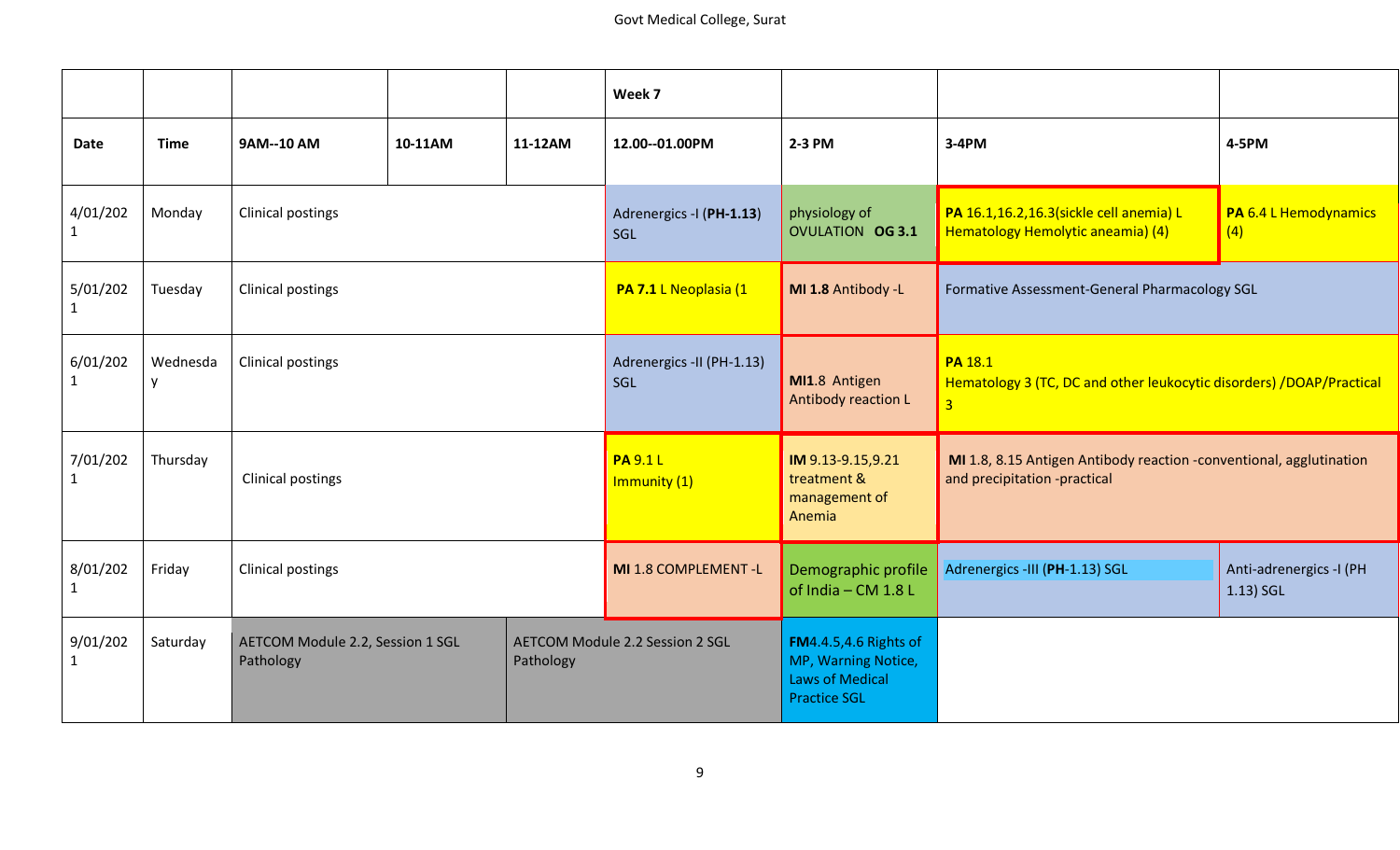|            |           |                                                                                           | Week 8                        |               |                                              |                                                                            |                                                                                |                              |
|------------|-----------|-------------------------------------------------------------------------------------------|-------------------------------|---------------|----------------------------------------------|----------------------------------------------------------------------------|--------------------------------------------------------------------------------|------------------------------|
| Date       | Time      | 9AM--10 AM                                                                                | 10-11AM                       | $11-$<br>12AM | 12.00--01.00PM                               | 2-3 PM                                                                     | 3-4PM                                                                          | 4-5 PM                       |
| 11/01/2021 | Monday    | <b>Clinical postings</b>                                                                  |                               |               | Anti-adrenergics -II (PH 1.13)<br>SGL        | SU 3.1 Blood products &<br>blood transfusion                               | PA 16.3(Thalasemia),<br>16.4, 16.5, 17.1 (Aplastic<br>anemia) L Hematology (5) | PA 6.5 L Hemodynamics<br>(5) |
| 12/01/2021 | Tuesday   | <b>Clinical postings</b>                                                                  |                               |               | PA 7.1 L Neoplasia (2)                       | MI 1.8 Immune response :<br>cell mediated and antibody<br>mediated -L      | Rational Prescribing (PH-3.1, PH-3.2, PH 1.10) SGL                             |                              |
| 13-01-2020 | Wednesday | <b>Clinical postings</b>                                                                  |                               |               | Anti-Adrenergics -III (PH-1.13)<br>SGL       | FM 2.5 to 2.9 Modes of<br>death-IIL                                        | PA 13.5, 16.6 Hematology 4 (PS perfomance)<br>Practical/DOAP                   |                              |
| 14-01-2020 |           |                                                                                           |                               |               |                                              |                                                                            |                                                                                |                              |
| 15/01/2021 | Friday    | <b>Clinical postings</b>                                                                  |                               |               | MI 1.10 hypersensitivity-L                   | Assessment of individual,<br>family and community $-$<br><b>CM 2.1 SDL</b> | Autocoids -I(Histamine &<br>H1 anti-histaminics)(1.16)<br>L                    | PGs-NSAIDs-I (1.16) L        |
| 16/01/2021 | Saturday  | Socio-cultural-<br>economic factors<br>and status, family,<br>role in health - CM<br>2.2L | MI 1.10<br>hypersensitivity-L |               | <b>Sports and Extracurricular activities</b> |                                                                            |                                                                                |                              |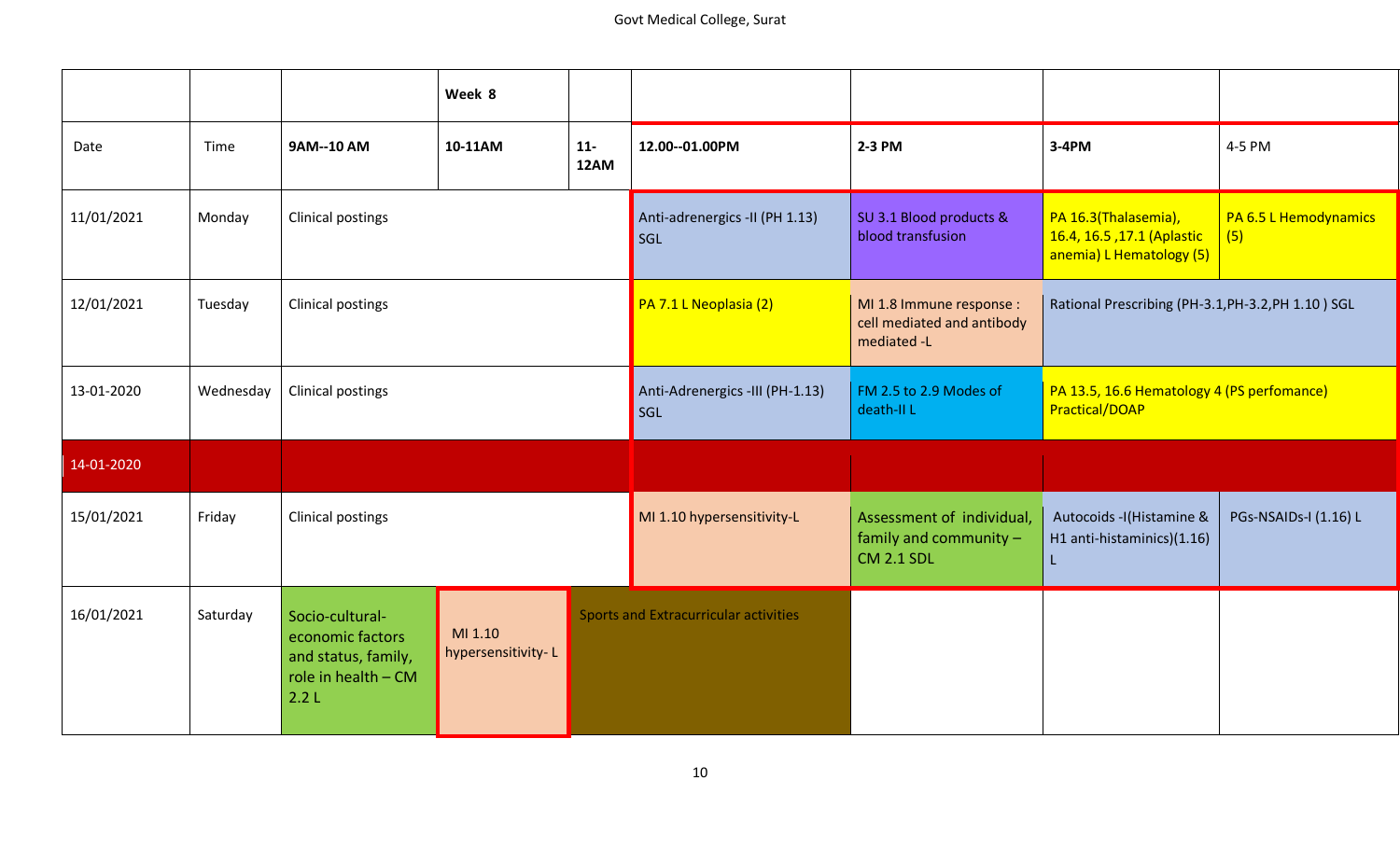|             |               |                                                      |                                                      |                          | Week 9                                                          |                                                            |                                                                                                                                                        |                            |  |
|-------------|---------------|------------------------------------------------------|------------------------------------------------------|--------------------------|-----------------------------------------------------------------|------------------------------------------------------------|--------------------------------------------------------------------------------------------------------------------------------------------------------|----------------------------|--|
| <b>Date</b> | <b>Time</b>   | 9AM--10<br>AM                                        | 10-11AM                                              | $11-$<br><b>12A</b><br>M | 12.00--01.00PM                                                  | 2-3 PM                                                     | 3-4PM                                                                                                                                                  | 4-5PM                      |  |
| 18/01/2021  | Monda<br>۷    | <b>Clinical postings</b>                             |                                                      |                          | NSAIDs-II(1.16) L                                               | OG 3.1physiology of fertilisation                          | PA 18.2 Hematology<br>(6)(Leukemia) L                                                                                                                  | Hemodynamics<br><b>SDL</b> |  |
| 19/01/2021  | Tuesda<br>у   | <b>Clinical postings</b>                             |                                                      |                          | PA 7.2 L Neoplasia (3)                                          | MI 1.10 Autoimmune disorder der -L                         | Introduction to Experimental Pharmacology<br>+experiment on eye-mydriatic + miotics Practical<br>SGL<br>CAL (computer assisted learning) - (PH4.2) SGL |                            |  |
| 20/01/2021  | Wedne<br>sday | <b>Clinical postings</b>                             |                                                      |                          | NSAIDs-III (1.16) L                                             | MI 1.1 overview of Parasitology +<br>Pandemic module 2.3 L | PA 13.5, 14.3, 15.3, 16.6 Hematology (5) (PS) Practical<br>/DOAP                                                                                       |                            |  |
| 21/01/2021  | Thursd<br>ay  | <b>Clinical postings</b>                             |                                                      |                          | PA 9.2 L Immunity (2)                                           | IM 9.17,9.18 Blood component & blood<br>transfusion        | MI 1.8, 8.15 A ntigen Antibody reaction -newer<br>methods ELISA, ELFA, CLIA, IFA, WESTERN BLOT<br><b>RAPID METHODS -practical</b>                      |                            |  |
| 22/01/2021  | Friday        | <b>Clinical postings</b>                             |                                                      |                          | MI 1.1 GENERAL VIROLOGY -                                       | Poverty and social security<br>measures-CM 2.5 L           | Rheumatoid arthritis (1.16) L                                                                                                                          | Gout (1.16) L              |  |
| 23/01/2021  | Saturd<br>ay  | <b>AETCOM</b><br>Module 2.3<br>(Pharmac<br>Dept) SGL | <b>AETCOM</b><br>Module 2.3<br>(Pharmac<br>Dept) SDL | SGL                      | FM 4.19,4.20,4.11 Consent<br>therapeutic privilege & Euthanasia |                                                            |                                                                                                                                                        |                            |  |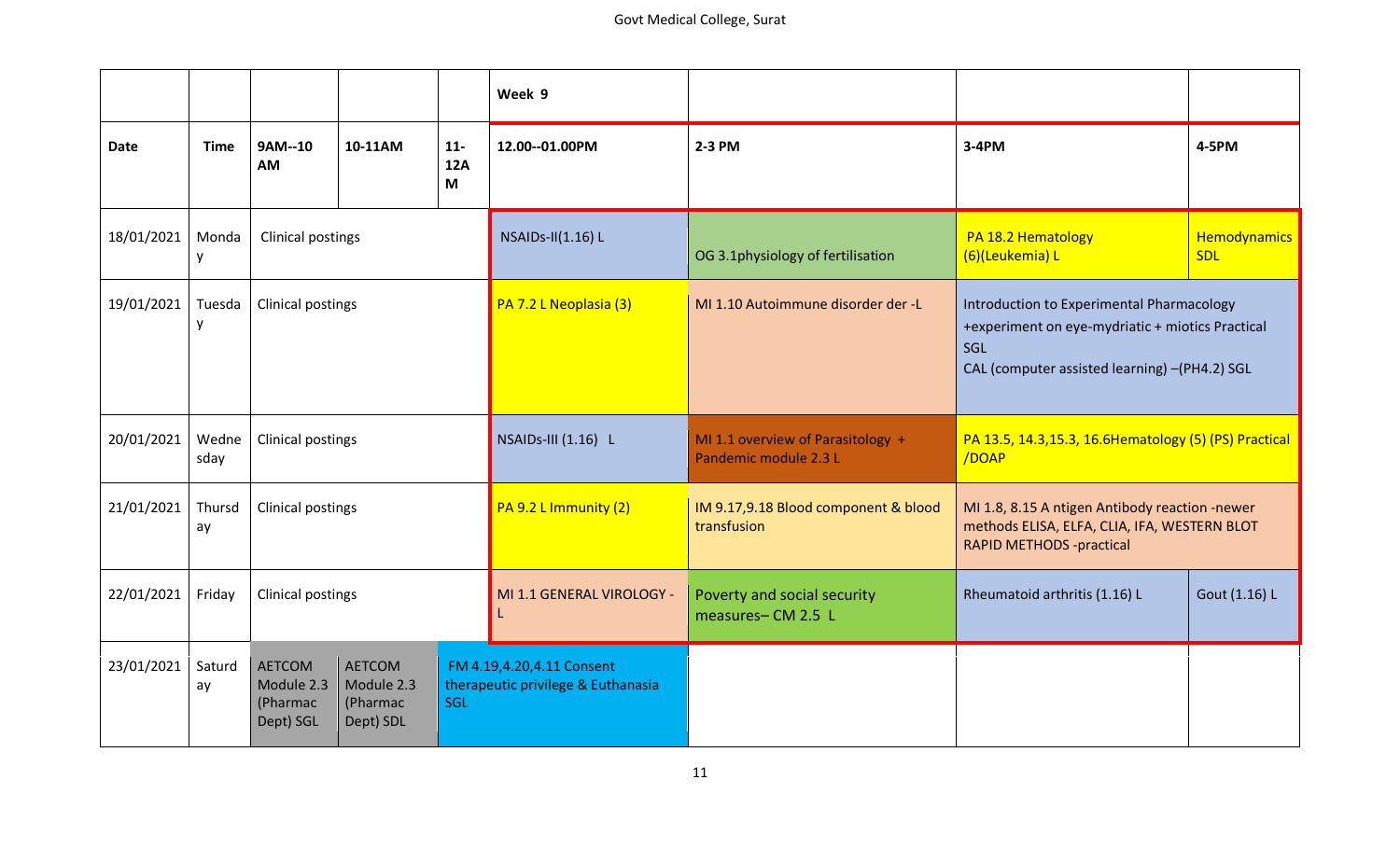| <b>Date</b>        | <b>Time</b> | 9AM--10 AM               | 10-11AM | Week 10<br>11-12AM | 12.00--01.00PM                                                                                                                                         | 2-3 PM                                                   | 3-4PM                                                                                                                                                                                | 4-5PM                                        |
|--------------------|-------------|--------------------------|---------|--------------------|--------------------------------------------------------------------------------------------------------------------------------------------------------|----------------------------------------------------------|--------------------------------------------------------------------------------------------------------------------------------------------------------------------------------------|----------------------------------------------|
| 25/01/2021         | Monday      | <b>Clinical postings</b> |         |                    | 5 HT & related drugs - Migraine (1.16)                                                                                                                 | SU 13.1, organ<br>transplantation<br>Immunological basis | PA 18.2,20.1(plasma<br>cell myeloma)<br>Hematology (7)<br>(Leukemia)                                                                                                                 | <b>PA3.1L</b><br><b>Amyloidosis Dr</b><br>KP |
| 26/01/2021 Tuesday |             |                          |         |                    |                                                                                                                                                        |                                                          |                                                                                                                                                                                      |                                              |
| 27/01/2021         | Wednesday   | Clinical postings        |         |                    | Opioid Analgesics-1 (PH1.19), L                                                                                                                        | FM 2.5 to 2.9 PM<br>changes -III L                       | PA 6.2,6.6 & 3.1General Pathology<br>practical Hemodynamics and<br><b>Amyloidosis /SGL/DOAP</b>                                                                                      |                                              |
| 28/01/2021         | Thursday    | Clinical postings        |         |                    | PA 9.3 L Immunity (3)                                                                                                                                  | OG 3.1, physiology of<br>Implantation &<br>gametogenesis | Mi 1.11,1.9, 1.10, Immunodeficiency<br>Disorder (Integrated With Pathology) I<br>mmunoprophylaxis, Transplant And<br><b>Cancer Immunology (Integrated With</b><br>Pathology)-SGL AIT |                                              |
| 29/01/2021         | Friday      | <b>Clinical postings</b> |         |                    | MI 1.1 overview of viral infection and<br>laboratory diagnosis - microscopy,<br>cultivation, /serology and molecular<br>test-SGL + Pandemic module 2.3 | Hazards of pollution<br>$-$ CM 3.1 L                     | <b>Opioid Analgesics-II</b><br>,(PH1.19) L                                                                                                                                           | PH FA-ANS<br>SGL                             |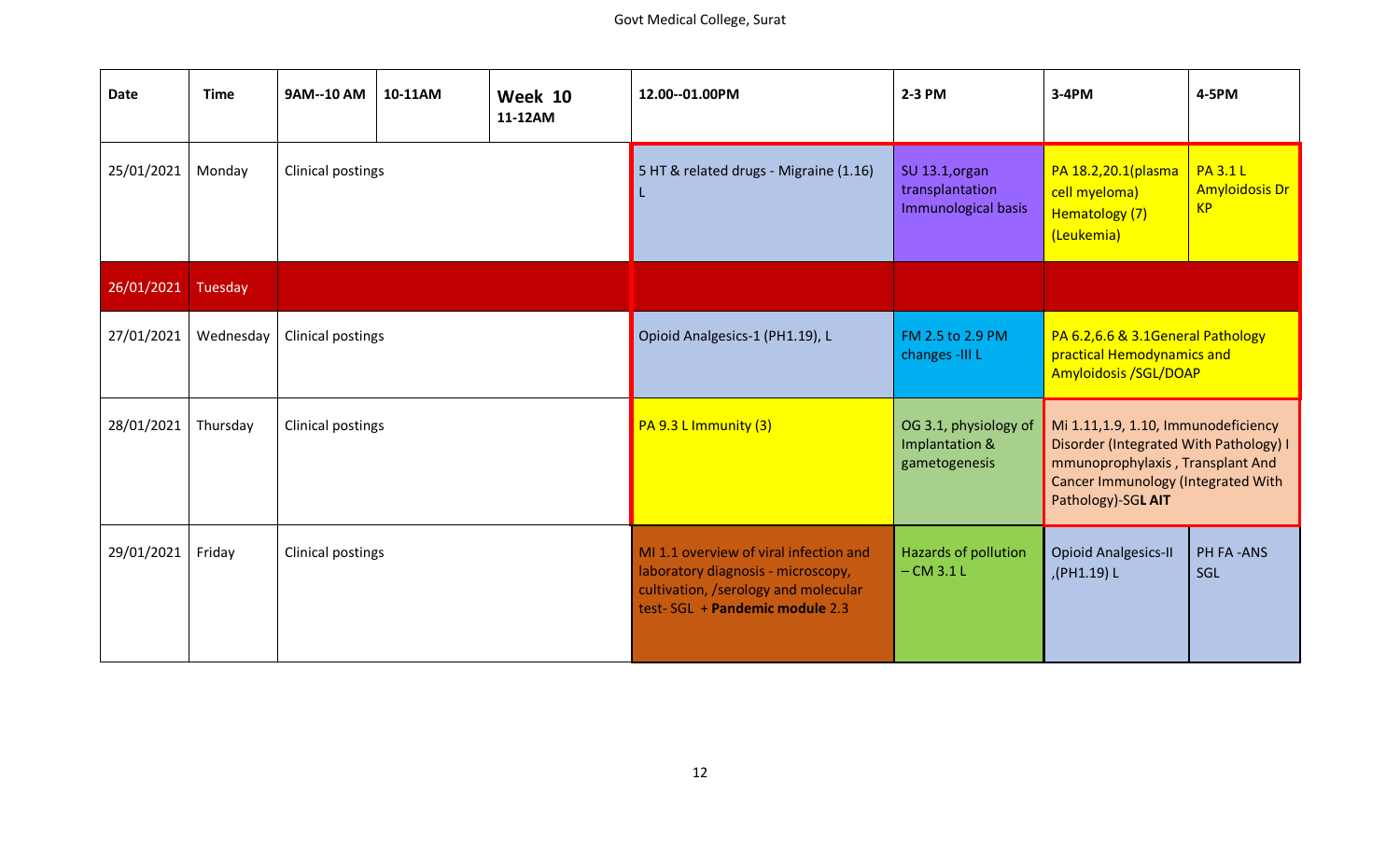| 30/01/2021<br>Saturday | MI 1.1 General<br><b>PA</b><br><b>Inflammation</b> Mycology &<br>Fungal<br><b>FA</b><br>Infection L<br>Pandemic<br><b>Module 2.3</b> | Safe water-<br>sources, purificatio<br>n, water quality<br>standards, and<br>rainwater<br>harvesting $-$ CM<br>3.2 SDL | Sports and Extracurricular activities |  |  |  |
|------------------------|--------------------------------------------------------------------------------------------------------------------------------------|------------------------------------------------------------------------------------------------------------------------|---------------------------------------|--|--|--|
|------------------------|--------------------------------------------------------------------------------------------------------------------------------------|------------------------------------------------------------------------------------------------------------------------|---------------------------------------|--|--|--|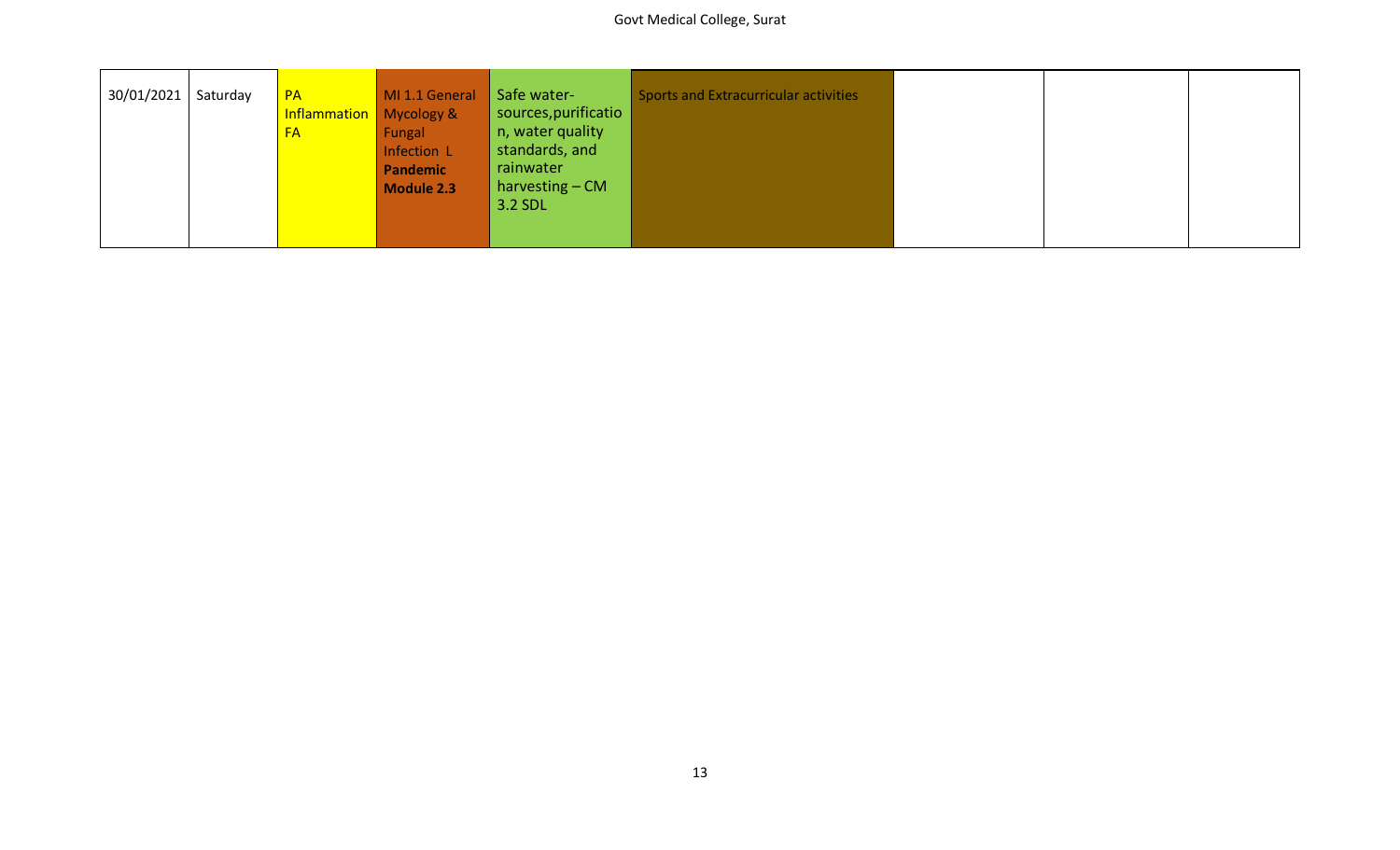|             |             |                          |                      |               | Week 11                                                        |                                                                                                       |                                                                                           |                                          |
|-------------|-------------|--------------------------|----------------------|---------------|----------------------------------------------------------------|-------------------------------------------------------------------------------------------------------|-------------------------------------------------------------------------------------------|------------------------------------------|
| <b>Date</b> | <b>Time</b> | 9AM--<br><b>10 AM</b>    | $10-$<br><b>11AM</b> | $11-$<br>12AM | 12.00--01.00PM                                                 | 2-3 PM                                                                                                | 3-4PM                                                                                     | 4-5 PM                                   |
| 1/02/2021   | Monday      | <b>Clinical postings</b> |                      |               | General Principle of<br>chemotherapy-I (1.42) SGL              | IM16.1,16.2,16.11-16.13,16.14 Acute<br>diarrhoea                                                      | PA 21.1,21.2.21.4,21.5<br>Hematology (8) (Hemorrhagic<br>disorder) L                      | <b>Hemodynamics FA</b>                   |
| 2/02/2021   | Tuesday     | <b>Clinical postings</b> |                      |               | <b>PA 7.3 L</b><br>Neoplasia (4)                               | MI 2.1/2.2,2.4 blood stream infection and<br>infection causing anaemia 2 -L                           | Practical of Pain management SGL1.16,1.19                                                 |                                          |
| 3/02/2021   | Wednesday   | <b>Clinical postings</b> |                      |               | General Principle of<br>chemotherapy-II (PH 1.43<br>,1.42) SGL | MI 2.1,2.2 cardiovascular system infection<br>-infective endocarditis and acute<br>rheumatic fever -L | PA 17.1,20.1<br>Hematology (6) (Bone Marrow) Practical /DOAP                              |                                          |
| 4/02/2021   | Thursday    | <b>Clinical postings</b> |                      |               | <b>PA 9.4 L</b><br>Immunity(4)                                 | SU 9.2, Cancer basis & multidisciplinary<br>approach                                                  | MI 1.1, 1.2 STOOL Microscopy, Anaemia causing<br>Parasites, ACID FAST staining -PRACTICAL |                                          |
| 05/02/2021  | Friday      | <b>Clinical postings</b> |                      |               | MI 2.3,8.15 Sepsis, CRBSI<br>rheumatic fever, IE, -SGL         | Water borne diseases-CM 3.3 L                                                                         | Cancer chemotherapy (PH 1.49)                                                             | <b>GIT-I, Antiemetics</b><br>(PH 1.34) L |
| 06/02/2021  | Saturday    |                          |                      |               | AETCOM Module 2.4 Patho Session 1 SGL+ 1 hour SDL              | FM 4.8,4.21 CPA& MII<br><b>SDL</b>                                                                    |                                                                                           |                                          |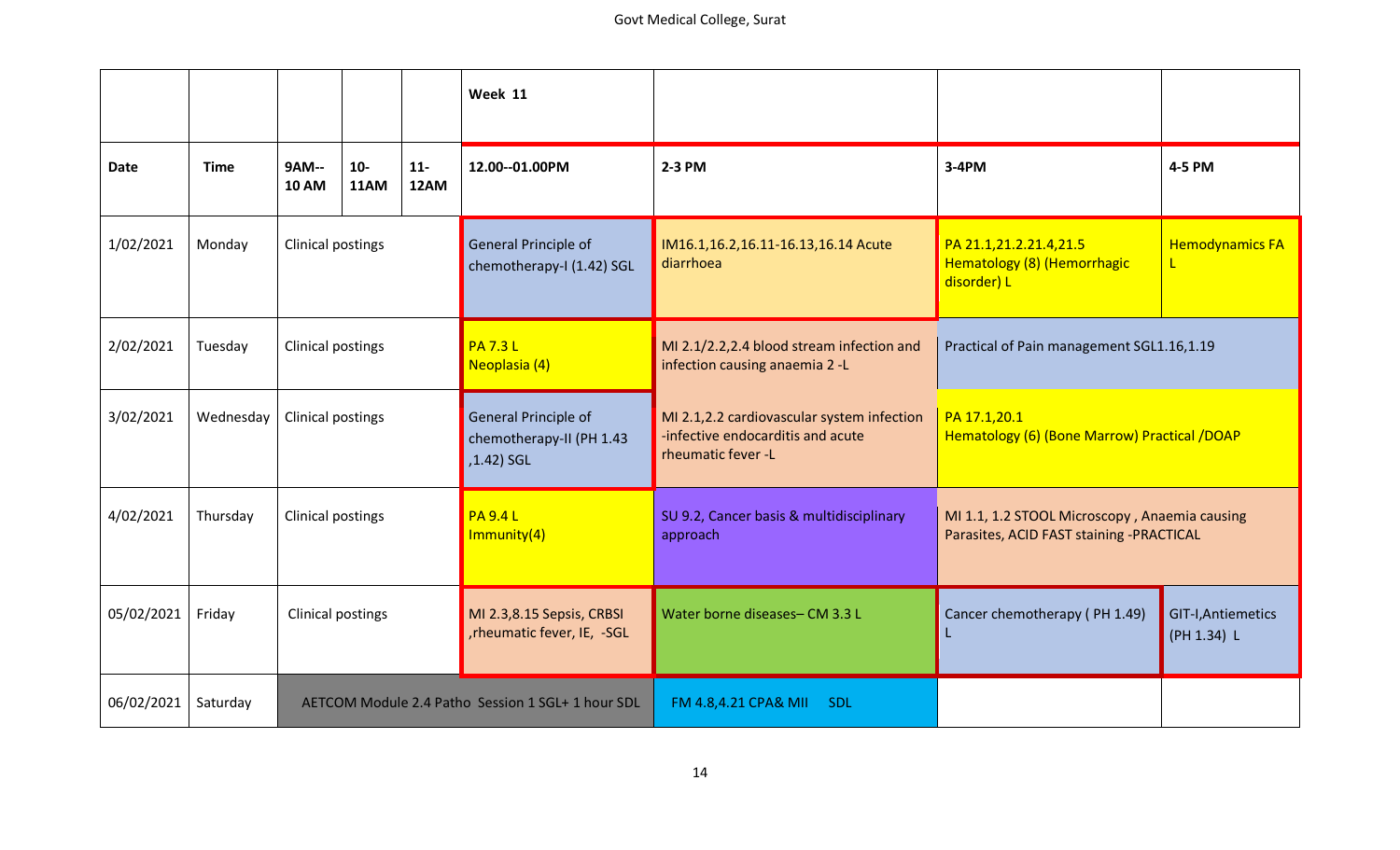## Govt Medical College, Surat

|                |               |                          |         |               | Week 12                                                                 |                                                          |                                                                                     |                                                   |  |
|----------------|---------------|--------------------------|---------|---------------|-------------------------------------------------------------------------|----------------------------------------------------------|-------------------------------------------------------------------------------------|---------------------------------------------------|--|
| Date           | Time          | 9AM--10 AM               | 10-11AM | $11-$<br>12AM | 12.00--01.00PM                                                          | 2-3 PM                                                   | 3-4PM                                                                               | 4-5 PM                                            |  |
| 08/02/2<br>021 | Monday        | <b>Clinical postings</b> |         |               | Drug treatment<br>of Peptic ulcer-I<br>(PH 1.34) L                      | Basic embryology of<br>fetus OG 4.1                      | PA Anemia AIT CBL integration with General medicine                                 |                                                   |  |
| 09/02/2<br>021 | Tuesday       | <b>Clinical postings</b> |         |               | <b>PA 7.4 L</b><br>Neoplasia (5)                                        | MI 1.1 Systemic<br>Candidiasis and<br>systemic mycosis L | PH 1.6,1.7 Pharmacovigilance Practical (PH3.4) SGL                                  |                                                   |  |
|                |               |                          |         |               |                                                                         |                                                          |                                                                                     |                                                   |  |
| 10/02/2<br>021 | Wednesd<br>ay | <b>Clinical postings</b> |         |               | Drug treatment<br>of Peptic ulcer-II<br>(1.34) L                        | FM 8.1-8.7 Gen<br>Toxico Def. History,<br>Acts L         | <b>PA 21.3</b><br>Hematology (7) (Hemorrhagic disorder) Practical /DOAP             |                                                   |  |
| 11/02/2<br>021 | Thursday      | <b>Clinical postings</b> |         |               | PA 9.5, 9.7<br>Immunity (5) L                                           | Chronic Diarrhoea IM<br>16.1, 1.3, 16.12                 | MI.8.1 Miscelleneous Bacterial Bsi: Brucellosis, Leptospirosis, Boreliosis -<br>SGL |                                                   |  |
| 12/02/2<br>021 | Friday        | <b>Clinical postings</b> |         |               | MI 3.3 enteric<br>fever<br>(Salmonella<br>typhi And S.<br>paratyphi) -L | Solid waste and<br>sewage disposal - CM<br>3.4 L         | Drugs for Diarrhoea & constipation (PH<br>1.34) L                                   | Blood- Drug therapy of<br>Aneamia - I (PH 1.35) L |  |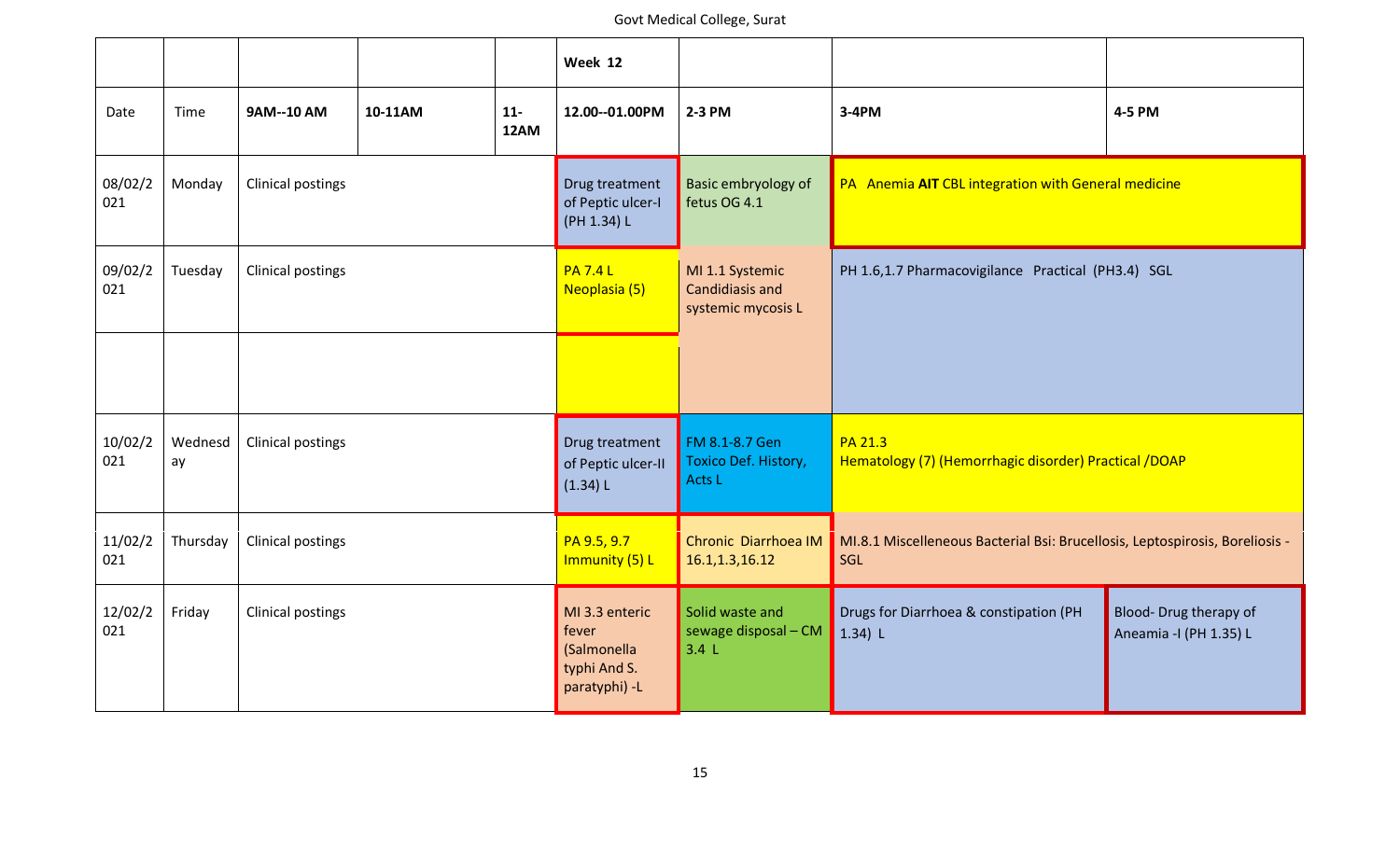|             |             |                          |                   | Week 13 |                                                           |                                                                         |                                                       |                                       |
|-------------|-------------|--------------------------|-------------------|---------|-----------------------------------------------------------|-------------------------------------------------------------------------|-------------------------------------------------------|---------------------------------------|
| <b>Date</b> | <b>Time</b> | 9AM--10<br><b>AM</b>     | 10-11AM           | 11-12AM | 12.00--01.00PM                                            | 2-3 PM                                                                  | $3-4PM$                                               | 4-5 PM                                |
| 15/02/2021  | Monday      | <b>Clinical postings</b> |                   |         | Blood- Drug therapy of Aneamia -II (PH<br>$\vert$ 1.35) L | SU 13.2 Immunosuppresive<br>therapy in organ<br>transplantation         | PA<br><b>Hematology</b><br><b>FA with</b><br>feedback | PA 7.5 Neoplasia<br><b>SDL</b>        |
| 16/02/2021  | Tuesday     | <b>Clinical postings</b> |                   |         | <b>Neoplasia FA</b>                                       | <b>MI 2.5 8.16 VICERAL</b><br>LESHMANIAIS,<br><b>TRYPANOSOMIASIS -L</b> | SGL                                                   | GIT Practical-I& II (PH 1.34)+ PH 2.2 |
| 17/02/2021  | Wednesday   |                          | Clinical postings |         | Anticoagulants- I L (PH 1.25)                             | MI 1.1 RICKETTSIAL<br><b>INFECTION -L</b>                               | <b>FA Hematology Practical</b><br>feedback            |                                       |
| 18/02/2021  | Thursday    | Clinical postings        |                   |         | <b>Immunity FA/Tutorial</b>                               | Fetal growth and<br>development OG 4.1                                  | Typhus, -Practical                                    | Mi 3.4,8.15 Enteric Fever, Scrub      |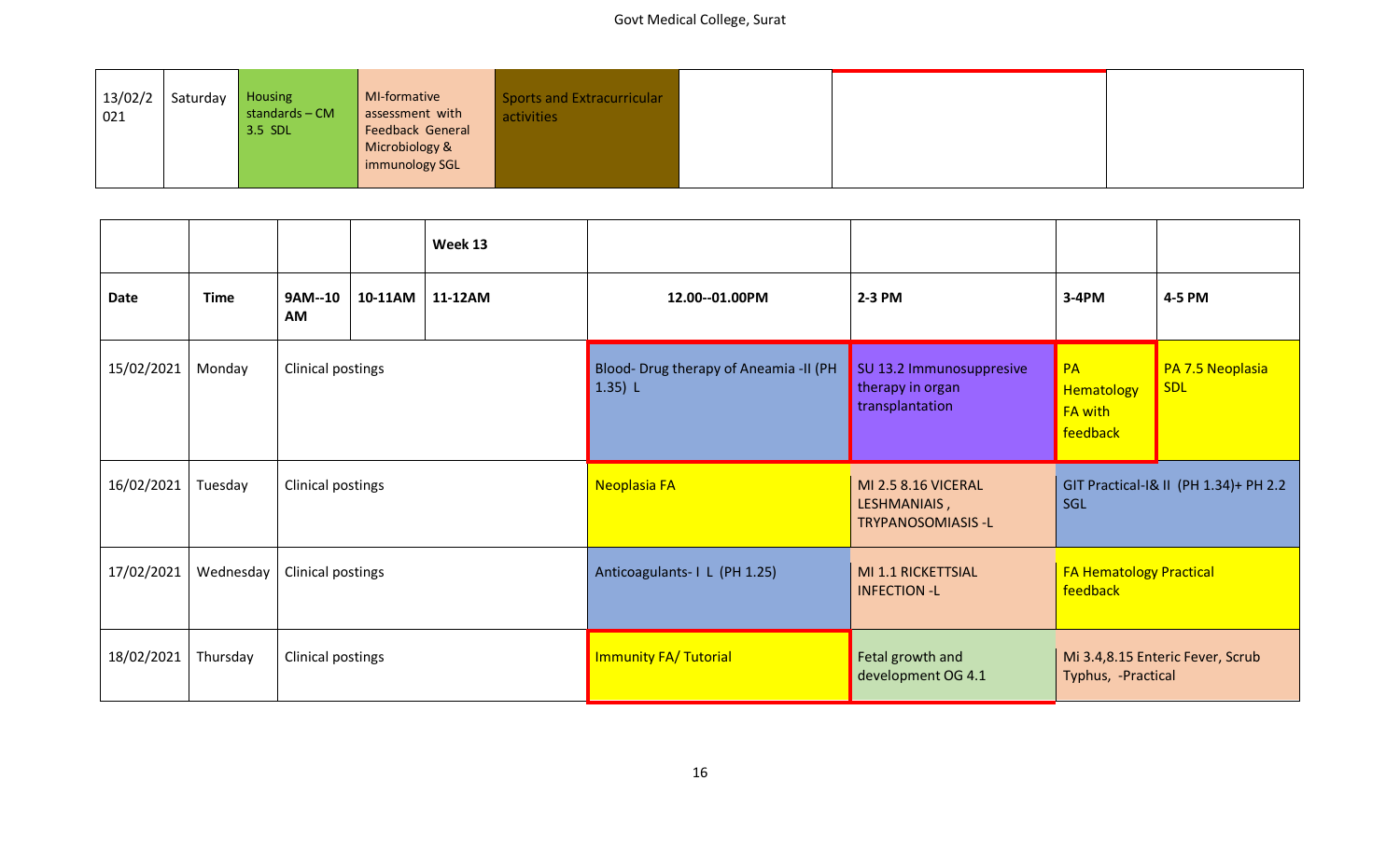| 19/02/2021 | Friday   | Clinical postings                                  |                                              | MI 1.1 Viral Hemmorrhagic Fever (Vhf)-<br>Arboviral Vhf, (Dengue, Chikengunya,<br>Kfd, Others) Filoviral Vhf (Ebola,<br>Marbug), Hanta Virual Vhf-L | Nutrients sources and<br>requirements $-$ CM 5.1 SDL | $\blacksquare$ PH 1.35 Anti-coagulant II L |  |  |
|------------|----------|----------------------------------------------------|----------------------------------------------|-----------------------------------------------------------------------------------------------------------------------------------------------------|------------------------------------------------------|--------------------------------------------|--|--|
| 20/02/2021 | Saturday | <b>AETCOM Module 2.4</b><br>Patho Session 2<br>SGL | <b>AETCOM Module</b><br>2.4 Session 2<br>SGL | <b>SGL</b>                                                                                                                                          | FM 8.8 TO 8.10 Tt of unknown poisoning               |                                            |  |  |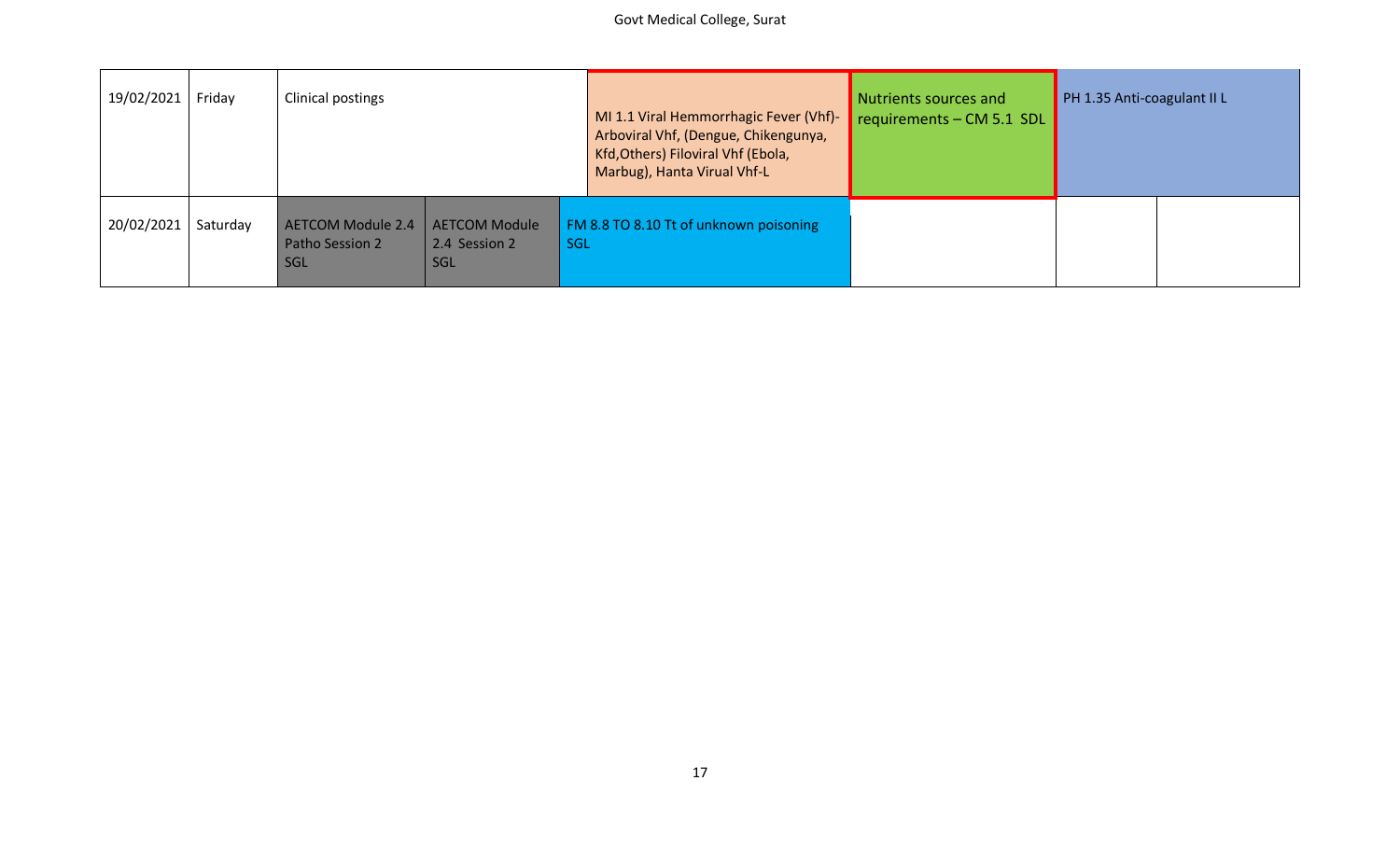|            |             |                                                                                                        |                                                                 | Week 14                                                 |                                                                                                                                             |                                                              |                                                                                                                                              |                                                   |
|------------|-------------|--------------------------------------------------------------------------------------------------------|-----------------------------------------------------------------|---------------------------------------------------------|---------------------------------------------------------------------------------------------------------------------------------------------|--------------------------------------------------------------|----------------------------------------------------------------------------------------------------------------------------------------------|---------------------------------------------------|
| Date       | <b>Time</b> | 9AM--10 AM                                                                                             | 10-11AM                                                         | 11-12AM                                                 | 12.00--01.00PM                                                                                                                              | 2-3 PM                                                       | 3-4PM                                                                                                                                        | 4-5 PM                                            |
| 22/02/2021 | Monday      |                                                                                                        | <b>Clinical postings</b>                                        |                                                         | PH 1.37, Anterior Pituitary<br><u>, L</u>                                                                                                   | IM 11.1-11.3<br><b>Diabetes Melitis</b><br>Introduction      | <b>PA 32.4</b><br>Diabetes AIT / SGL integration with<br>Biochemistry, physiology + General<br>medicine                                      |                                                   |
| 23/02/2021 | Tuesday     |                                                                                                        | <b>Clinical postings</b>                                        |                                                         | PA 26.1 L Respiratory<br>System-1(Pneumonia)                                                                                                | MI 7.2 infective<br>syndrome of genital<br>tract-2<br>$-SGL$ | PH 1.35, PH 1.25 Practical - Blood SGL<br>Criticism 2& 12                                                                                    |                                                   |
| 24/02/2021 | Wednesday   |                                                                                                        | <b>Clinical postings</b>                                        |                                                         | PH 1.36 Diabetes Melitus -I<br>SGL                                                                                                          | FM 3.1 Identification                                        | PA 23.1, Urine 1 practical/DOAP<br>(Physical and MIcroscopy)                                                                                 |                                                   |
| 25/02/2021 | Thursday    |                                                                                                        | <b>Clinical postings</b>                                        |                                                         | PA 11.1 Genetics-1 L                                                                                                                        | SU17.8 & 17.9 Chest<br>injuries                              | MI 7.1,7.2 laboratory diagnosis of STI -<br>gonorrhoea, syphilis, trichomoas,<br>candidiasis others, MI 1.2 stool<br>MIcroscopy - -practical |                                                   |
| 26/02/2021 | Friday      |                                                                                                        | <b>Clinical postings</b>                                        |                                                         | MI 7.2 Infective syndrome<br>of genital tract -3<br>vulvovaginitis-<br>trichomoniasis, bacterial<br>vaginosis , vaginal<br>candidiasis -SDL | <b>CM 5.2 Nutritional</b><br>assessment-1<br>L               | PH 1.36<br>Diabetes Melitus -II<br>SGL                                                                                                       | PH 1.36<br><b>Diabetes</b><br>Melitus -III<br>SGL |
| 27/02/2021 | Saturday    | PH 1.41 - Drugs<br>on Uterus SGL<br>+Criticism 19<br>Drugs in<br>pregnancy &<br>lactation SDL<br>given | MI 7.2 Other<br>genital tract<br>infection male<br>& female SGL | <b>CM 5.2 Nutritional</b><br>assessment-2<br><b>SGL</b> | <b>Sports and Extracurricular</b><br>activities                                                                                             |                                                              |                                                                                                                                              |                                                   |

|  |  | Week 15 |  |  |
|--|--|---------|--|--|
|  |  |         |  |  |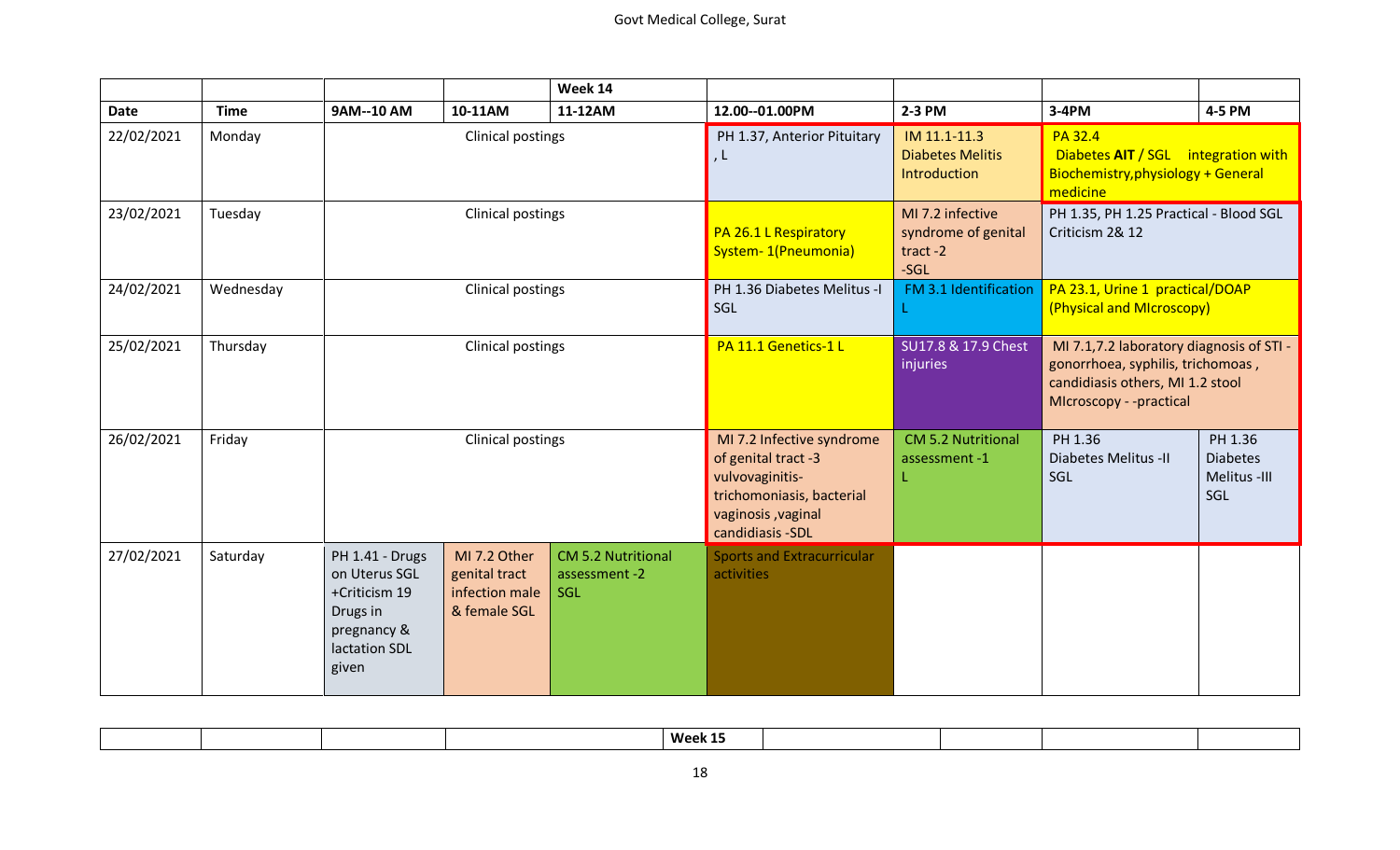| <b>Date</b> | <b>Time</b> | 9AM--10 AM                                          | 10-11AM                                                 | 11-12AM            | 12.00--01.00PM                                                            | 2-3 PM                                                                    | 3-4PM                                                                                                                 | 4-5 PM                                                    |
|-------------|-------------|-----------------------------------------------------|---------------------------------------------------------|--------------------|---------------------------------------------------------------------------|---------------------------------------------------------------------------|-----------------------------------------------------------------------------------------------------------------------|-----------------------------------------------------------|
| 1/3/2021    | Monday      |                                                     | <b>Clinical postings</b>                                |                    |                                                                           | OG4.1<br>Anatomy of<br>Placenta                                           | University exam                                                                                                       |                                                           |
| 2/3/2021    | Tuesday     |                                                     | <b>Clinical postings</b>                                |                    |                                                                           | MI<br>FA-CVS with<br>feedback SGL                                         | PH 1.32 drugs for<br>bronchial asthma-IL                                                                              | PH 1.32<br>drugs for<br>bronchial<br>asthma-II L          |
| 3/3/2021    | Wednesday   |                                                     | <b>Clinical postings</b>                                |                    |                                                                           | MI 6.1<br>infective<br>syndrome of<br>respiratory<br>tract - L            | University exam                                                                                                       |                                                           |
| 4/3/2021    | Thursday    |                                                     | <b>Clinical postings</b>                                |                    |                                                                           | IM 23.1 to<br>23.2 Common<br>nutritional<br>deficiencies                  | MI 6.2 URTI (beta hemolytic<br>streptococci), throat swab gram<br>staining - S. pyrogens, C. diphtheriae,<br>candida) |                                                           |
| 5/3/2021    | Friday      |                                                     | Clinical postings                                       |                    | MI 6.1 bacterial<br>pharyngitis 1:<br>S. pyogens, diphtheria,<br>others L | <b>CM 5.3</b><br>Common<br>nutrition<br>related<br>health<br>disorders -L | PH 1.42 Beta lactam<br>antibiotics (Penicillin-<br>1 <sub>L</sub>                                                     | PH1.42 Beta<br>lactam<br>antibiotics<br>(Penicillin-II) L |
| 6/3/2021    | Saturday    | <b>AETCOM Module</b><br>2.4 Session SGL<br>3(PATHO) | <b>AETCOM Module 2.4 Session 3</b><br>SDL<br>Reflection | FM University exam |                                                                           |                                                                           |                                                                                                                       |                                                           |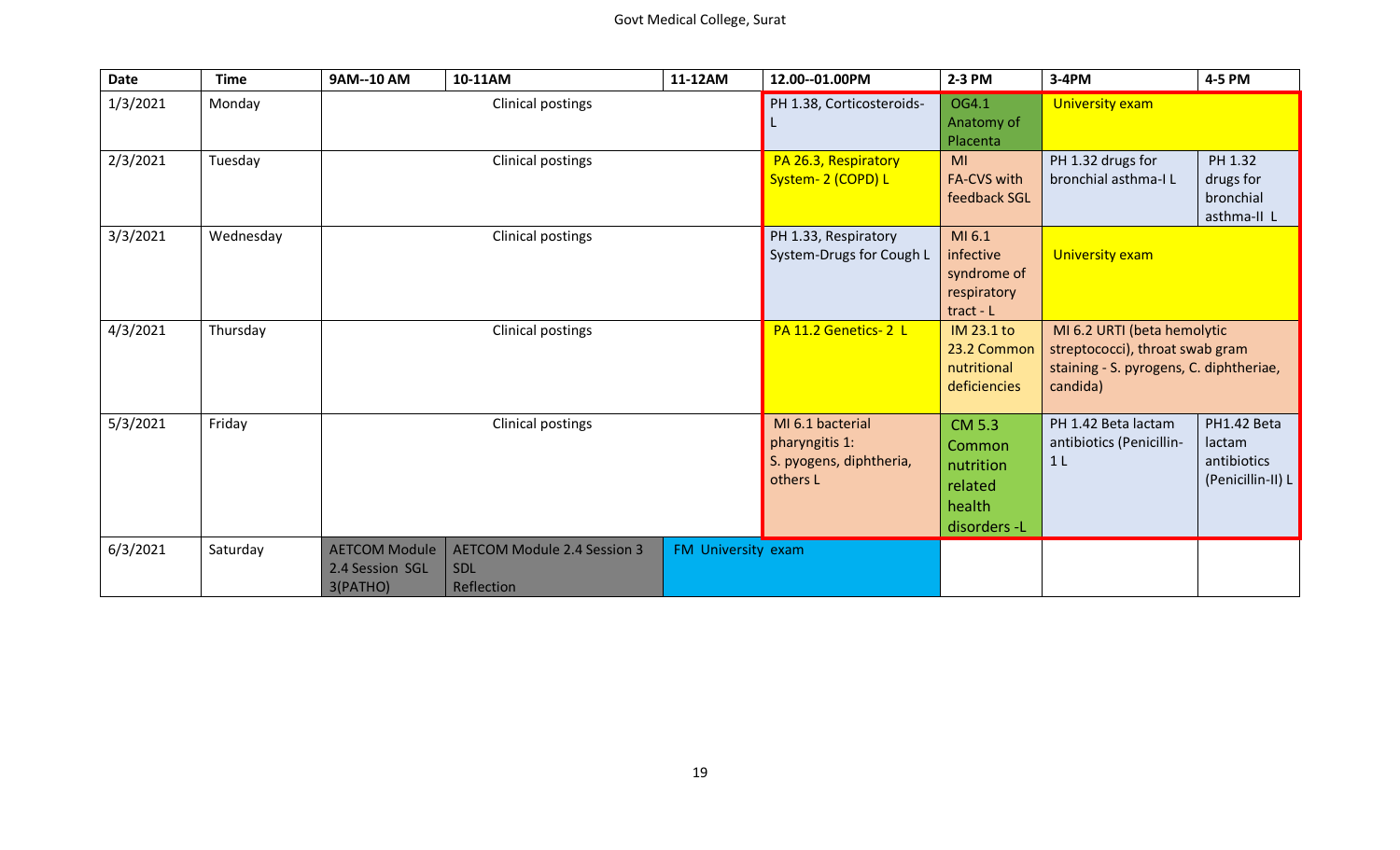|            |                 |                              |                                                    | Week 16                                             |                                                                                                                                      |                                                                                     |                                                                   |        |
|------------|-----------------|------------------------------|----------------------------------------------------|-----------------------------------------------------|--------------------------------------------------------------------------------------------------------------------------------------|-------------------------------------------------------------------------------------|-------------------------------------------------------------------|--------|
| Date       | <b>Time</b>     | 9AM--10 AM                   | 10-11AM                                            | 11-12AM                                             | 12.00--01.00PM                                                                                                                       | 2-3 PM                                                                              | 3-4PM                                                             | 4-5 PM |
| 8/3/2021   | Monday          | Clinical postings            |                                                    |                                                     | PH 1.42 Beta lactam<br>antibiotics<br>(Cephalosporins) L                                                                             | SU6.1,6.2 Surgical<br>infections,<br>Prophylactic and<br>therapeutic<br>antibiotics | PA 19.1 to 19.7 Lymphnode /<br><b>Spleen Practical/ SGL/ DOAP</b> |        |
| 9/3/2021   | Tuesday         |                              | Clinical postings                                  |                                                     | PA 26.3 L Respiratory<br>System -3 (Bronchial<br>asthama &<br>bronchiectasis)                                                        | MI 6.1 bacterial<br>pharyngitis-2: S.<br>pyogens,<br>diphtheria, others-            | PH 1.36 Diabetes Practical<br>Criticism 1 SGL                     |        |
| 10/3/2021  | Wednesday       |                              | Clinical postings                                  |                                                     | PH FA ANS Experimental<br>Graphs 1, 2, 3, 4, 6 & 7 SGL                                                                               | FM1.9,14.4 Age<br>estimation Report<br><b>SGL</b>                                   | PA 23.1 Urine -2 practical/DOAP<br>(Chemical)                     |        |
| 11/3/2021  | <b>Thursday</b> | <b>Holiday</b>               |                                                    |                                                     |                                                                                                                                      |                                                                                     |                                                                   |        |
| 12/3/2021  | Friday          | <b>Clinical postings</b>     |                                                    |                                                     | MI 6.1 bacterial lobar<br>pneumonia<br>(mycoplasma, chlamydia,<br>legionella, and others<br>pneumococcal<br>pnemonia, H. influenza L | CM 6.1 Research<br>question for a<br>study $-1$ , L                                 | PH Pharmacology FA -Practical<br>SGL                              |        |
| 13/03/2021 | Saturday        | PA 19.1 & 19.6<br><b>SDL</b> | Doubt solving session -<br><b>Microbiology SGL</b> | CM 6.1 Research<br>question for a<br>study $-2$ SDL | Sports and<br><b>Extracurricular activities</b>                                                                                      |                                                                                     |                                                                   |        |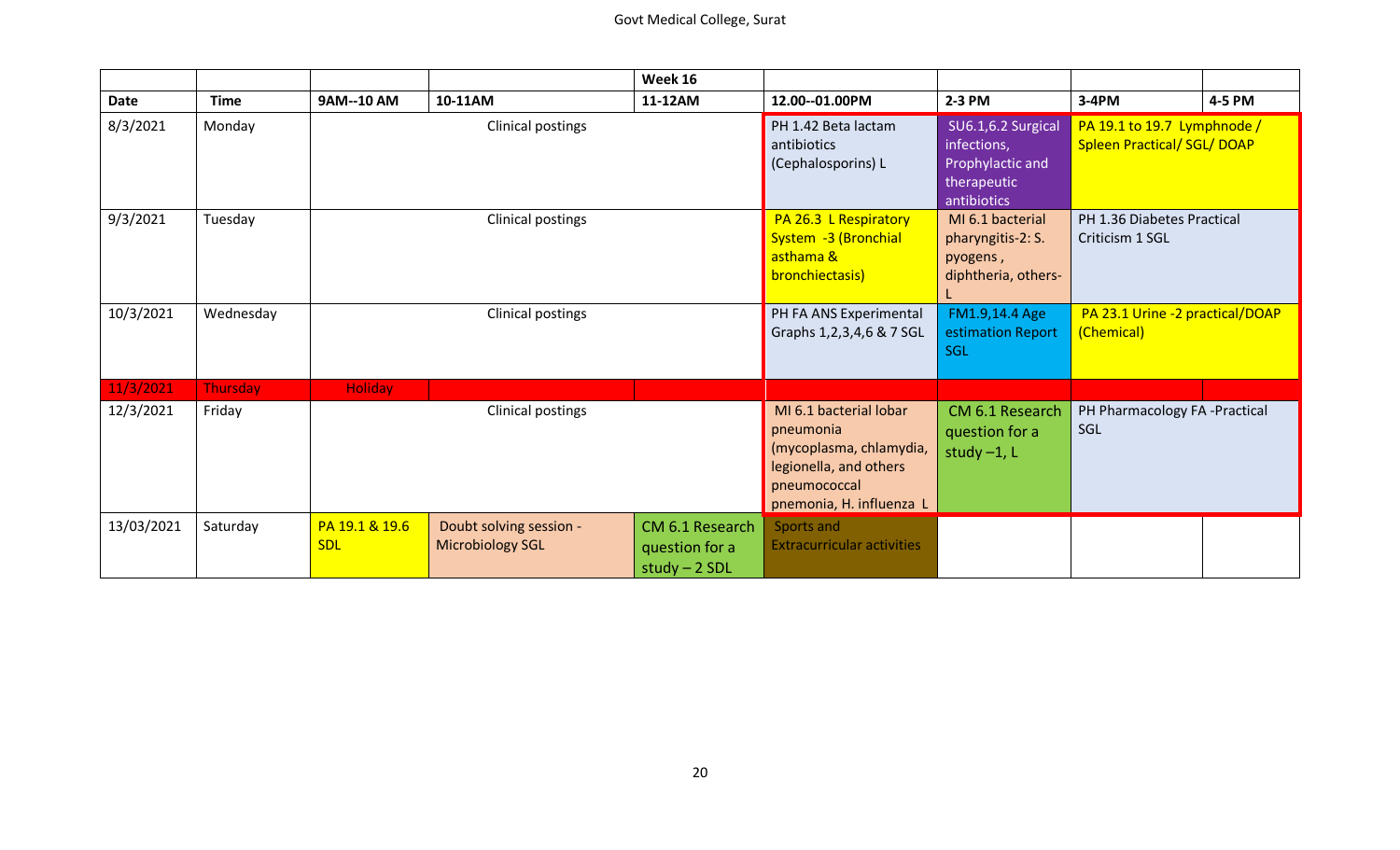|             |             |            |         | Week 17                            |                |                   |       |        |
|-------------|-------------|------------|---------|------------------------------------|----------------|-------------------|-------|--------|
| <b>Date</b> | <b>Time</b> | 9AM--10 AM | 10-11AM | 11-12AM                            | 12.00--01.00PM | 2-3 PM            | 3-4PM | 4-5 PM |
| 15/03/2021  | Monday      |            |         |                                    |                | <b>Clinical L</b> |       |        |
| 16/03/2021  | Tuesday     |            |         | First Internal Assessment -        |                |                   |       |        |
|             |             | theory     |         |                                    |                |                   |       |        |
| 17/03/2021  | Wednesday   |            |         |                                    |                |                   |       |        |
| 18/03/2021  | Thursday    |            |         |                                    |                |                   |       |        |
| 19/03/2021  | Friday      |            |         |                                    |                |                   |       |        |
| 20/03/2021  | Saturday    |            |         |                                    |                |                   |       |        |
|             |             |            |         |                                    |                |                   |       |        |
|             |             |            |         | Week 18                            |                |                   |       |        |
| <b>Date</b> | <b>Time</b> | 9AM--10 AM | 10-11AM | 11-12AM                            | 12.00--01.00PM | 2-3 PM            | 3-4PM | 4-5 PM |
| 22/03/2021  | Monday      |            |         |                                    |                |                   |       |        |
| 23/03/2021  | Tuesday     |            |         |                                    |                |                   |       |        |
| 24/03/2021  | Wednesday   | Practical  |         | <b>First Internal Assessment -</b> |                |                   |       |        |
| 25/03/2021  | Thursday    |            |         |                                    |                |                   |       |        |
| 26/03/2021  | Friday      |            |         |                                    |                |                   |       |        |
| 27/03/2021  | Saturday    |            |         |                                    |                |                   |       |        |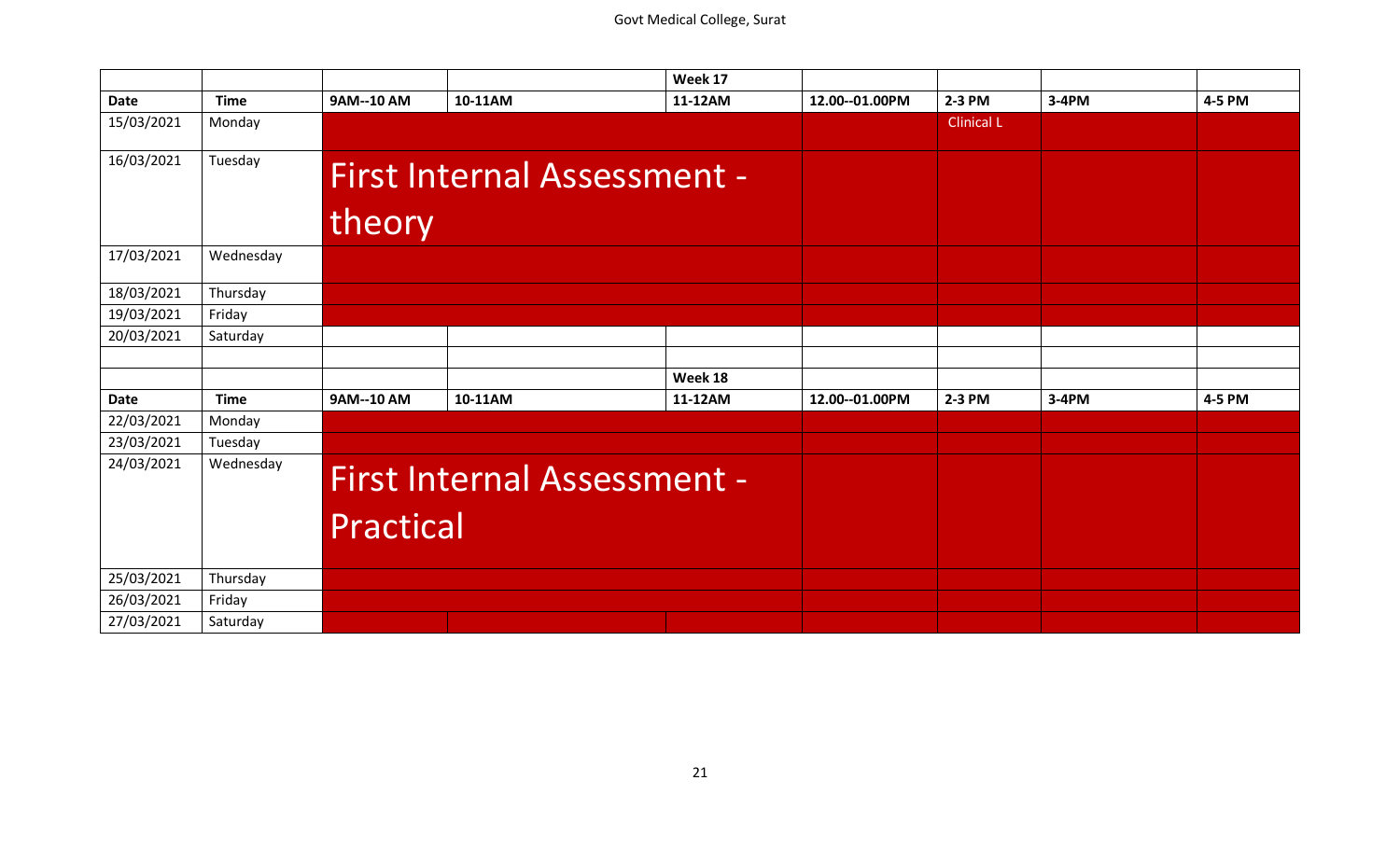|            |               |                             |                                                | Week 19                                    |                                                                              |                                                                                                                 |                                                              |                                                  |
|------------|---------------|-----------------------------|------------------------------------------------|--------------------------------------------|------------------------------------------------------------------------------|-----------------------------------------------------------------------------------------------------------------|--------------------------------------------------------------|--------------------------------------------------|
| Date       | <b>Time</b>   | 9AM--10 AM                  | 10-11AM                                        | 11-12AM                                    | 12.00--01.00PM                                                               | 2-3 PM                                                                                                          | 3-4PM                                                        | 4-5 PM                                           |
| 29/03/2021 | <b>Monday</b> |                             | <b>Holiday</b>                                 |                                            |                                                                              |                                                                                                                 |                                                              |                                                  |
| 30/03/2021 | Tuesday       |                             | Clinical postings                              |                                            | <b>PA26.5</b><br>Respiratory<br>System-4<br>(Occupational<br>lung disease) L | MI 6.1 bacterial<br>atypical interstitial<br>pneumonia<br>(mycoplasma,<br>chlamydia, legionella<br>and others L | PH1.32 &<br>PH1.33<br>Respiratory<br>system Practical<br>SGL | SDL on<br>rationality of<br>cough<br>preparation |
| 31/03/2021 | Wednesday     |                             | Clinical postings                              |                                            | (PH 1.26) Renin<br>angiotensin<br>System L                                   | MI 6.1 PERTUSIS-SDL                                                                                             | PA 35.1,35.3 Cerebrospinal Fluid<br>DOAP/SGL                 |                                                  |
| 1/4/2021   | Thursday      |                             | Clinical postings                              |                                            | PA 11.3 Genetics-<br>3L                                                      | OG4.1 Physiology of<br>Placenta                                                                                 | MI 6.3 sputum gram staining,-<br>certification DOAP          | S.pnemoniae, klebsiella, h.influenza)            |
| 2/4/2021   | <b>Friday</b> |                             | <b>Holiday</b>                                 |                                            |                                                                              |                                                                                                                 |                                                              |                                                  |
| 3/4/2021   | Saturday      | 2(Forensic Medicine)<br>SGL | <b>AETCOMAETCOM Module 2.5 Session 1 &amp;</b> | FM 3.2 Identification, 6.1 Specimen<br>SGL |                                                                              |                                                                                                                 |                                                              |                                                  |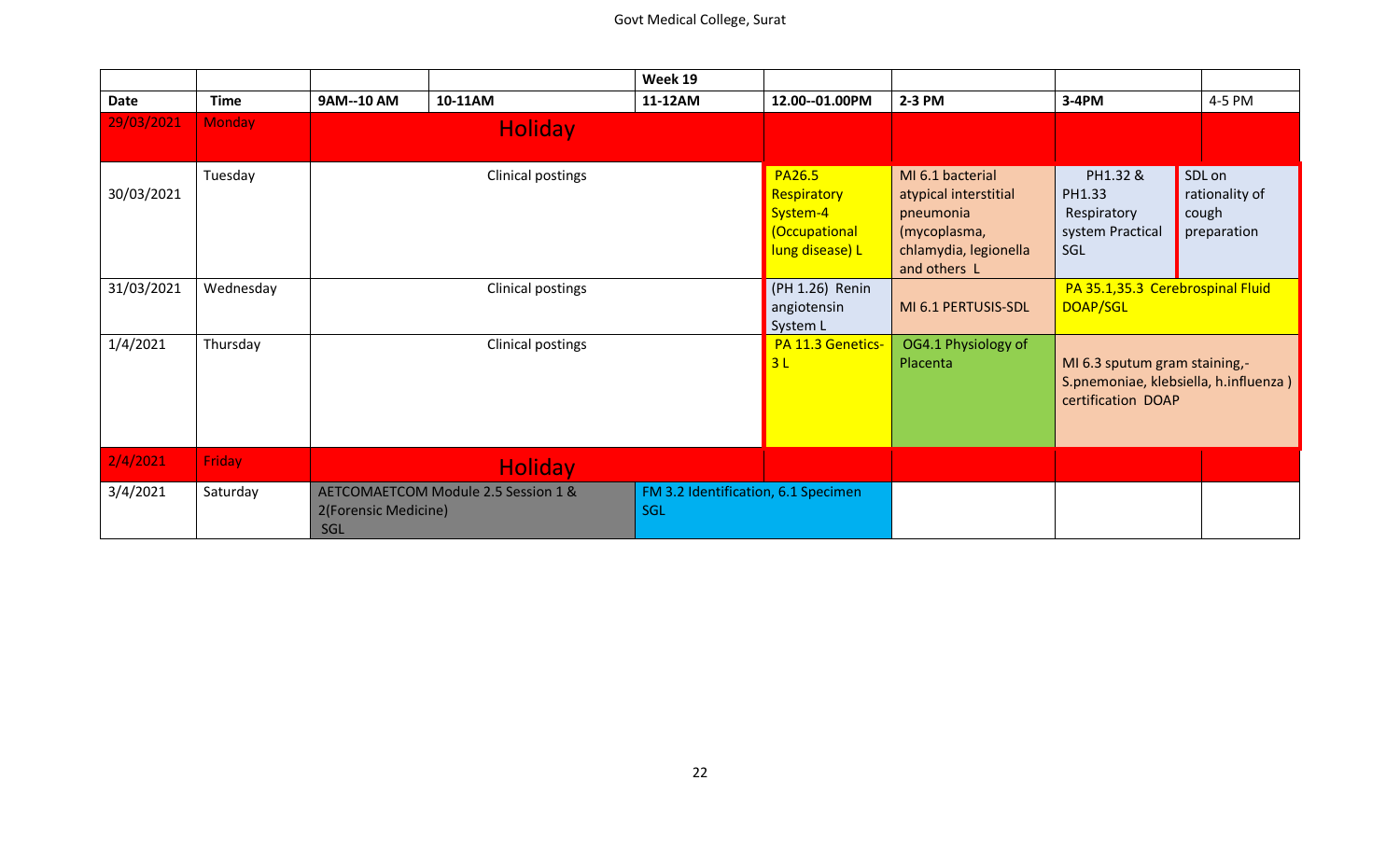|             |             |                                    |                                                                                         | Week 20                                                                               |                                                                |                                                                                                   |                                                                                                           |                                                    |
|-------------|-------------|------------------------------------|-----------------------------------------------------------------------------------------|---------------------------------------------------------------------------------------|----------------------------------------------------------------|---------------------------------------------------------------------------------------------------|-----------------------------------------------------------------------------------------------------------|----------------------------------------------------|
| <b>Date</b> | <b>Time</b> | 9AM--10 AM                         | 10-11AM                                                                                 | 11-12AM                                                                               | 12.00--01.00PM                                                 | 2-3 PM                                                                                            | 3-4PM                                                                                                     | 4-5 PM                                             |
| 5/4/2021    | Monday      |                                    | <b>Clinical postings</b>                                                                |                                                                                       | PH 1.26 Ras & Ace<br>Inhibitors<br>SGL                         | IM 8.1 to 8.4<br>Introduction to<br>Hypertension                                                  | PA 26.4 Tuberculosis AIT/SGL SGL<br>integration with Pharmacology<br>, Pulmonary Medicine& microbiology   |                                                    |
| 6/4/2021    | Tuesday     |                                    | <b>Clinical postings</b><br>PA 26.7 L<br><b>Respiratory System</b><br>-5 (mesothelioma) |                                                                                       |                                                                | MI 6.1, 8.16<br>tuberculosis -L                                                                   | PH 1.24<br>Diuretics I SGL                                                                                | PH 1.24<br>Diuretics II<br>SGL                     |
| 7/4/2021    | Wednesday   |                                    | <b>Clinical postings</b><br>PH 1.24 Diuretics<br>III<br>SGL                             |                                                                                       |                                                                | FM 3.5-3.8<br>Mechanical<br>Injury I<br>Medicolegal<br><b>Aspects L</b>                           | PA 23.3 Thyroid function Test<br>SGL/DOAP                                                                 |                                                    |
| 8/4/2021    | Thursday    |                                    | <b>Clinical postings</b>                                                                |                                                                                       |                                                                | SU 12.3<br><b>Nutritional</b><br>requirement of<br>surgical pts and<br>methods of<br>providing it | MI 6.3,1.2 laboratory diagnosis of<br>tuberculosis, Acid Fast Staining-<br>Integrated with Pathology -AIT |                                                    |
| 9/4/2021    | Friday      |                                    | <b>Clinical postings</b>                                                                |                                                                                       |                                                                | CM 5.5-,<br>principles of<br>nutritional<br>education and<br>rehabilitation - L                   | PH 1.44<br>Antitubercular<br>agents-I SGL                                                                 | PH 1.44 PH 1.45<br>Antitubercular<br>agents-II SGL |
| 10/4/2021   | Saturday    | PH 1.46 Anti-<br>leprotic agents L | MI 6.1, 8.16 leprosy                                                                    | CM 6.2<br>Collection,<br>classification,<br>analysis. of<br>statistical data -<br>SDL | Feedback on First<br>internal<br>assessment on all<br>subjects |                                                                                                   |                                                                                                           |                                                    |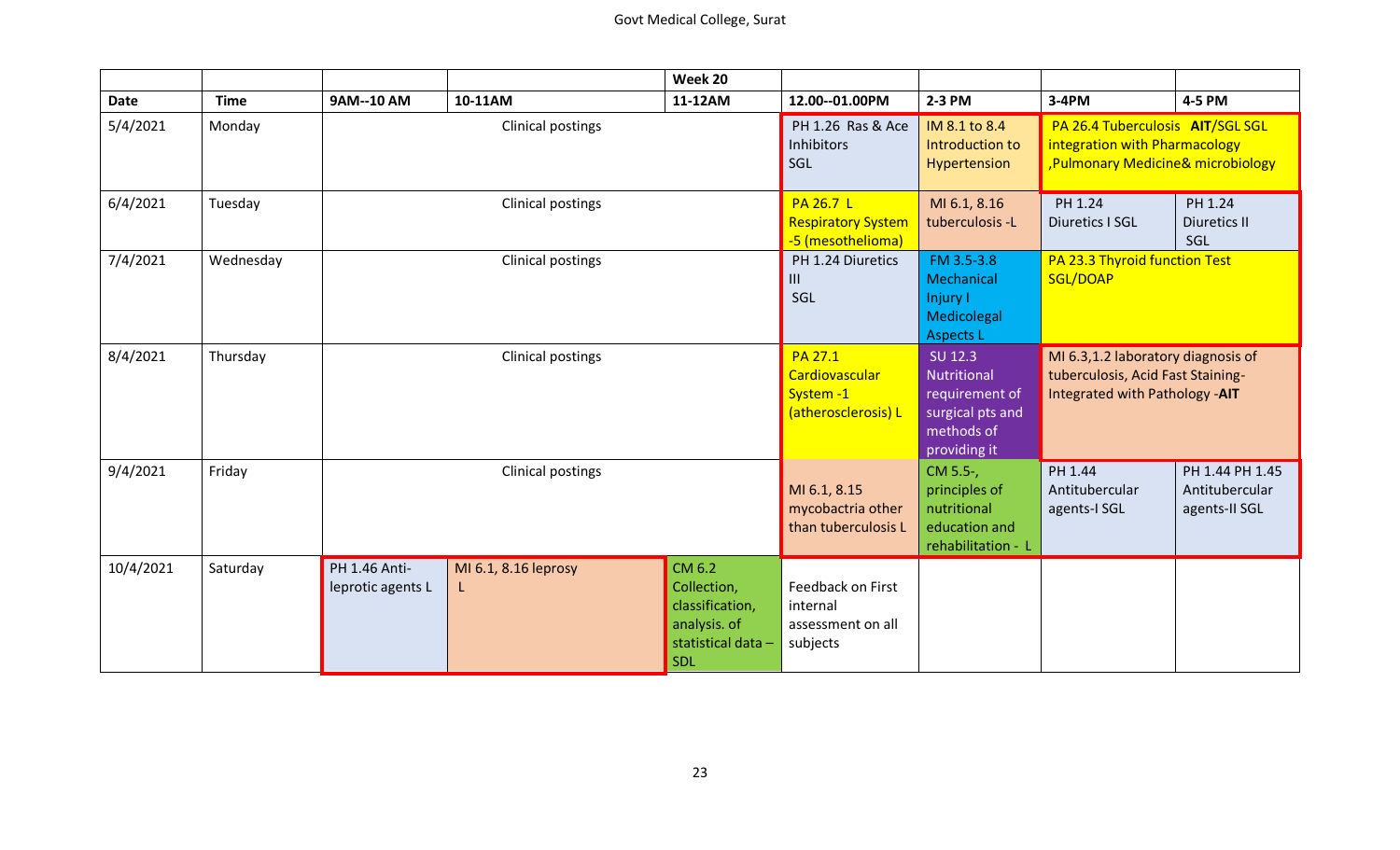|             |                  |                                                                                             |                                   | Week 21                                                                                                                    |                                                                               |                                        |                                                                                                                        |        |
|-------------|------------------|---------------------------------------------------------------------------------------------|-----------------------------------|----------------------------------------------------------------------------------------------------------------------------|-------------------------------------------------------------------------------|----------------------------------------|------------------------------------------------------------------------------------------------------------------------|--------|
| <b>Date</b> | <b>Time</b>      | 9AM--10<br><b>AM</b>                                                                        | 10-11AM                           | 11-12AM                                                                                                                    | 12.00--01.00PM                                                                | 2-3 PM                                 | 3-4PM                                                                                                                  | 4-5 PM |
| 12/4/2021   | Monday           | Clinical postings                                                                           |                                   |                                                                                                                            | PH1.31<br>Hypolipidemic<br>Agents L                                           | <b>OG4.1Fetal Circulation</b>          | PA 26.1, 26.2 and 26.6<br><b>Respiratory System Practical/SGL</b>                                                      |        |
| 13/04/2021  | <b>Tuesday</b>   |                                                                                             | <b>Holiday</b>                    |                                                                                                                            |                                                                               |                                        |                                                                                                                        |        |
| 14/04/2021  | <b>Wednesday</b> |                                                                                             | <b>Holiday</b>                    |                                                                                                                            |                                                                               |                                        |                                                                                                                        |        |
| 15/04/2021  | Thursday         | PA 27.2, 27.3<br><b>Clinical postings</b><br>and 27.10<br><b>Cardiovascular</b><br>System-2 |                                   |                                                                                                                            |                                                                               | IM14.1 to 14.5<br>$+14.13$ --- Obesity | MI 6.1, 6.3, infection due to<br>nonfermenting bacteria -<br>psuedomonas, acinetobacter,<br>burkholderia-Practical SGL |        |
| 16/04/2021  | Friday           | <b>Clinical postings</b>                                                                    |                                   | MI 6.1<br>myxovirus<br>infection<br>:influenza,<br>parainfluenza,<br>mumps,<br>respiratory<br>syncytial virus,<br>others L | CM 6.2 Collection,<br>classification, analysisof<br>statistical data $-2$ SGL | PH 1.27<br>Hypertension-I SGI          | PH 1.27<br>Hypertension-II<br>SGL                                                                                      |        |
| 17/04/2021  | Saturday         | (Forensic Medicine)<br>SGL                                                                  | AETCOMAETCOM Module 2.5 Session 3 | Exam feedback<br>SGL                                                                                                       | FM 2.10 - 2.14<br><b>PME</b><br><b>Examination I</b><br>SGL                   |                                        |                                                                                                                        |        |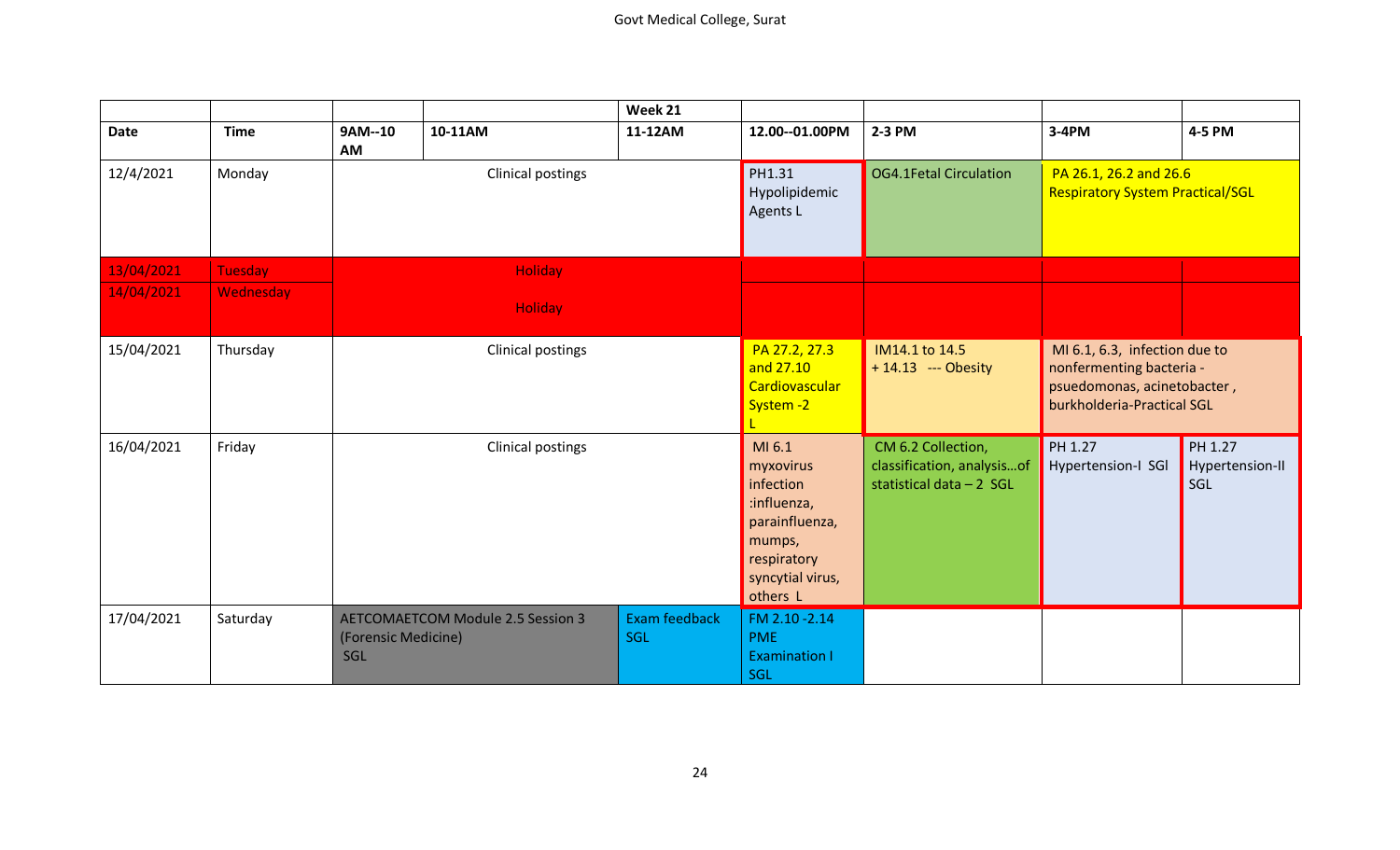|             |             |                                                              |                                                          | Week 22                                      |                                                                                       |                                                                                                                                                                  |                                                                                                                            |                                                                    |
|-------------|-------------|--------------------------------------------------------------|----------------------------------------------------------|----------------------------------------------|---------------------------------------------------------------------------------------|------------------------------------------------------------------------------------------------------------------------------------------------------------------|----------------------------------------------------------------------------------------------------------------------------|--------------------------------------------------------------------|
| <b>Date</b> | <b>Time</b> | 9AM--10 AM                                                   | 10-11AM                                                  | 11-12AM                                      | 12.00--01.00PM                                                                        | 2-3 PM                                                                                                                                                           | 3-4PM                                                                                                                      | 4-5 PM                                                             |
| 19/04/2021  | Monday      | Clinical postings                                            |                                                          |                                              | PH 1.27<br>Hypertension-III<br>SGL                                                    | SU 17.7 Soft tissue<br>injuries & its<br>management                                                                                                              | <b>Skin theory PA</b><br>34.1, 34.2,<br>34.3,34.4L                                                                         | <b>Skin Practical /</b><br>SGL/DOAP<br>PA 34.1, 34.2,<br>34.3,34.4 |
| 20/04/2021  | Tuesday     | Clinical postings                                            |                                                          |                                              | PA 26.6<br>Respiratory<br>system SDL                                                  | MI 6.1, 6.2 parasitic<br>infection and fungal<br>infection of<br>respiratory tracts,<br>fungal: zygomycosis,<br>aspergillosis,<br>pnuemocystosis -<br><b>SGL</b> | PH 1.27 Hypertension-IV SGL<br><b>AIT</b>                                                                                  |                                                                    |
| 21/04/2021  | Wednesday   |                                                              |                                                          |                                              |                                                                                       |                                                                                                                                                                  |                                                                                                                            |                                                                    |
| 22/04/2021  | Thursday    | <b>Clinical postings</b>                                     |                                                          |                                              | PA 27.5 L<br>Cardiovascular<br>System (Ischemic<br>Heart Disease)-3                   | OG4.1 teratogenic<br>drugs                                                                                                                                       | MI 6.1, 6.2, 6.3 coronavirus<br>infection including covid-19,<br>influenza, and Pandemic module<br>2.1 COVID-19-practical. |                                                                    |
| 23/04/2021  | Friday      | <b>Clinical postings</b>                                     |                                                          |                                              | MI 6.1 Myxovirus<br>Infection: -2:<br>Influenza,<br>Parainfluenza,<br>Mumps, Others - | CM 6.2 - Statistical<br>methods $-1$<br>L.                                                                                                                       | PH 1.28, IHD-1 L                                                                                                           | PH-1.28 IHD-<br>2L                                                 |
| 24/04/2021  | Saturday    | CM 6.3<br>Statistical<br>methods-2 test<br>of significance - | MI 6.2,6.3 fungal infection of<br>respiratory tract -SGL | <b>Sports and Extracurricular activities</b> |                                                                                       |                                                                                                                                                                  |                                                                                                                            |                                                                    |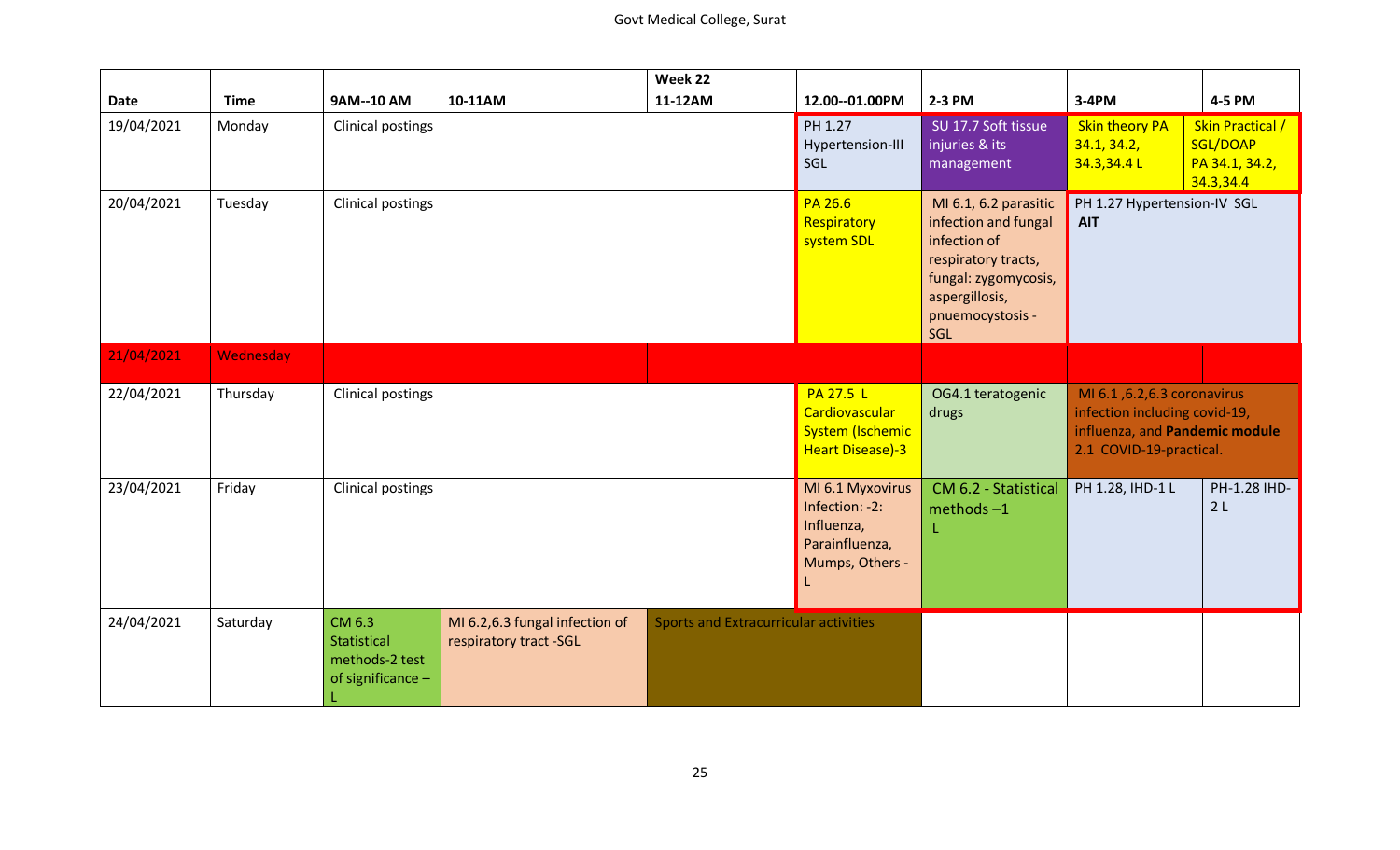|            |                 |                      |                                         | Week 23 |                                            |                                                                           |                                                |                                                                       |
|------------|-----------------|----------------------|-----------------------------------------|---------|--------------------------------------------|---------------------------------------------------------------------------|------------------------------------------------|-----------------------------------------------------------------------|
| Date       | <b>Time</b>     | 9AM--10 AM           | 10-11AM                                 | 11-12AM | 12.00--01.00PM                             | 2-3 PM                                                                    | $3-4PM$                                        | 4-5 PM                                                                |
| 26/04/2021 | Monday          | Clinical postings    |                                         |         | PH 1.29 Congestive<br>Heart Failure-IL     | IM 25.1 to $25.3 +$<br>25.8 Tetanus                                       | PA 33.3, Soft<br><b>Tissue theory L</b>        | PA 33.3, Soft<br><b>Tissue Practical</b><br>SGL                       |
| 27/04/2021 | Tuesday         | Clinical postings    |                                         |         | <b>Respiratory system FA</b>               | MI 7.3, infective<br>syndrome of urinary<br>tract-L                       | PH 3.5 & PH<br>$3.8, P -$ drug<br>concept, SGL | <b>SDL</b>                                                            |
| 28/04/2021 | Wednesday       | Clinical postings    |                                         |         | PH 1.29 Congestive Heart<br>Failure-II L   | MI 7.3, Viral and<br>fungus causing<br>urinary tract<br>infection-L       | PA 23.2, 23.3, Semen Analysis /                | <b>Body Fluid Examination SGL/DOAP</b>                                |
|            | Thursday        | Clinical<br>postings |                                         |         | PA 27.4,27.6 L<br>Cardiovascular System -4 | SU5.1,5.3 wound<br>healing, factors<br>affecting it and its<br>management | -Pratical                                      | MI 7.3 Laboratory diagnosis of UTI                                    |
| 30/04/2021 | Friday          | Clinical<br>postings |                                         |         | MI FA-Respiratory system<br>SGL            | CM 6.4 Common<br>sampling<br>techniques L                                 | PH-1.27 Shock<br>L                             | PH 1.30<br>Physiology of<br>conduction &<br>Drugs for<br>arrhythmia L |
| 01/05/2021 | <b>Saturday</b> |                      | <b>Summer vacation</b><br><b>starts</b> |         |                                            |                                                                           |                                                |                                                                       |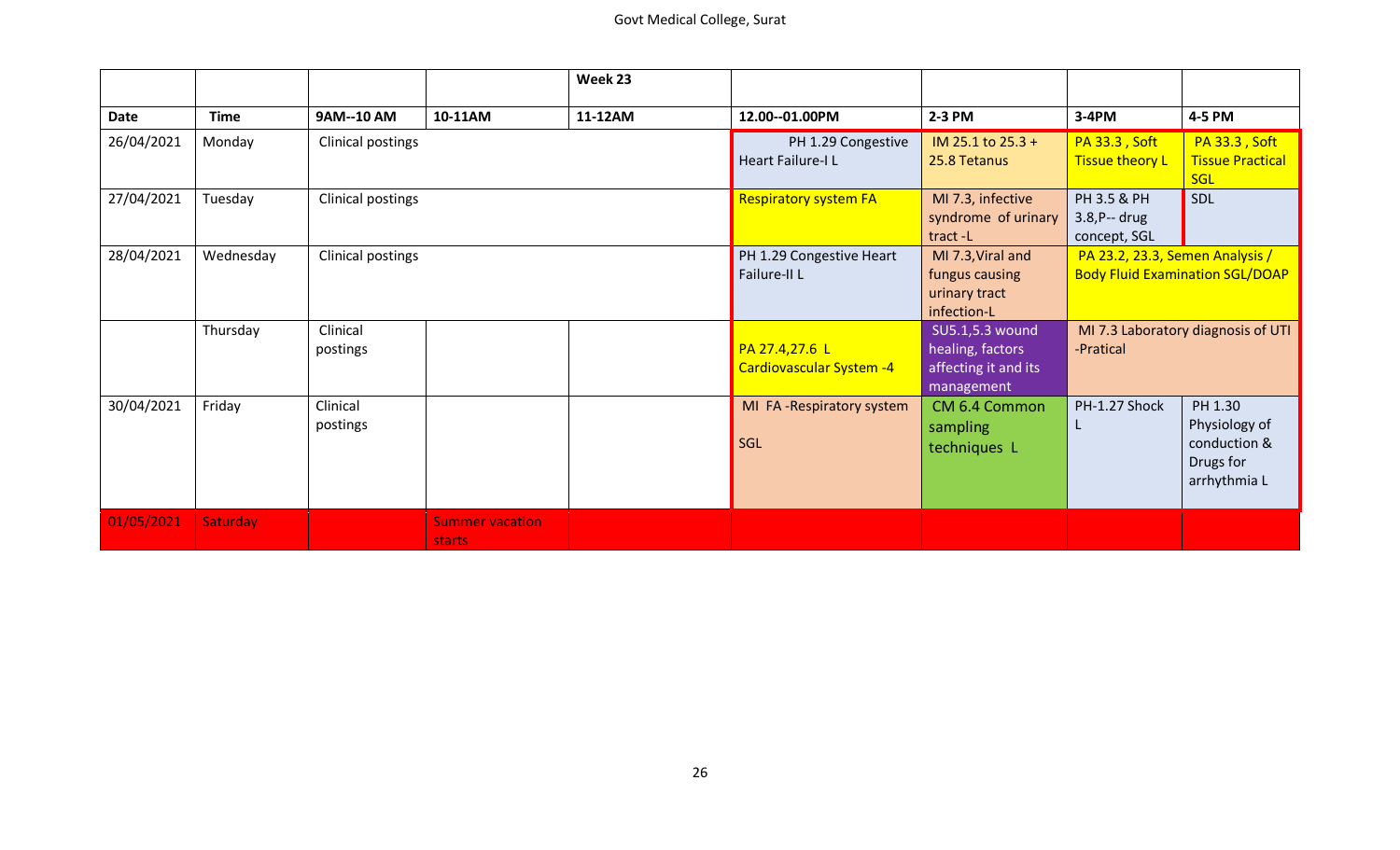|            |             |                        |         | Week 24 |                |        |       |        |
|------------|-------------|------------------------|---------|---------|----------------|--------|-------|--------|
| Date       | <b>Time</b> | 9AM--10 AM             | 10-11AM | 11-12AM | 12.00--01.00PM | 2-3 PM | 3-4PM | 4-5 PM |
| 03/05/2021 | Monday      |                        |         |         |                |        |       |        |
| 04/05/2021 | Tuesday     |                        |         |         |                |        |       |        |
| 05/05/2021 | Wednesday   | <b>Summer vacation</b> |         |         |                |        |       |        |
| 06/05/2021 | Thursday    |                        |         |         |                |        |       |        |
| 07/05/2021 | Friday      |                        |         |         |                |        |       |        |
| 08/05/2021 | Saturday    |                        |         |         |                |        |       |        |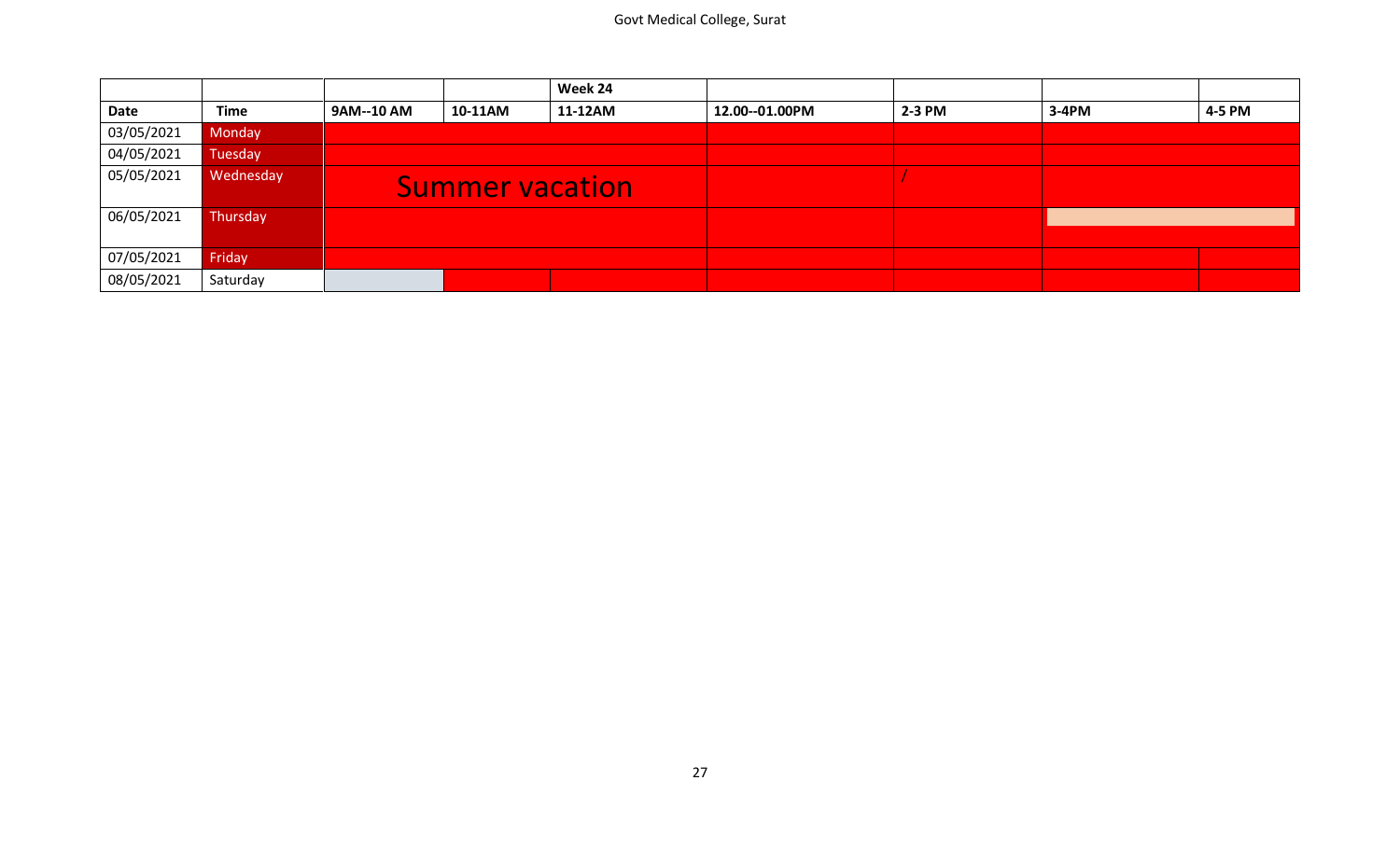|             |             |                                                        |                                          | Week 25                           |                                                           |                                                                          |                                                                                                                 |                                                                                        |
|-------------|-------------|--------------------------------------------------------|------------------------------------------|-----------------------------------|-----------------------------------------------------------|--------------------------------------------------------------------------|-----------------------------------------------------------------------------------------------------------------|----------------------------------------------------------------------------------------|
| <b>Date</b> | <b>Time</b> | 9AM--10 AM                                             | 10-11AM                                  | 11-12AM                           | 12.00--01.00PM                                            | 2-3 PM                                                                   | 3-4PM                                                                                                           | 4-5 PM                                                                                 |
| 10/05/2021  | Monday      |                                                        | Clinical postings                        |                                   | PH1.42 Sulfonamides SGL                                   | OG7.1 Physiological<br>changes in<br>Pregnancy(Genital<br>tract)         | PA 27.5<br>Cardiovascular system (myocardial<br>infarction) AIT CBL with General<br><b>Medicine, Physiology</b> |                                                                                        |
| 11/05/2021  | Tuesday     |                                                        | <b>Clinical postings</b>                 |                                   | PA 10.2, 10.4 L<br><b>Infections &amp; Infestations -</b> | MI 2.5,8.16<br>malaria life cycle<br>and morphology<br>and babesiosis -L | PH1.42<br><b>Macrolides SGL</b>                                                                                 | PH1.42 Broad<br>Spectrum<br><b>Antibiotics-SGL</b><br>Tetracycline+<br>Chloramphenicol |
| 12/05/2021  | Wednesday   |                                                        | <b>Clinical postings</b>                 |                                   | PH1.42 Aminoglycosides<br>SGL                             | MI 2.6 laboratory<br>diagnosis of malaria<br>-L                          | PA 10.1 AIT<br>Malaria SGL integration with<br>Microbiology, Pharmacology $\& +$<br><b>General medicine</b>     |                                                                                        |
| 13/05/2021  | Thursday    |                                                        | <b>Clinical postings</b>                 |                                   | PA 27.7, 27.9<br>Cardiovascular system 5                  | IM 4.6, 4.22,<br>malaria, AIT<br>$micro +$<br>Pharmacology               | MI 2.5,8.15<br>pathogenicity and diagnosis<br>integrated with pathology AIT                                     | malaria                                                                                |
| 14/05/2021  | Friday      |                                                        | <b>Clinical postings</b>                 |                                   |                                                           |                                                                          |                                                                                                                 |                                                                                        |
| 15/05/2021  | Saturday    | <b>AETCOMAETCOM Module 2.5 Session 4</b><br>Reflection | & 5 (Forensic Medicine) SGL + 1 hour SDL | FM 3.3, 3.4 Mechanical Injury 2 L |                                                           |                                                                          |                                                                                                                 |                                                                                        |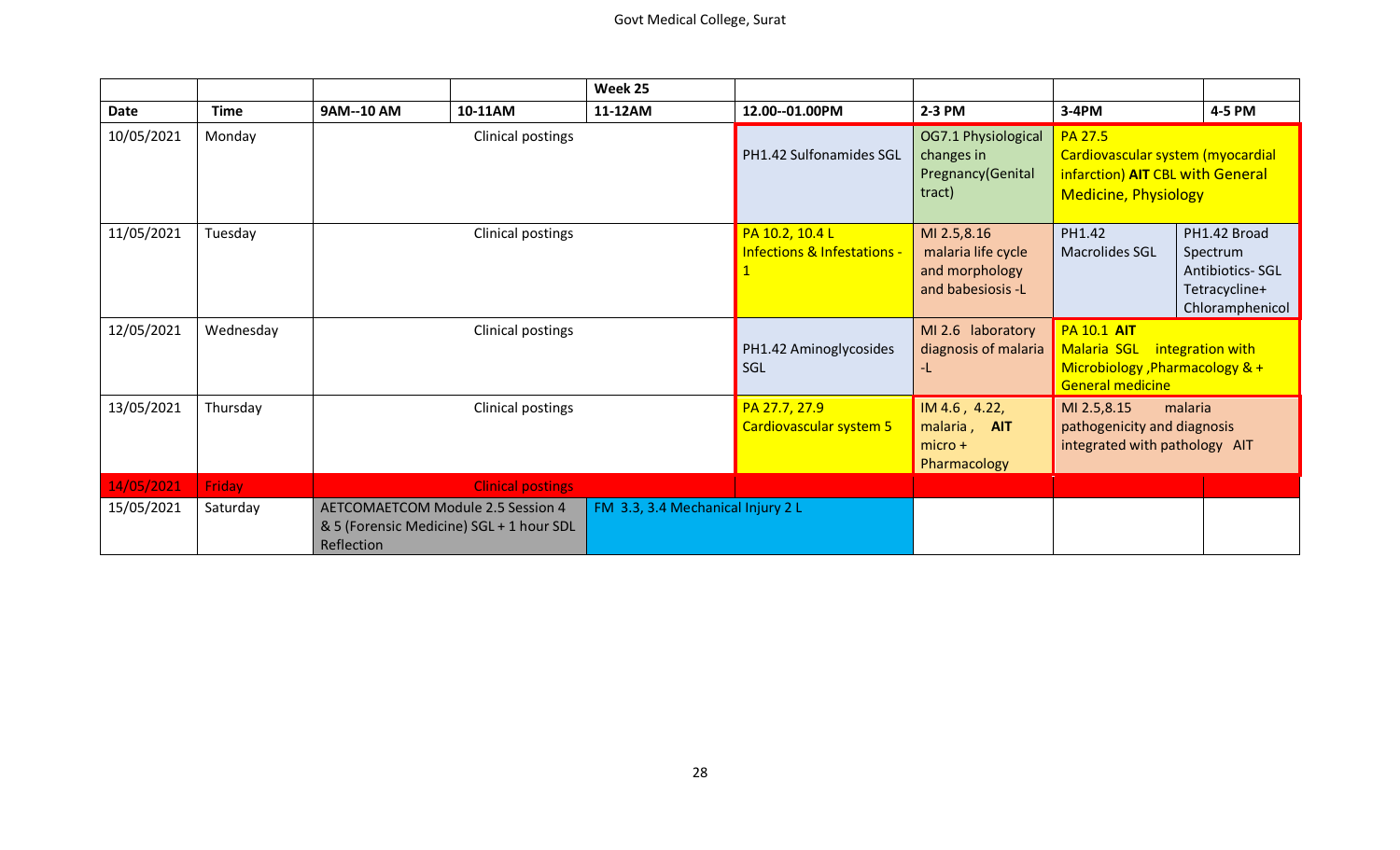Govt Medical College, Surat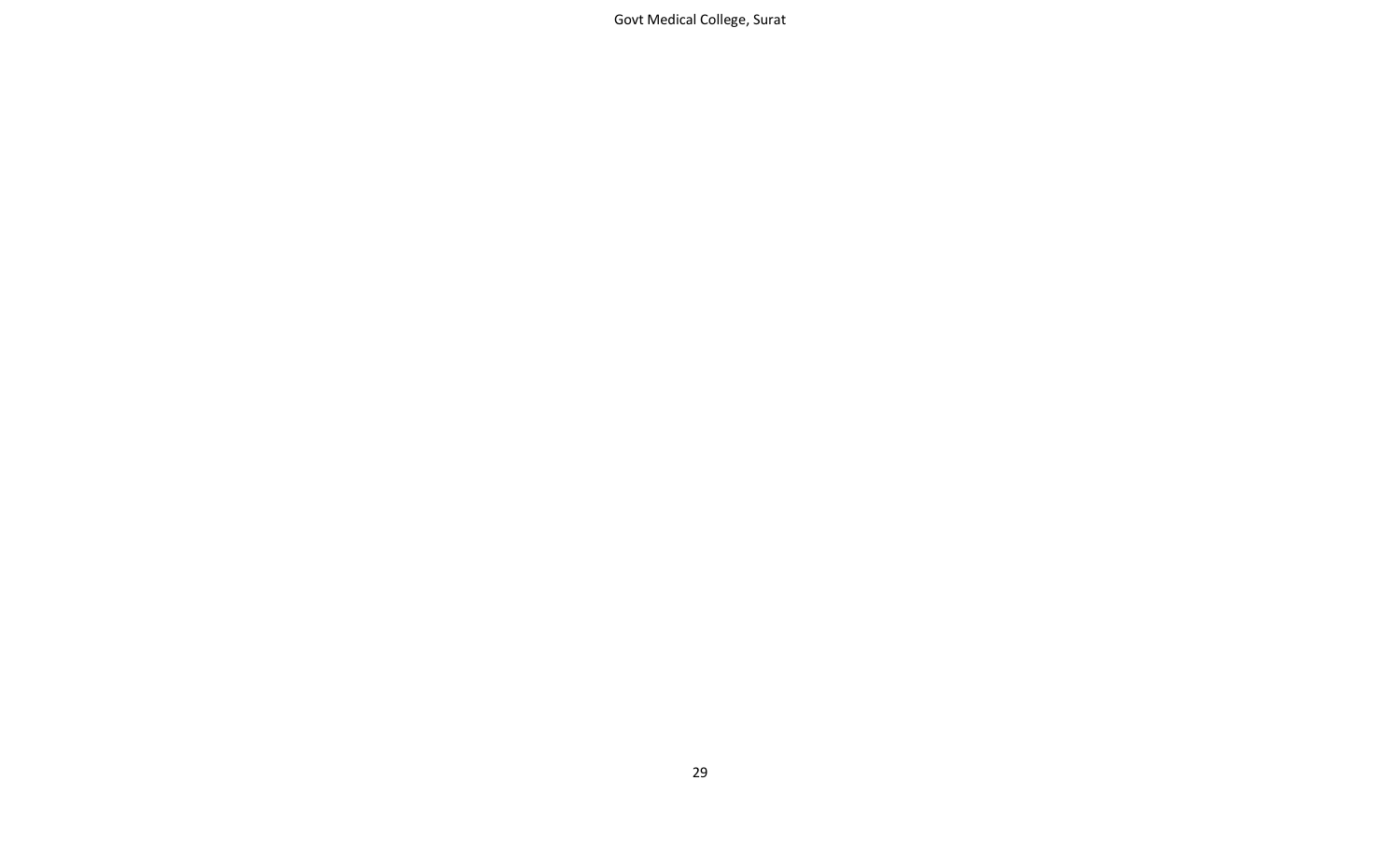|             |             |                                                                                                                                                                         |                                                           | Week 26                                                                         |                                                                                  |                                                                                          |                                                                              |        |
|-------------|-------------|-------------------------------------------------------------------------------------------------------------------------------------------------------------------------|-----------------------------------------------------------|---------------------------------------------------------------------------------|----------------------------------------------------------------------------------|------------------------------------------------------------------------------------------|------------------------------------------------------------------------------|--------|
| <b>Date</b> | <b>Time</b> | 9AM--10 AM                                                                                                                                                              | 10-11AM                                                   | 11-12AM                                                                         | 12.00--01.00PM                                                                   | 2-3 PM                                                                                   | 3-4PM                                                                        | 4-5 PM |
| 17/05/2021  | Monday      | <b>Clinical postings</b>                                                                                                                                                |                                                           |                                                                                 | Anti-malarial drugs-I (1.47)<br>SGL                                              | SU 2.1,2.2 Shock and its management                                                      | PA 27.5, 27.1<br><b>Cardio Vascular system Practical</b><br>/ <sub>SGL</sub> |        |
| 18/05/2021  | Tuesday     | <b>Clinical postings</b>                                                                                                                                                |                                                           |                                                                                 | PA 10.3 L<br><b>Infections &amp; Infestations 2</b>                              | MI 3.1 Gastro intestinal infective<br>syndrome -L                                        | PH 1.42 Practical Infection -1 SGL                                           |        |
| 19/05/2021  | Wednesday   | <b>Clinical postings</b>                                                                                                                                                |                                                           | Anti-malarial drugs-II (1.47)<br>SGL                                            | FM 14.1 Injury Report Writing SGL                                                | PA 23.3 Renal Function Test<br>SGL/DOAP                                                  |                                                                              |        |
| 20/05/2021  | Thursday    | <b>Clinical postings</b>                                                                                                                                                |                                                           | <b>PA 27.8</b><br>Cardiovascular system 6<br>(cardiac function test) SGL        | OG7.1 Physiological changes in<br>Pregnancy(CVS, RS, Renal, GI, Haematolog<br>y) | MI 3.1 GIT infection due to<br>enterobacteriacae: E coli,<br>, yersiniosis - practical - |                                                                              |        |
| 21/05/2021  | Friday      | <b>Clinical postings</b>                                                                                                                                                |                                                           | MI 3.5 food poisoning<br>:s.aureus, bacillus cerus,<br>clostridium botulinum-L  | Common sampling techniques,<br>simple statistical methods, - CM 6.4<br>SGL       | PH 1.47 Pharmacotherapy of<br>Malaria Integrated with L<br>MEDICINE + PSM<br><b>AIT</b>  |                                                                              |        |
| 22/05/2021  | Saturday    | PH 1.57 Drugs<br>used in skin<br>disorders.<br>+ Antifungal<br><b>Agents SGL</b><br><b>AIT</b> with<br>Dermatology<br>SDL on<br>common<br>topical<br>steroids<br>agents | MI 3.1<br>cholera,<br>halophilic<br>vibrio,<br>aeromonas- | Epidemiolog<br>y and its<br>principles,<br>concepts<br>and uses $-$<br>CM 7.1 L | <b>Sports and Extracurricular</b><br>activities                                  |                                                                                          |                                                                              |        |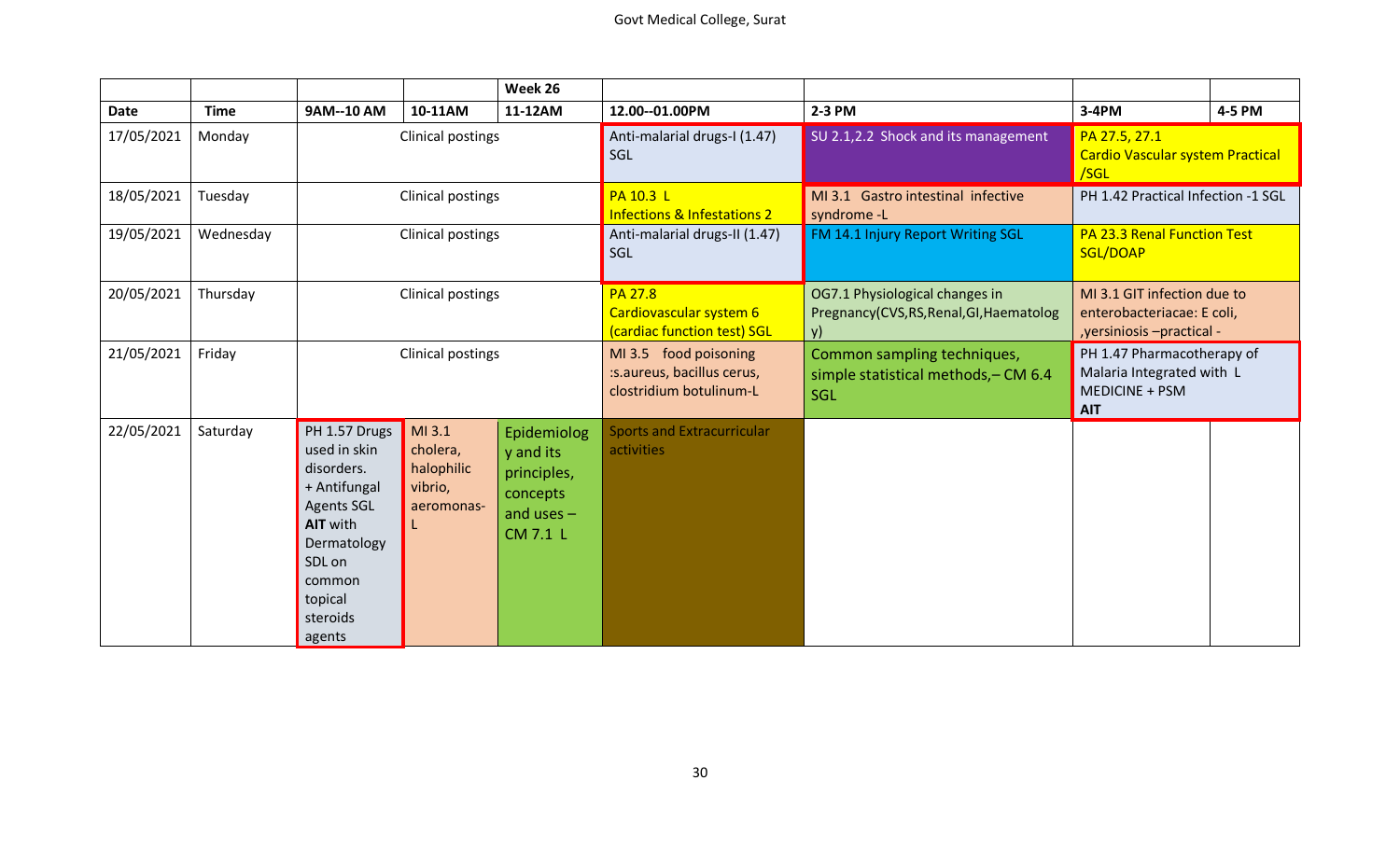|             |             |                                                                                   |                          | Week 27                        |                                                                                                                         |                                                                                                |                                                                                              |                                                    |  |
|-------------|-------------|-----------------------------------------------------------------------------------|--------------------------|--------------------------------|-------------------------------------------------------------------------------------------------------------------------|------------------------------------------------------------------------------------------------|----------------------------------------------------------------------------------------------|----------------------------------------------------|--|
| <b>Date</b> | <b>Time</b> | 9AM--10 AM                                                                        | 10-11AM                  | 11-12AM                        | 12.00--01.00PM                                                                                                          | 2-3 PM                                                                                         | 3-4PM                                                                                        | 4-5 PM                                             |  |
| 24/05/2021  | Monday      | <b>Clinical postings</b>                                                          |                          |                                | PH 1.48 Antiviral agents L                                                                                              | IM 4.1 to 4.3, Viral<br>fever & fever in<br>immunocompromise<br>d AIT +micro                   | <b>Practical FA with feedback</b><br>systemic pathology                                      |                                                    |  |
| 25/05/2021  | Tuesday     | <b>Clinical postings</b>                                                          |                          |                                | <b>PA 9.6</b><br><b>HIV CBL/AIT SGL</b><br>integration with<br>Microbiology                                             | MI 2.7<br>HIV and AIDS -L                                                                      | <b>Practical Infection</b><br>$-2$ SGL                                                       | SDL - Judicious<br>use of ntibiotics-<br>Session 1 |  |
| 26/05/2021  | Wednesday   | <b>Clinical postings</b>                                                          |                          |                                | 1.48 Anti-retroviral agents<br>$-1$ L                                                                                   | MI 2.7<br>laboratory diagnosis<br>of HIV integrated<br>with pathology,<br>pharmacology ) AIT L |                                                                                              | PA Practical FA clinical Pathology                 |  |
| 27/05/2021  | Thursday    |                                                                                   | <b>Clinical postings</b> |                                | PA Cardiovascular system<br><b>FA</b>                                                                                   | SU 7.1 Surgical audit                                                                          | MI 3.2, 1.2 Dysentry: shigellosis,<br>diarrohea, NTS, cholera) - gram<br>staining -practical |                                                    |  |
| 28/05/2021  | Friday      | <b>Clinical postings</b>                                                          |                          |                                | MI 3.1, 3.6 Miscellaneous<br>bacterial infection of GI<br>system: helicobacter,<br>campylobacter, Cl. difficile-<br>SGL | <b>Modes of</b><br>transmission and<br>measures for<br>prevention and<br>control - CM 7.2 L    | 1.48 Anti-<br>retroviral agents -<br>IL                                                      | SDL session 2<br>Judicious use of<br>antibiotics   |  |
| 29/05/2021  | Saturday    | <b>AETCOMAETCOM Module 2.6</b><br>Session 1 &2 (Pharmacology)<br>SGL + 1 HOUR SDL |                          | FM 3.9 Firearm Injury 1<br>(L) | FM 3.9 Firearm Injury 1<br><b>SGL</b>                                                                                   |                                                                                                |                                                                                              |                                                    |  |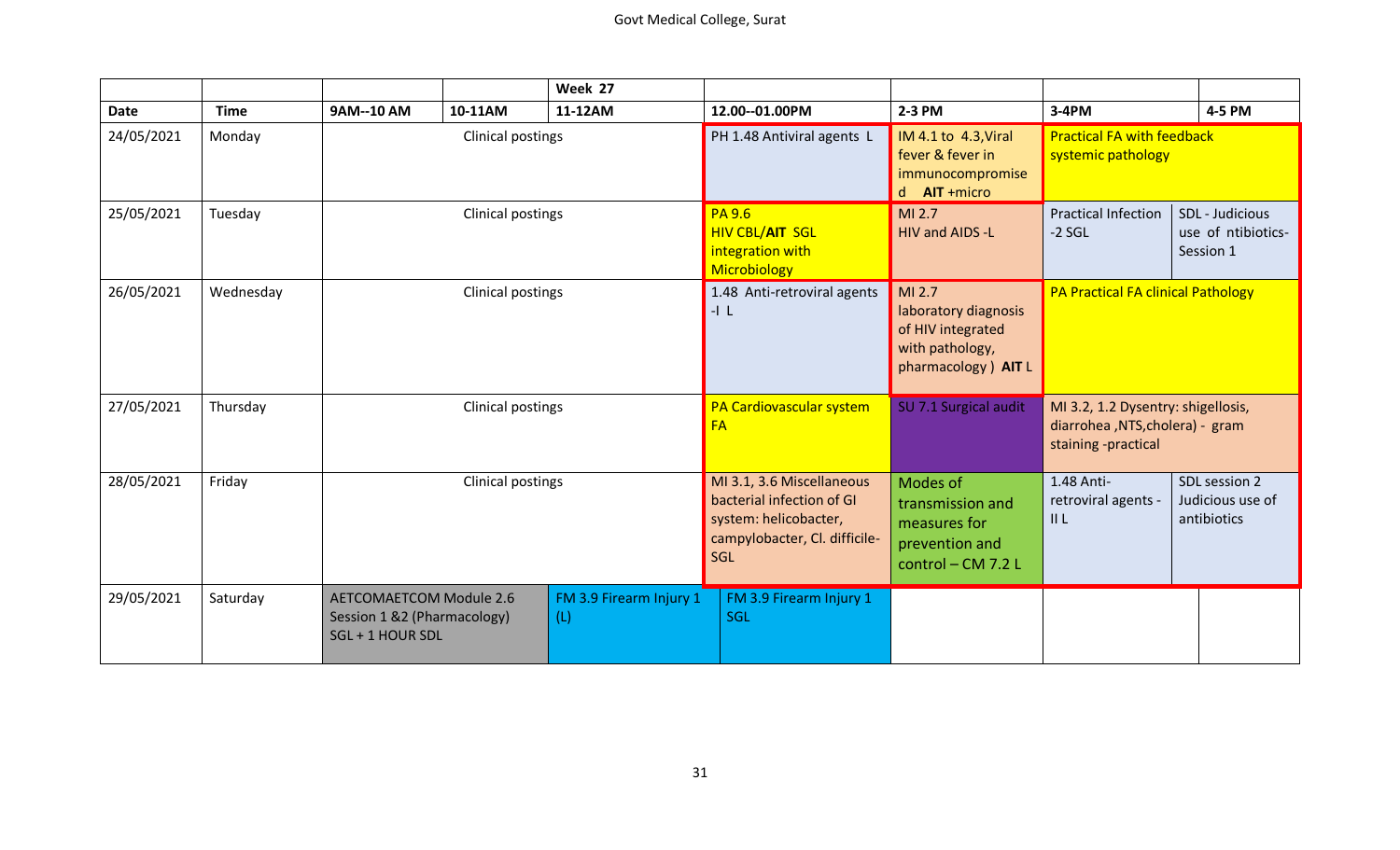|            |             |                                                                   |                                                                           | Week 28                                      |                                                                     |                                                                                  |                                                                                                       |                                                        |
|------------|-------------|-------------------------------------------------------------------|---------------------------------------------------------------------------|----------------------------------------------|---------------------------------------------------------------------|----------------------------------------------------------------------------------|-------------------------------------------------------------------------------------------------------|--------------------------------------------------------|
| Date       | <b>Time</b> | 9AM--10 AM                                                        | 10-11AM                                                                   | 11-12AM                                      | 12.00--01.00PM                                                      | 2-3 PM                                                                           | 3-4PM                                                                                                 | 4-5 PM                                                 |
| 31/05/2021 | Monday      |                                                                   | Clinical postings                                                         |                                              | PH1.42<br>Fluoroquinolones (PH)                                     | OG 8.1, Objectives of<br><b>Antenatal Care</b>                                   | PA 22.1,16.7<br><b>Blood Bank Practical 1 Practical/SGL</b>                                           |                                                        |
| 01/06/2021 | Tuesday     |                                                                   | Clinical postings                                                         |                                              | PA 24.2, 24.3 L<br><b>Gastointestinal System</b><br>1(peptic ulcer) | MI 3.1 intestinal<br>protozoan infection :<br>ameobiasis, B.Coli - L             | Session 3 SDL on<br>Judicious use of<br>antibiotics                                                   | PH 1.43<br>Antibiotics<br>Stewardship<br>Programme SGL |
| 02/06/2021 | Wednesday   | Clinical postings                                                 |                                                                           |                                              | PH 1.42 Miscellaneous<br>Antibiotics L                              | FM 3.9 Firearm Injury 2 L                                                        | PA 24.1, 24.4<br>$\overline{1}$                                                                       | <b>Gastro intestinal System Practical/SGL</b>          |
| 03/06/2021 | Thursday    |                                                                   | Clinical postings                                                         |                                              | <b>PA 22.5 L</b><br><b>Blood Banking</b>                            | IM 6.1 to 6.3 HIV-1, CDC<br><b>Criteria, signs of Acute</b><br>HIV, Pathogenesis | MI 1.2,3.2, 3.1, 8.15: amobiasis,<br>giardiasis coccidian parasites., stool<br>microscopy - Practical |                                                        |
| 04/06/2021 | Friday      |                                                                   | Clinical postings                                                         |                                              |                                                                     | Sources of<br>epidemiological data -<br><b>CM 7.3 L</b>                          | PH1.47<br>Antiamoebic<br>drugs L                                                                      | PH 1.48<br>Pharmacotherapy<br>of UTI SGL               |
| 05/06/2021 | Saturday    | Morbidity<br>and mortality<br>$indicators -$<br><b>CM 7.4 SDL</b> | MI 3.1 intestinal<br>helminthic infection-1:<br>D.latum, H.nana, Taenia-L | <b>Sports and Extracurricular activities</b> |                                                                     |                                                                                  |                                                                                                       |                                                        |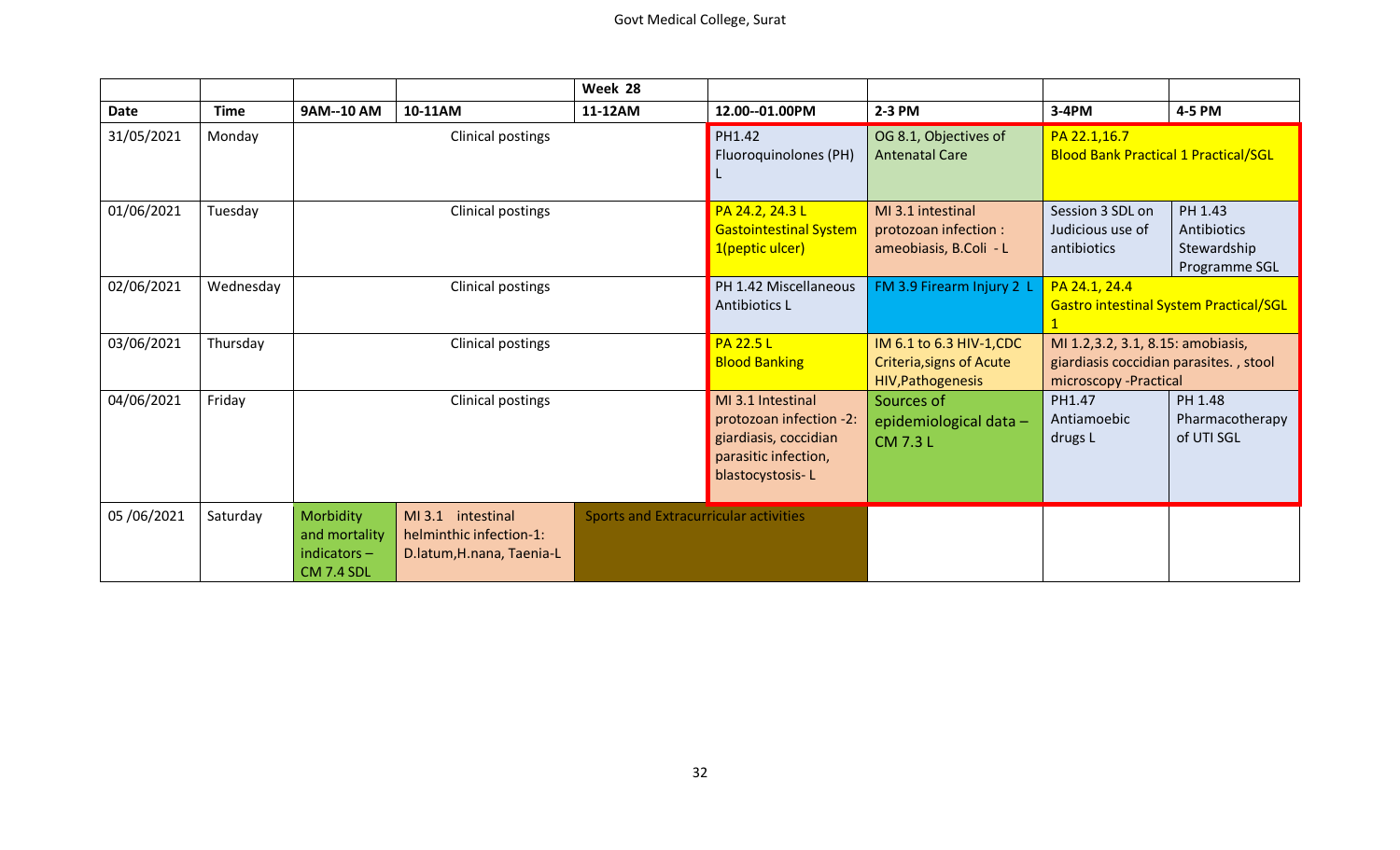|             |             |                                                            |                          | Week 29                                                      |                                                                                         |                                                                                          |                                                                                                                                                  |                                                                    |  |
|-------------|-------------|------------------------------------------------------------|--------------------------|--------------------------------------------------------------|-----------------------------------------------------------------------------------------|------------------------------------------------------------------------------------------|--------------------------------------------------------------------------------------------------------------------------------------------------|--------------------------------------------------------------------|--|
| <b>Date</b> | <b>Time</b> | 9AM--10 AM                                                 | 10-11AM                  | 11-12AM                                                      | 12.00--01.00PM                                                                          | 2-3 PM                                                                                   | $3-4PM$                                                                                                                                          | 4-5 PM                                                             |  |
| 07/06/2021  | Monday      |                                                            | <b>Clinical postings</b> |                                                              | PH 1.48 Pharmacotherapy<br>of STD SGL                                                   | SU 10.1 Principles of<br>perioperative<br>management of common<br>surgical procedures    | PA 22.42 22.4, 22.6, 22.7<br><b>Blood banking 2 practical/SGL</b>                                                                                |                                                                    |  |
| 08/06/2021  | Tuesday     |                                                            | <b>Clinical postings</b> |                                                              | <b>PA 24.6 L</b><br><b>Gastrointestinal System</b><br>2 (Inflammatory bowel<br>disease) | MI 3.2, 1.2, 3.2, 8.15<br>Trematodes:<br>schistsomiasis, Fasciolepsis<br>buski -L        | Chemotherapy Criticism numbers<br>(5,6,7,9,10, 11,15,16 & 18)                                                                                    |                                                                    |  |
| 09/06/2021  | Wednesday   |                                                            | <b>Clinical postings</b> |                                                              | PH1.47 Anthelminthic<br>agent L                                                         | MI 3.2, 1.2, 3.2, 8.15<br>Nematodes infection :,<br>hookworm, strongyloids,<br>ascaris-L | PA 24.5, 24.7<br><b>Gastro intestinal System 2</b><br><b>Practical/SGL</b>                                                                       |                                                                    |  |
| 10/06/2021  | Thursday    |                                                            | Clinical postings        |                                                              | PA 33.5 Bone 1<br>(Rheumatoid Arthritis) L                                              | OG 8.1, Routine ANC in<br>high risk and low risk<br>pregnancy                            | MI 3.2,1.2,3.2,8.15 intestinal cystode<br>and nematodes infection: trichuris,<br>enterobius , stool microscopy, acid<br>fast staining -practical |                                                                    |  |
| 11/06/2021  | Friday      | <b>Clinical postings</b>                                   |                          |                                                              | MI 3.1 FA of GIT<br><b>Viral Gastroenteritis</b><br>(rotavirus and others)-<br>SDL      | Morbidity and mortality<br>indicators on given set<br>of data $-$ CM 7.4 L               | PH 1.36 Thyroid<br>hormone and anti-<br>thyroid drugs-I L                                                                                        | Thyroid<br>hormone<br>and anti-<br>thyroid<br>drugs-II<br>(1.36) L |  |
| 12/06/2021  | Saturday    | <b>AETCOM Module 2.6 Session 3</b><br>&4 (Pharmacology)SGL |                          | FM 2.10-2.14 + 14.4<br><b>PME or PM Report Writing (SGL)</b> |                                                                                         |                                                                                          |                                                                                                                                                  |                                                                    |  |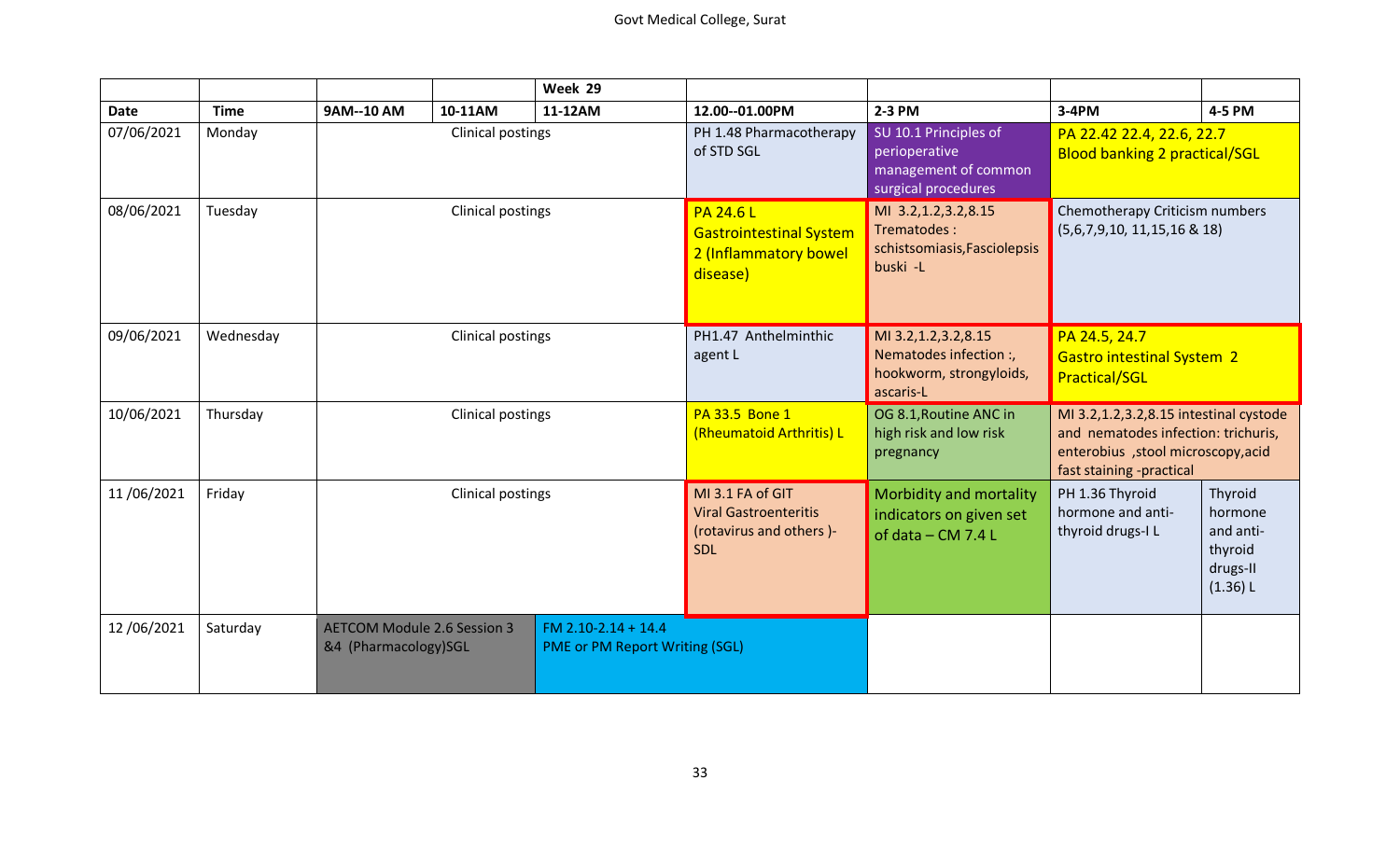|             |             |                          |                                                                                                                                       | Week 30                               |                                                                                         |                                                                                                        |                                                                                                                                       |        |
|-------------|-------------|--------------------------|---------------------------------------------------------------------------------------------------------------------------------------|---------------------------------------|-----------------------------------------------------------------------------------------|--------------------------------------------------------------------------------------------------------|---------------------------------------------------------------------------------------------------------------------------------------|--------|
| <b>Date</b> | <b>Time</b> | 9AM--10 AM               | 10-11AM                                                                                                                               | 11-12AM                               | 12.00--01.00PM                                                                          | 2-3 PM                                                                                                 | 3-4PM                                                                                                                                 | 4-5 PM |
| 14/06/2021  | Monday      |                          | Clinical postings<br>PH 1.37 Male sex<br>IM 6.4 TO 6.6,6.16 TO<br><b>PA 33.2</b><br>6.18 HIV-2(Diagnosis &<br>hormone L<br>treatment) |                                       |                                                                                         |                                                                                                        | <b>Bone Practical/SGL</b>                                                                                                             |        |
| 15/06/2021  | Tuesday     |                          | <b>Clinical postings</b>                                                                                                              |                                       | PA 24.1 GIT SDL                                                                         | MI 3.7, 3.8, 8.13, 8.15<br>Infective syndromes of<br>hepatobilliary sys: virus<br>causing hepatitis -L | PH 1.27, CVS Practical, Experimental<br>graphs number 6,11,13,14<br>Criticism 4,14. SGL                                               |        |
| 16/06/2021  | Wednesday   |                          | Clinical postings/                                                                                                                    |                                       | PH 1.37<br>female sex hormone L                                                         | FM 3.11Regional Injury 1<br>SGL                                                                        | <b>PA 25.6 DOAP</b><br>Liver function test                                                                                            |        |
| 17/06/2021  | Thursday    |                          | Clinical postings                                                                                                                     |                                       | PA 33.1 L Bone- 2                                                                       | SU 11.1 Principles of<br>perioperative<br>assessment                                                   | MI 3.7, 3.8, 8.13, 8.15 hepatitis: viral<br>markers, amoebic liver abscess,<br>hydatid disease-practical                              |        |
| 18/06/2021  | Friday      |                          | <b>Clinical postings</b>                                                                                                              |                                       | MI 3.7, 3.8, 8.13, 8.15<br>virus causing hepatitis<br>: yellow fever, and<br>others-2-L | <b>Epidemiological study</b><br>designs - CM 7.5 L                                                     | PH 1.39 Oral contraceptive pills + PH<br>1.40 Drugs for infertility Drugs + for<br>Erectile dysfunction<br>SGL<br><b>AIT</b> with PSM |        |
| 19/06/2021  | Saturday    | PA FA - blood<br>banking | MI 3.1,1.1<br>parasitic infection of<br>hepatobilliary sys:<br>trematodes, -SGL                                                       | The Screening tests<br>$-$ CM 7.6 SGL | Sports and<br>Extracurricular<br>activities                                             |                                                                                                        |                                                                                                                                       |        |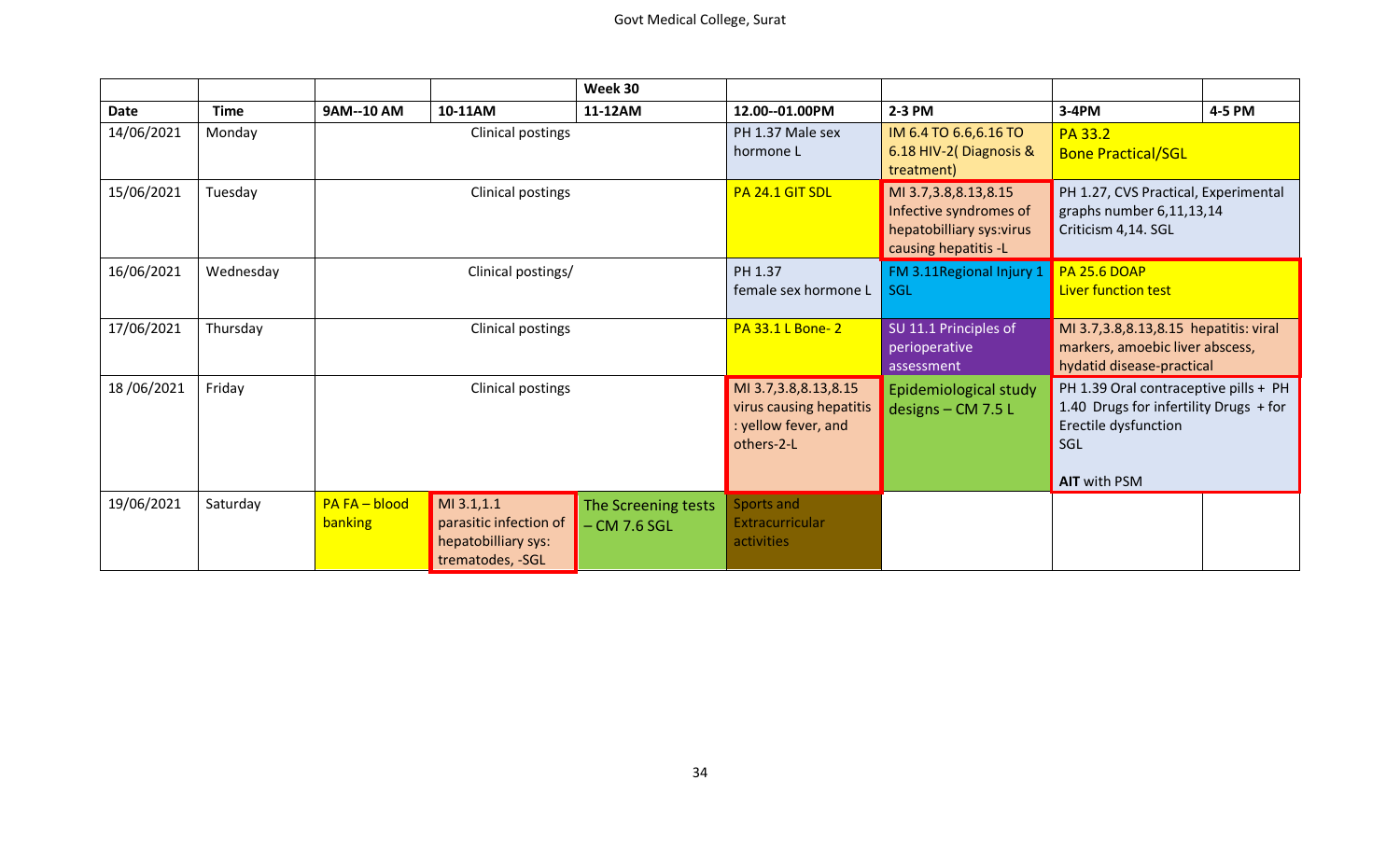|             |             |                                                                                              |                                                                         | Week 31                   |                                                              |                                                                                                                             |                                                                                                                    |                                     |  |  |
|-------------|-------------|----------------------------------------------------------------------------------------------|-------------------------------------------------------------------------|---------------------------|--------------------------------------------------------------|-----------------------------------------------------------------------------------------------------------------------------|--------------------------------------------------------------------------------------------------------------------|-------------------------------------|--|--|
| <b>Date</b> | <b>Time</b> | 9AM--10 AM                                                                                   | 10-11AM                                                                 | 11-12AM                   | 12.00--01.00PM                                               | 2-3 PM                                                                                                                      | $3-4PM$                                                                                                            | 4-5 PM                              |  |  |
| 21/06/2021  | Monday      |                                                                                              | <b>Clinical postings</b>                                                |                           | PH 1.36 Calcium<br>metabolism &<br>osteoporosis<br>L.        | OG 8.7, Indication and<br>types of vaccination in<br>Pregnancy                                                              | PA 25.3 AIT-CBL<br>Liver (viral hepatitis) with<br>Microbiology                                                    |                                     |  |  |
| 22/06/2021  | Tuesday     |                                                                                              | <b>Clinical postings</b>                                                |                           | <b>PA 25.4 L</b><br>Liver (cirrhosis) 1                      | MI 4.1,4.2,4.3,1.2<br>infective syndrome of<br>skin soft tissue and<br>musculoskeletal sys-<br>staphyococcal<br>infection L | PH 3.3, PH 3.6 - DPL Interaction with<br>MR SGL                                                                    |                                     |  |  |
| 23/06/2021  | Wednesday   |                                                                                              | Clinical postings                                                       |                           | PH 1.17 Local Anesthetics<br>L                               | MI 4.2,4.3,1.2<br>gas<br>gangrene-L                                                                                         |                                                                                                                    | PA 25.4 Liver Practical /SGL        |  |  |
| 24/06/2021  | Thursday    |                                                                                              | <b>Clinical postings</b>                                                |                           | PA 33.4 Bone(Pagets) SDL                                     | IM 5.4 Viral hepatitis B<br>&c                                                                                              | MI 4.1,4.3, 8.15, 1.2<br>hemolytic streptococcal infection,<br>staphylococcal, gas gangrene<br>infection-practical | beta                                |  |  |
| 25/06/2021  | Friday      |                                                                                              | <b>Clinical postings</b>                                                |                           | MI 1.2,4.3<br>beta<br>hemolytic streptococcal<br>infection-L | Investigation of an<br>epidemic of<br>communicable<br>disease-CM 7.7 L                                                      | PH 1.18 Genearl<br>Anasthesia-IL                                                                                   | PH 1.18<br>Genearl<br>Anasthesia-II |  |  |
| 26/06/2021  | Saturday    | <b>AETCOM</b><br>Module 2.6<br>Session 4<br>continued<br>(Pharmacology<br>SGL)<br>Reflection | <b>AETCOMAETCOM</b><br>Module 2.7<br>Session 1<br>(Microbiology)SD<br>г | <b>Identification SGL</b> | FM 14.10, 14.12 Injury Specimen and Weapon                   |                                                                                                                             |                                                                                                                    |                                     |  |  |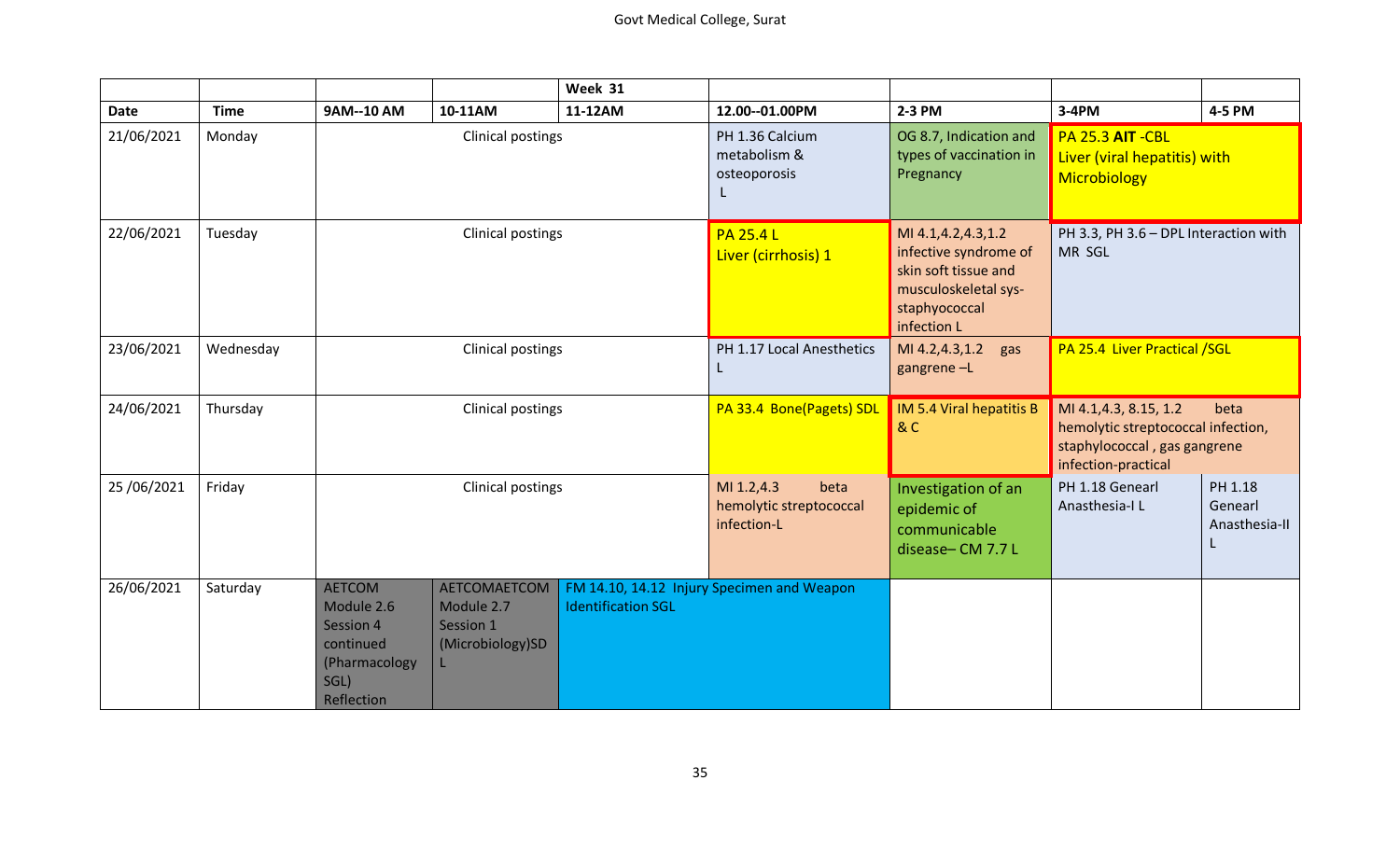|            |             |                                                                                          |                                                                                                                                                                                                 | Week 32 |                                                                                                                                                        |                                                                                                                   |                                                                                                                              |        |
|------------|-------------|------------------------------------------------------------------------------------------|-------------------------------------------------------------------------------------------------------------------------------------------------------------------------------------------------|---------|--------------------------------------------------------------------------------------------------------------------------------------------------------|-------------------------------------------------------------------------------------------------------------------|------------------------------------------------------------------------------------------------------------------------------|--------|
| Date       | <b>Time</b> | 9AM--10 AM                                                                               | 10-11AM                                                                                                                                                                                         | 11-12AM | 12.00--01.00PM                                                                                                                                         | 2-3 PM                                                                                                            | 3-4PM                                                                                                                        | 4-5 PM |
| 28/06/2021 | Monday      |                                                                                          | <b>Clinical postings</b>                                                                                                                                                                        |         | PH 1.19 Neurodegenerative<br>disorders-Anti Parkinsons<br>Agents-IL                                                                                    | SU 17.4 to 17.6 Head<br>injuriy                                                                                   | <b>PA Practical FA</b>                                                                                                       |        |
| 29/06/2021 | Tuesday     |                                                                                          | <b>Clinical postings</b>                                                                                                                                                                        |         | PA 25.2, 25.5 L<br>Liver (hepatic failure)-2<br><b>Dr RNH</b>                                                                                          | MI 4.3,8.13,8.15,1.2<br>miscellaneous<br>bacterial infection<br>:anthrax,<br>actinomycosis<br>, nocardiosis, -SGL | PH 2.3 parenteral drug<br>administration on Mannequine<br>OSPE-SGL                                                           |        |
| 30/06/2021 | Wednesday   |                                                                                          | <b>Clinical postings</b>                                                                                                                                                                        |         | PH 1.19 Anti Parkinsons<br>Agents-II, drugs for Alzehimers<br>disease L                                                                                | <b>FM 3.11</b><br><b>Regional Injury 2 SGL</b>                                                                    | <b>PA Liver FA</b>                                                                                                           |        |
| 01/07/2021 | Thursday    |                                                                                          | <b>Clinical postings</b>                                                                                                                                                                        |         | <b>PA GIT FA</b>                                                                                                                                       | OG 13.1, Physiology<br>of normal labor                                                                            | MI 4.3,8.13 infection of skin and<br>soft tissue: anthrax, actinomycosis<br>, nocardiosis, nonveneral<br>treponama-practical |        |
| 02/07/2021 | Friday      |                                                                                          | <b>Clinical postings</b>                                                                                                                                                                        |         | MI 4.3,8.15 viral exanthems<br>and other cutaneous infection<br>:1: herpes, varicella, hhv-6,7,<br>parvovirus, measles, rubella,<br>coxsackieviruses-L | Investigation of an<br>epidemic of<br>communicable<br>disease-CM 7.7<br><b>SDL</b>                                | PH SDL Session 2 Assignment on<br>drugs in pregnancy lactation<br>follow up-SGL                                              |        |
| 03/07/2021 | Saturday    | Association,<br>causation and<br>biases in<br>epidemiological<br>studies - CM<br>7.8 SGL | MI 4.2, 4.3<br>parasitic<br>infection of skin and soft<br>tissue: cutaneous -<br>leishmaniasis, cystecercosis,<br>tissue, nematodes(filaria,<br>d.medinensis, trichinella) larva<br>migrans-SGL |         | <b>Sports and Extracurricular activities</b>                                                                                                           |                                                                                                                   |                                                                                                                              |        |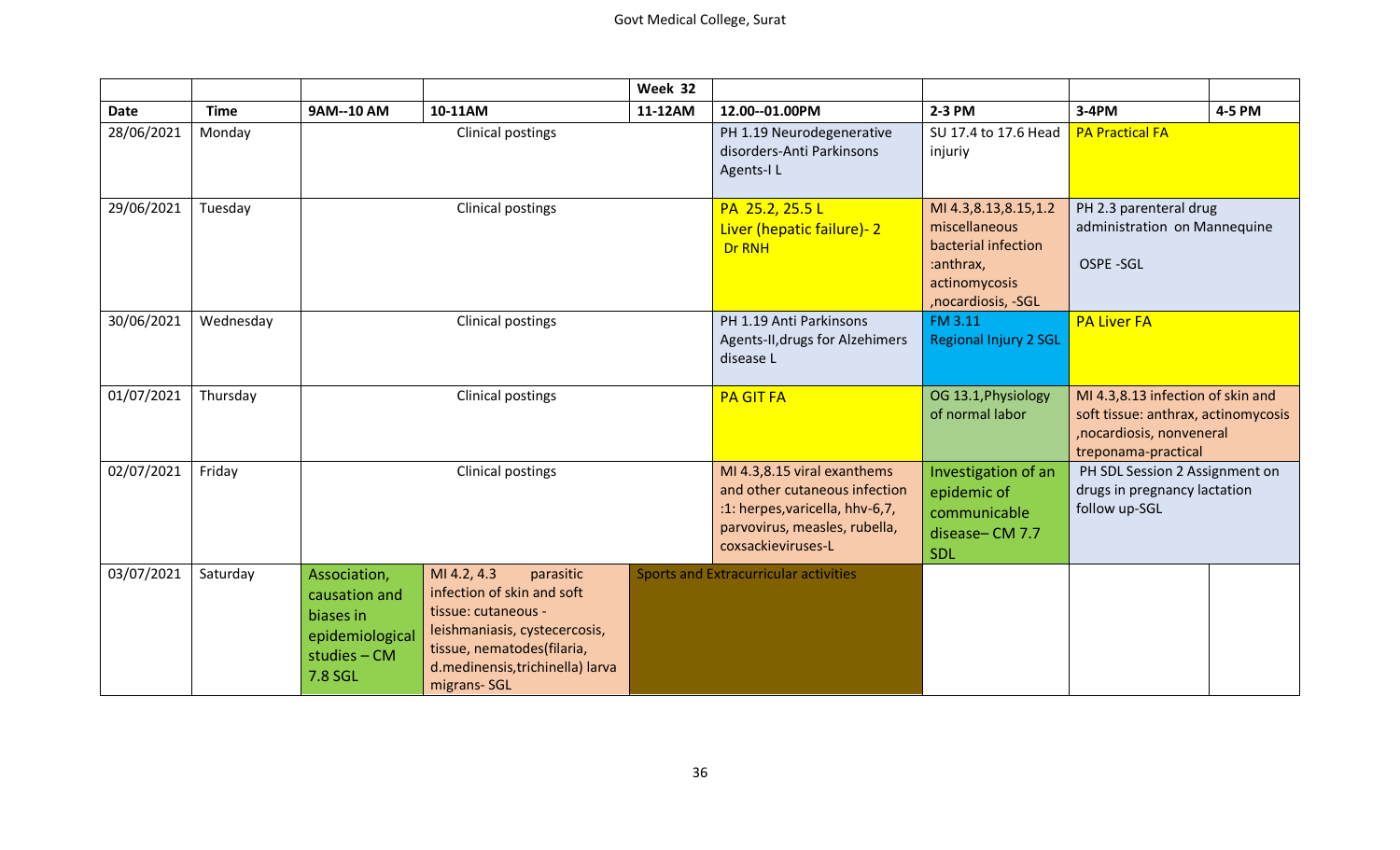|             |                 |                   |                                            | Week 33 |                                     |                          |       |        |
|-------------|-----------------|-------------------|--------------------------------------------|---------|-------------------------------------|--------------------------|-------|--------|
| <b>Date</b> | <b>Time</b>     | <b>9AM--10 AM</b> | 10-11AM                                    | 11-12AM | 12.00--01.00PM                      | 2-3 PM                   | 3-4PM | 4-5 PM |
| 05/07/2021  | Monday          |                   | 2 <sup>nd</sup> internal assessment Theory |         | 2 <sup>nd</sup> internal assessment | 2 <sup>nd</sup> internal |       |        |
|             |                 |                   |                                            |         | <b>Theory</b>                       | assessment Theory        |       |        |
| 06/07/2021  | Tuesday         |                   | 2 <sup>nd</sup> internal assessment Theory |         | 2 <sup>nd</sup> internal assessment | $2nd$ internal           |       |        |
|             |                 |                   |                                            |         | <b>Theory</b>                       | assessment Theory        |       |        |
| 07/07/2021  | Wednesday       |                   | 2 <sup>nd</sup> internal assessment Theory |         | 2 <sup>nd</sup> internal assessment | $2nd$ internal           |       |        |
|             |                 |                   |                                            |         | <b>Theory</b>                       | assessment Theory        |       |        |
| 08/07/2021  | <b>Thursday</b> |                   | 2 <sup>nd</sup> internal assessment Theory |         | 2 <sup>nd</sup> internal assessment | $2nd$ internal           |       |        |
|             |                 |                   |                                            |         | <b>Theory</b>                       | assessment Theory        |       |        |
| 09/07/2021  | Friday          |                   | 2 <sup>nd</sup> internal assessment Theory |         | 2 <sup>nd</sup> internal assessment | $2nd$ internal           |       |        |
|             |                 |                   |                                            |         | <b>Theory</b>                       | assessment Theory        |       |        |
| 10/07/2021  | Saturday        |                   |                                            |         |                                     |                          |       |        |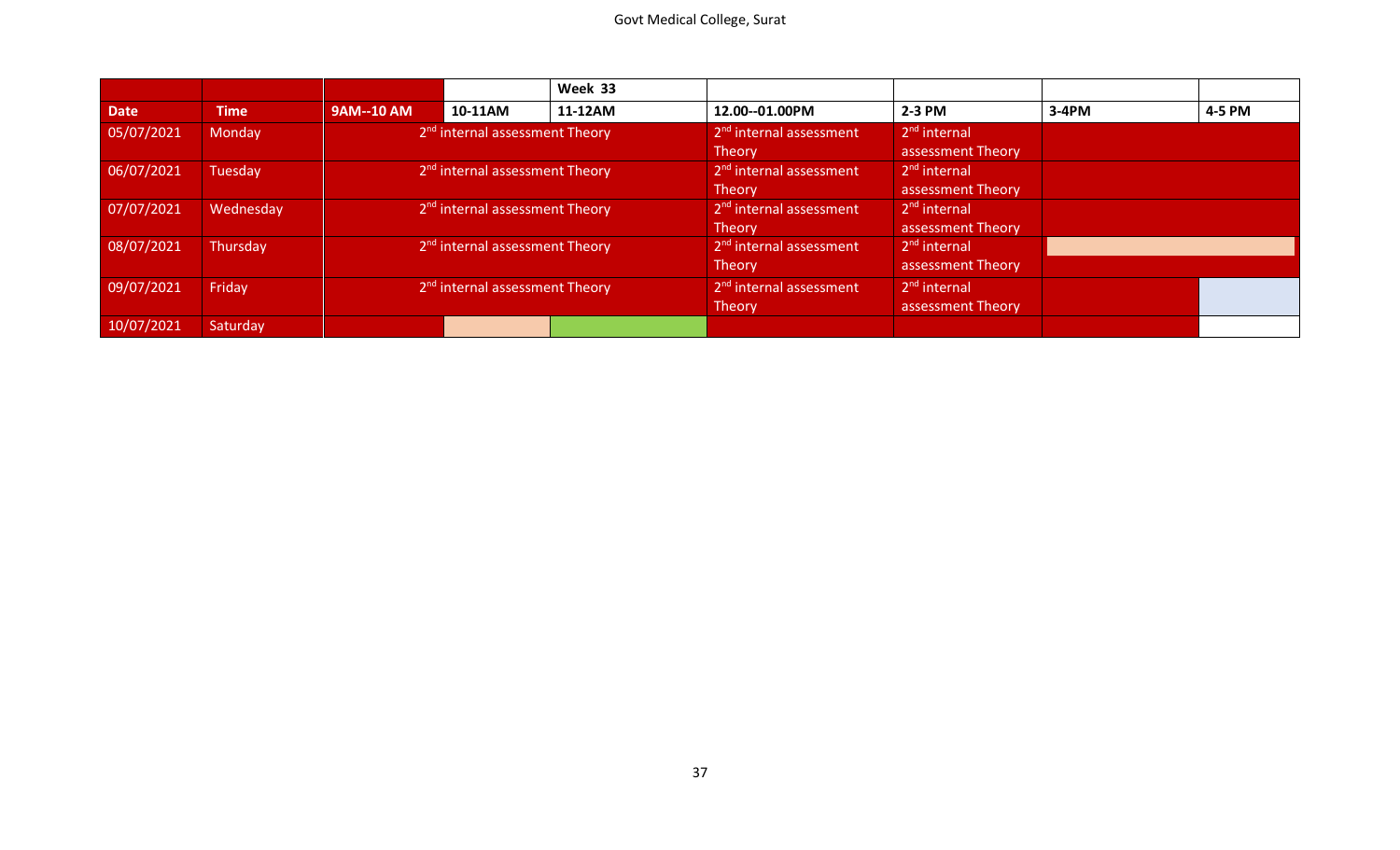|             |             |                                               |                                               | Week 34 |                                                  |                                                  |                                                  |        |  |
|-------------|-------------|-----------------------------------------------|-----------------------------------------------|---------|--------------------------------------------------|--------------------------------------------------|--------------------------------------------------|--------|--|
| <b>Date</b> | <b>Time</b> | <b>9AM--10 AM</b>                             | 10-11AM                                       | 11-12AM | 12.00--01.00PM                                   | 2-3 PM                                           | $3-4PM$                                          | 4-5 PM |  |
| /12/07/2021 | Monday      |                                               | 2 <sup>nd</sup> internal assessment practical |         | 2 <sup>nd</sup> internal assessment<br>practical | 2 <sup>nd</sup> internal<br>assessment practical | 2 <sup>nd</sup> internal assessment practical    |        |  |
| 13/07/2021  | Tuesday     |                                               | 2 <sup>nd</sup> internal assessment practical |         | 2 <sup>nd</sup> internal assessment<br>practical | $2nd$ internal<br>assessment practical           | 2 <sup>nd</sup> internal assessment practical    |        |  |
| 14/07/2021  | Wednesday   | 2 <sup>nd</sup> internal assessment practical |                                               |         | 2 <sup>nd</sup> internal assessment<br>practical | 2 <sup>nd</sup> internal<br>assessment practical | 2 <sup>nd</sup> internal assessment practical    |        |  |
| 15/07/2021  | Thursday    |                                               | 2 <sup>nd</sup> internal assessment practical |         | 2 <sup>nd</sup> internal assessment<br>practical | 2 <sup>nd</sup> internal<br>assessment practical | 2 <sup>nd</sup> internal assessment practical    |        |  |
| 16/07/2021  | Friday      |                                               | 2 <sup>nd</sup> internal assessment practical |         | 2 <sup>nd</sup> internal assessment<br>practical | $2nd$ internal<br>assessment practical           | 2 <sup>nd</sup> internal<br>assessment practical |        |  |
| 17/07/2021  | Saturday    |                                               |                                               |         |                                                  |                                                  |                                                  |        |  |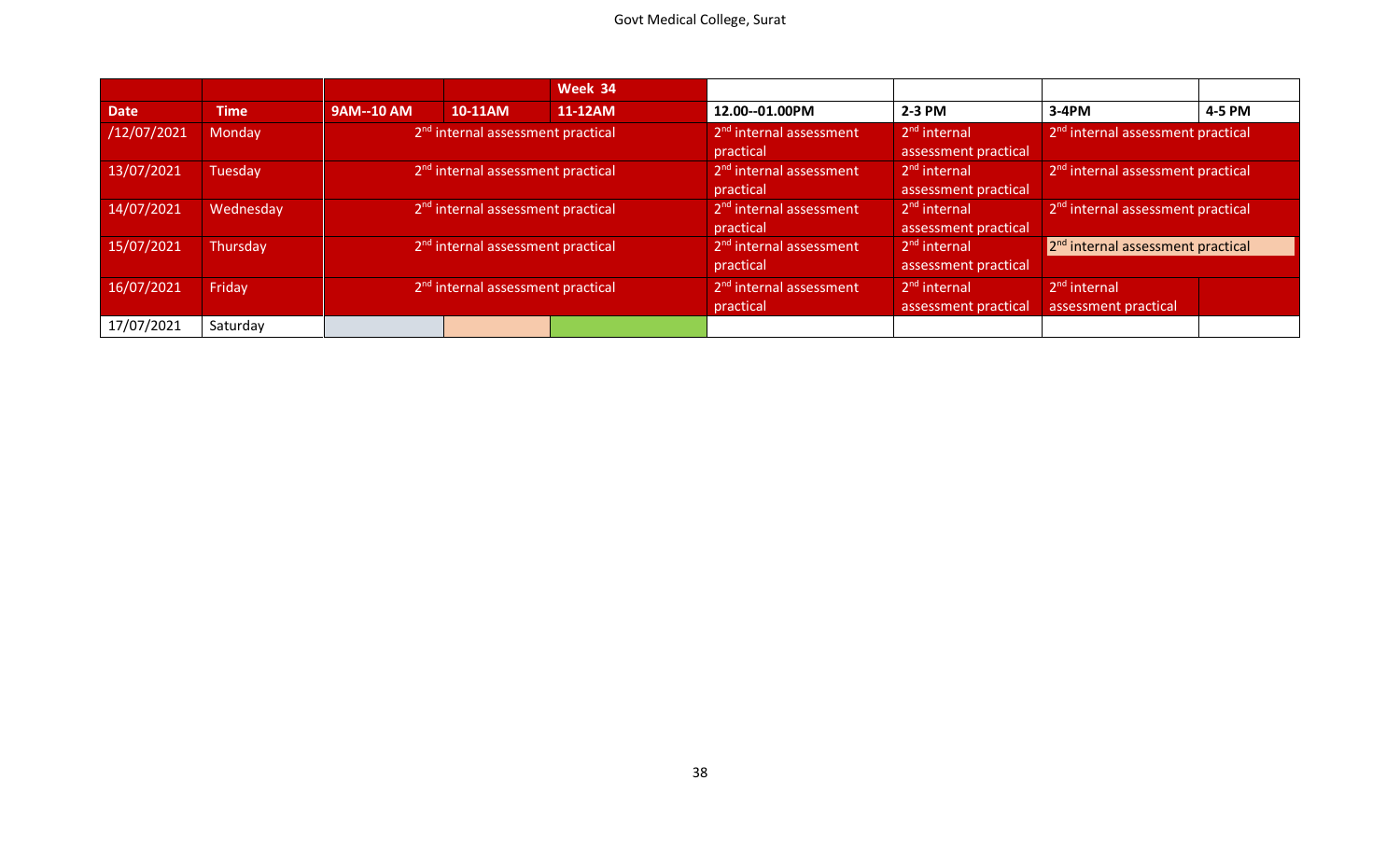|             |             |                                                         |                          | Week 35                                      |                                                                                                                                                 |                                                                                                                                          |                                                                                                                                                                                 |                                                                                                  |
|-------------|-------------|---------------------------------------------------------|--------------------------|----------------------------------------------|-------------------------------------------------------------------------------------------------------------------------------------------------|------------------------------------------------------------------------------------------------------------------------------------------|---------------------------------------------------------------------------------------------------------------------------------------------------------------------------------|--------------------------------------------------------------------------------------------------|
| <b>Date</b> | <b>Time</b> | 9AM--10 AM                                              | 10-11AM                  | 11-12AM                                      | 12.00--01.00PM                                                                                                                                  | 2-3 PM                                                                                                                                   | 3-4PM                                                                                                                                                                           | 4-5 PM                                                                                           |
| 19/07/2021  | Monday      |                                                         | <b>Clinical postings</b> |                                              | Anti-epileptics-I (1.19) L                                                                                                                      | IM 5.4 Viral hepatitis<br>A, D E                                                                                                         | PA 31.1, 31.2, 31.3<br><b>Breast Practical/SGL / DOAP</b>                                                                                                                       |                                                                                                  |
| 20/07/2021  | Tuesday     | <b>Clinical postings</b>                                |                          |                                              | PA 31.1,31.4 Breast L                                                                                                                           | MI 4.2,4.3, 8.15, 8.13<br>fungal infection of<br>skin soft tissue and<br>musculoskeletal :<br>superficial,<br>subcutaneous fungus<br>-L. | PH 1.4, PH 1.5, PH 1.19, SDL on<br>experimental graphs 8,9,10,12,15,16<br>session 1& 2                                                                                          |                                                                                                  |
| 21/07/2021  | Wednesday   |                                                         | <b>Clinical postings</b> |                                              |                                                                                                                                                 |                                                                                                                                          |                                                                                                                                                                                 |                                                                                                  |
| 22/07/2021  | Thursday    | <b>Clinical postings</b>                                |                          |                                              | PA 28.1, 28.2 L<br>Urinary Tract System 1<br>(Clinical syndrome)                                                                                | SU 17.3,<br>Management of<br>mass causalities                                                                                            | MI 4.2,4.3, 8.15, 8.13 fungal infection<br>of skin soft tissue and musculoskeletal<br>: candiadis, penicillum marnefei,<br>microscopic appearance of<br>dermatophytes-practical |                                                                                                  |
| 23/07/2021  | Friday      | <b>Clinical postings</b>                                |                          |                                              | MI 5.1, 5.3, 1.2, 8.15<br>acute bacterial meningitis :<br>neisseria meningitidis,<br>s.pneumoniaee,<br>s.agalactiae,<br>h.influenza, listeria-L | Application of<br>computers in<br>epidemiology - CM<br>7.9 SDL                                                                           | Anti-epileptics-II (1.19)<br>$\lfloor$                                                                                                                                          | PH 1.19<br>Management<br>of Epilepsy<br>Integrated<br>with<br>Medicine +<br>Paediatrics<br>AIT L |
| 24/07/2021  | Saturday    | <b>AETCOM Module 2.7 Session 2</b><br>(Microbiology)SGL |                          | FM 3.5-3.8 Medicolegal Aspects of Injury SGL |                                                                                                                                                 |                                                                                                                                          |                                                                                                                                                                                 |                                                                                                  |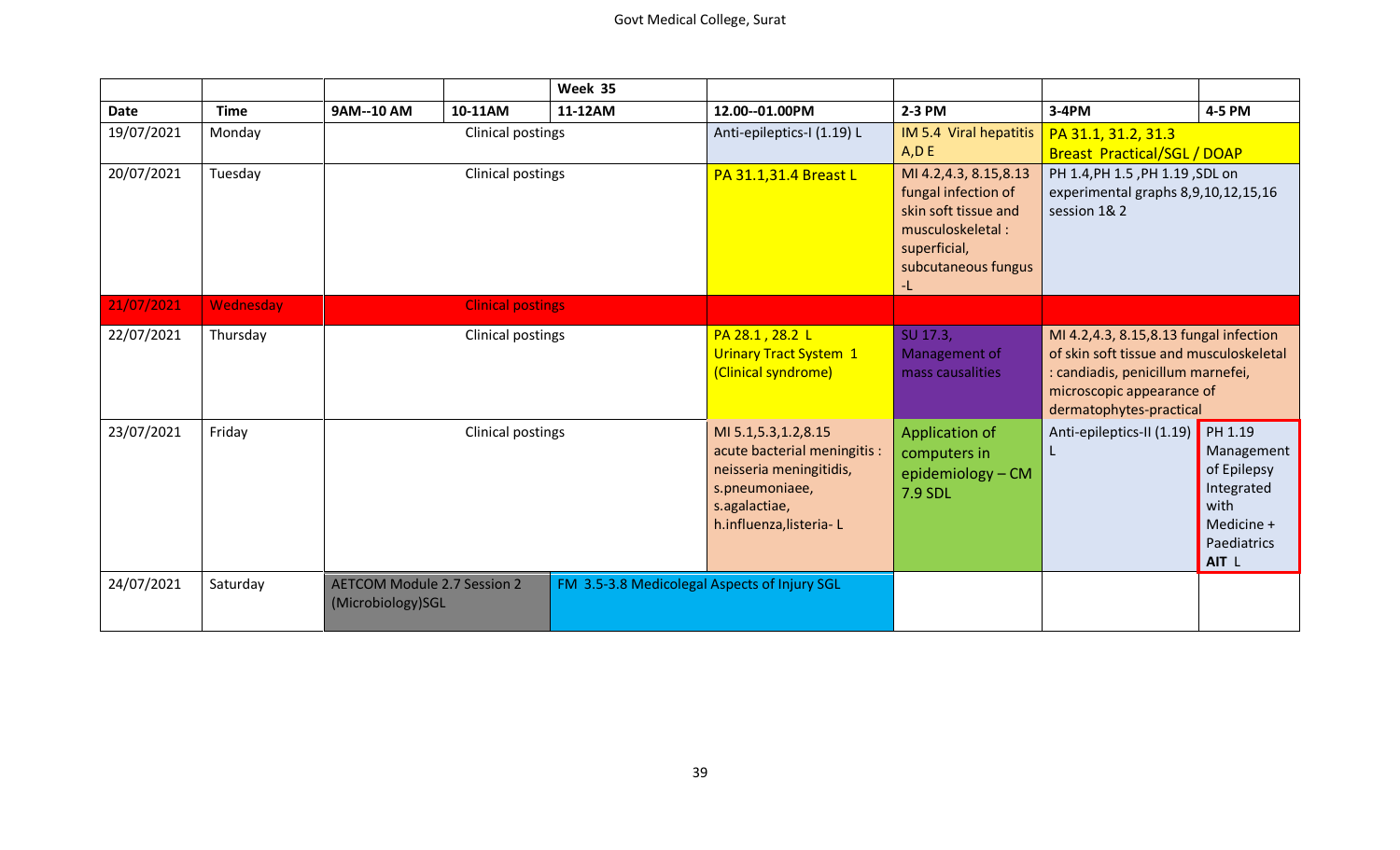|             |             |                                                                                                   |                                             | Week 36                                      |                                                                              |                                                                                                                                                            |                                                                                                                                   |                                    |
|-------------|-------------|---------------------------------------------------------------------------------------------------|---------------------------------------------|----------------------------------------------|------------------------------------------------------------------------------|------------------------------------------------------------------------------------------------------------------------------------------------------------|-----------------------------------------------------------------------------------------------------------------------------------|------------------------------------|
| <b>Date</b> | <b>Time</b> | 9AM--10 AM                                                                                        | 10-11AM                                     | 11-12AM                                      | 12.00--01.00PM                                                               | 2-3 PM                                                                                                                                                     | 3-4PM                                                                                                                             | 4-5 PM                             |
| 26/07/2021  | Monday      |                                                                                                   | <b>Clinical postings</b>                    |                                              | PH1.20 alcohol-I L                                                           | OG 17.1, Physiology of<br>lactation                                                                                                                        | PA 32.1,32.2,32.3<br><b>Endocrine Practical/SGL (Thyroid)</b>                                                                     |                                    |
| 27/07/2021  | Tuesday     |                                                                                                   | <b>Clinical postings</b>                    |                                              | <b>PA 32.5 L</b><br><b>Endocrine 1</b>                                       | MI 5.1, 5.3, 1.2, 8.15<br>PH<br>chronic bacterial<br>meningitis: tb meningitis,<br>spirochaetal<br>exam performance SGL<br>mingitis, lymes disease-<br>SGL |                                                                                                                                   | Feedback on second terminal theory |
| 28/07/2021  | Wednesday   | <b>Clinical postings</b>                                                                          |                                             |                                              | PH1.21 Alcohol &<br>Methanol-II L                                            | <b>FM 9.5</b><br>Agriculture Poison OP,<br>Carba, Ochlorine)<br>Integrated with<br>Pharmacology +<br>Medicine SGL<br><b>AIT</b>                            | <b>Feedback of internal assesment</b>                                                                                             |                                    |
| 29/07/2021  | Thursday    |                                                                                                   | <b>Clinical postings</b>                    |                                              | <b>PA 28.5</b><br><b>Urinary Tract System</b><br>2 (Acute PSGN, RPGM)        | IM 25.1 to 25.3,25.8<br>Rabies                                                                                                                             | MI 5.2 viral encephalitis and<br>encephalopathy -1 : rabies, hsv,<br>microscopic appearance of<br>pnuemococci, nesseria-practical |                                    |
| 30/07/2021  | Friday      |                                                                                                   | <b>Clinical postings</b>                    |                                              | MI 5.1,5.3,8.16 viral<br>meningitis viral<br>myelitis:<br>polio, coxsackie-L | Demography,<br>Demographic cycle,<br>Vital statistics - CM 9.1<br>SGL                                                                                      | PH1.19 Sedative<br>hypnotic I L                                                                                                   | PH1.19 Sedative<br>hypnotic II L   |
| 31/07/2021  | Saturday    | Demographic<br>indices: birth<br>rate, death<br>rate, fertility<br>rates $-$ CM 9.2<br><b>SDL</b> | FA skin and<br>soft tissue<br>infection SGL | SPORTS Sports and Extracurricular activities |                                                                              |                                                                                                                                                            |                                                                                                                                   |                                    |

\*\*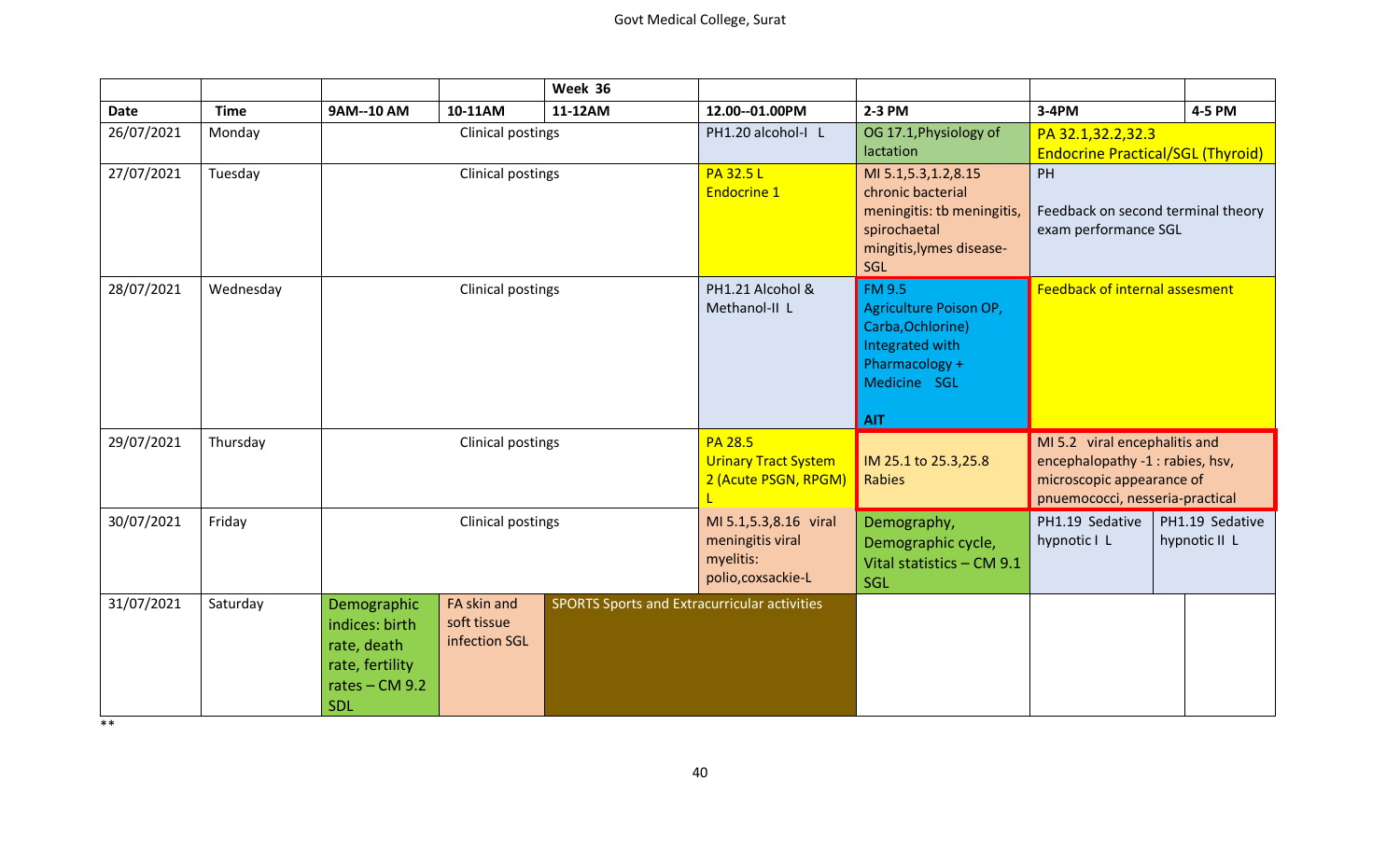|             |             |                                                             |                          | Week 37 |                                                                    |                                                                                                                                            |                                                                                                                               |                                                                                                |  |
|-------------|-------------|-------------------------------------------------------------|--------------------------|---------|--------------------------------------------------------------------|--------------------------------------------------------------------------------------------------------------------------------------------|-------------------------------------------------------------------------------------------------------------------------------|------------------------------------------------------------------------------------------------|--|
| <b>Date</b> | <b>Time</b> | 9AM--10 AM                                                  | 10-11AM                  | 11-12AM | 12.00--01.00PM                                                     | 2-3 PM                                                                                                                                     | 3-4PM                                                                                                                         | 4-5 PM                                                                                         |  |
| 02/08/2021  | Monday      |                                                             | Clinical postings        |         | PH1.19 Anti-psychotics L                                           | SU 16.1, Minimally<br><b>Invasive General</b><br>Surgery SU 16.1                                                                           | PA 28.8, 28.10, 28.13<br><b>Urinary Tract System Practical/SGL 1</b>                                                          |                                                                                                |  |
| 03/08/2021  | Tuesday     |                                                             | <b>Clinical postings</b> |         | PA 32.7,32.8,32.9 L<br><b>Endocrine 2</b>                          | MI 5.2 viral<br>encephalitis and<br>encephalopathy -2:<br>arboviral(JE, west<br>nile), nipah, hendra,<br>slow virus , prion<br>disease-SGL | PH 1.19 SDL on Criticism 3,8,13,17                                                                                            |                                                                                                |  |
| 04/08/2021  | Wednesday   |                                                             | <b>Clinical postings</b> |         |                                                                    | MI 5.1, 5.2, 5.3, 8.15:<br>parasitic infection of<br>$CNS: -$<br>Toxoplasmosis,<br>Neurocysticercosis,<br>free living amoeba-L             | PA 30.1 to<br>30.3,30.6,30.7,30.<br>8L<br><b>Female Genital 1</b>                                                             | <b>PA 30.1 to</b><br>30.3,30.6,30.7,30.<br>8<br><b>Female Genital</b><br><b>Practical/SGL1</b> |  |
| 05/08/2021  | Thursday    |                                                             | <b>Clinical postings</b> |         | <b>PA 28.5</b><br><b>Urinary Tract System3</b><br>(MCD, MPD, MPGL) | OG 19.1, Physiology<br>of puerperium                                                                                                       | MI 5.1, 5.2, 5.3, 8.15: fungal infection of<br>CNS:- cryptococcal meningitis and others -<br>practical                        |                                                                                                |  |
| 06/08/2021  | Friday      | <b>Clinical postings</b>                                    |                          |         | MI $4.1$ : tetanus -L                                              | Declining sex ratio<br>and its social and<br>health<br>implications - CM<br>9.3 SDL                                                        | PH1.22 & 1.23 + PH 5.5, PH 5.6 Drug Abuse<br>& deaddiction Programme<br>Integrated with Forensic Medicine<br>Psychiatry AIT L |                                                                                                |  |
| 07/08/2021  | Saturday    | <b>AETCOM Module 2.7 Session 3</b><br>& 4 (Microbiology)SGL |                          | SGL     | FM 2.10-2.14 + 14.4, PME or PM Report Writing                      |                                                                                                                                            |                                                                                                                               |                                                                                                |  |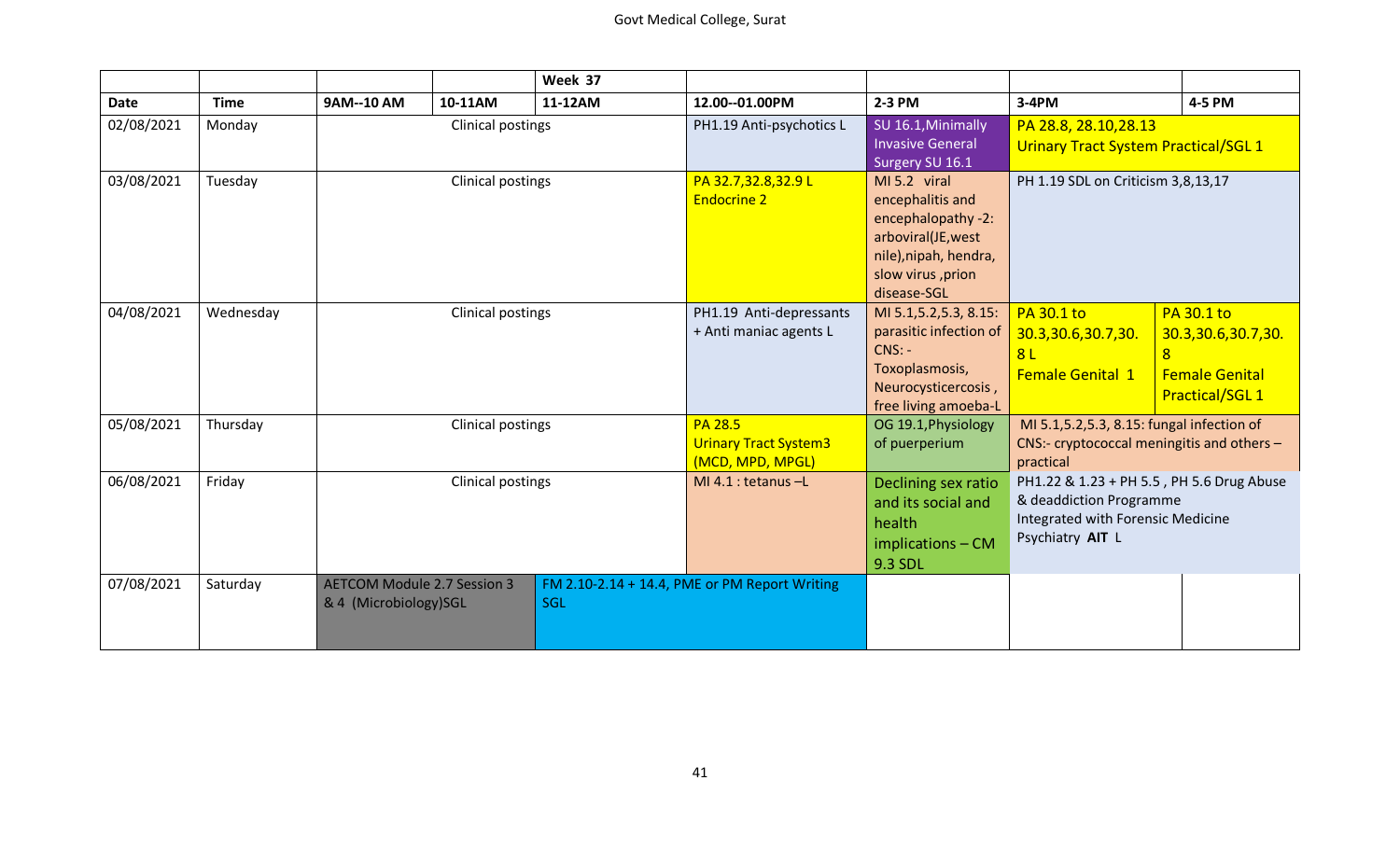|             |             |                                     |                                | Week 38                                                                               |                                                                                                                         |                                                                                                                         |                                                                                                                                          |                                                                |
|-------------|-------------|-------------------------------------|--------------------------------|---------------------------------------------------------------------------------------|-------------------------------------------------------------------------------------------------------------------------|-------------------------------------------------------------------------------------------------------------------------|------------------------------------------------------------------------------------------------------------------------------------------|----------------------------------------------------------------|
| <b>Date</b> | <b>Time</b> | 9AM--10 AM                          | 10-11AM                        | 11-12AM                                                                               | 12.00--01.00PM                                                                                                          | 2-3 PM                                                                                                                  | 3-4PM                                                                                                                                    | 4-5 PM                                                         |
| 09/08/2021  | Monday      | Clinical postings                   |                                |                                                                                       | PH1.50<br>Immunomodulators L                                                                                            | IM 25.1 to 25.3, 25.8,<br>Leptospirosis Integrated<br>with Micro AIT                                                    | PA 28.12, 28.14, 28.16<br><b>Urinary Tract System 2</b><br><b>Practical/SGL</b>                                                          |                                                                |
| 10/08/2021  | Tuesday     |                                     | Clinical postings              |                                                                                       | PA 32.6 Endocrine SDL                                                                                                   | MI 1.1,8.15 congenital<br>infection: CMV, congenital<br>varicella, rubella, herpes, zika<br>, syphilis, toxoplasmosis-L | PH 5.1 Communicating with patient<br>with empathy & ethics on all aspect<br>of drug use.<br><b>Communication skill lab SGL</b>           |                                                                |
| 11/08/2021  | Wednesday   |                                     | Clinical postings              |                                                                                       | PH1.51 occupational and<br><b>Environmental Pesticides</b><br>food adulterants                                          | FM 9.5 (AP, Endrine,<br>Paraquet) SDL                                                                                   | <b>PA 30.4 L</b><br><b>Female Genital</b><br>theory 2                                                                                    | PA 30.4Female<br>Genital<br><b>Practical/SGL 2</b>             |
| 12/08/2021  | Thursday    |                                     | Clinical postings              |                                                                                       | PA 28.5, 28.6, 28.7 L<br><b>Urinary Tract System 4</b><br>(IGA nepropathy, CGM,<br>Diabetic nepropathy,<br><b>FSGS)</b> | SU 11.2, Principles of<br>general, regional & local<br>anaesthesia                                                      | MI 8.11, 8.12<br>for patient samples sent for<br>investigation, :confidentiality<br>pertaining to patients identity in lab<br>result-SGL | demonstrate respect                                            |
| 13/08/2021  | Friday      | Clinical postings                   |                                |                                                                                       | MI 8.1 zoonotic<br>infection:classification,<br>plague, tularaemia, bite<br>wound infection-L                           | Population explosion and<br>population dynamics of<br>India. - CM 9.4 SGL                                               | PH1.52 Describe<br>common poisoning,<br>insecticides L                                                                                   | PH 1.53<br>Heavy metal<br>poisoning &<br>Chelating<br>Agents.L |
| 14/08/2021  | Saturday    | <b>PA FA Infection</b><br>-Genetics | <b>MI FA CNS</b><br><b>SGL</b> | Population explosion<br>and population<br>dynamics of India. $-$<br><b>CM 9.4 SDL</b> | <b>SPORTS and</b><br><b>Extracurricular activities</b>                                                                  |                                                                                                                         |                                                                                                                                          |                                                                |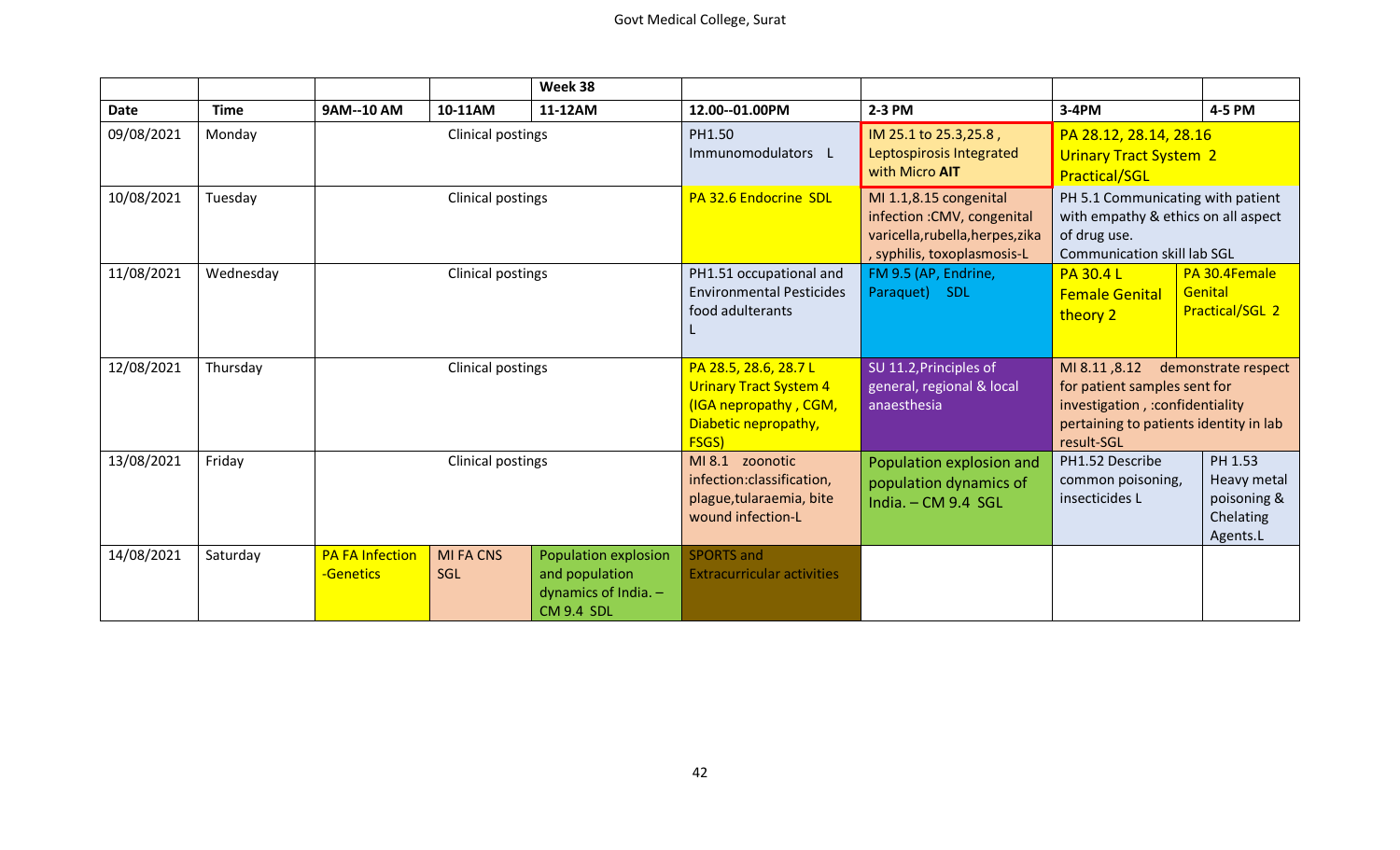|            |                 |                                                                                     |                          | Week 39   |                                                                                              |                                                                                                                |                                                                                                                                        |                                                               |
|------------|-----------------|-------------------------------------------------------------------------------------|--------------------------|-----------|----------------------------------------------------------------------------------------------|----------------------------------------------------------------------------------------------------------------|----------------------------------------------------------------------------------------------------------------------------------------|---------------------------------------------------------------|
| Date       | <b>Time</b>     | 9AM--10 AM                                                                          | 10-11AM                  | 11-12AM   | 12.00--01.00PM                                                                               | 2-3 PM                                                                                                         | $3-4PM$                                                                                                                                | 4-5 PM                                                        |
| 16/08/2021 | <b>Monday</b>   |                                                                                     | <b>Clinical postings</b> |           |                                                                                              |                                                                                                                |                                                                                                                                        |                                                               |
| 17/08/2021 | Tuesday         | Clinical postings                                                                   |                          |           | <b>Endocrine FA</b>                                                                          | MI 8.3 organism<br>with oncogenic<br>potential : hpv,<br>kaposi sarcoma,<br>htlv, hiv, eb virus,<br>hbv, hcv-L | PH 1.63 Drug regulation Act & other<br>legal aspects integrated with FM<br>PH 5.7 Legal & ethical aspect of<br>Prescribing drugs AIT L |                                                               |
| 18/08/2021 | Wednesday       |                                                                                     | Clinical postings        |           | PH1.54 Vaccines L                                                                            | MI 8.5,8.6 major<br>healthcare<br>associated infection -<br>cauti, crbsi, vap, ssi -<br><b>SGL</b>             | PA 29.1 & 29.2 L<br>Male genital tract                                                                                                 | PA 29.1& 29,2<br>Male genital tract<br><b>Practical /SGL1</b> |
| 19/08/2021 | <b>Thursday</b> |                                                                                     | <b>Clinical postings</b> |           |                                                                                              |                                                                                                                |                                                                                                                                        |                                                               |
| 20/08/2021 | Friday          | Clinical postings                                                                   |                          |           | MI 8.8 enviromental<br>surveillence -water, food<br>air, rational use of,<br>antimicrobial-L | <b>Population control</b><br>$-$ CM 9.5 SGL                                                                    | PH1.55 National Health Programme L<br>Integrated with PSM<br><b>LAIT</b>                                                               |                                                               |
| 21/08/2021 | Saturday        | <b>AETCOM Module 2.8 Session 1</b><br>(Psychiatry+ Pharmac+ Patho)SGL<br>Reflection |                          | <b>FM</b> | 2.10-2.14 +14.4, PME or PM Report Writing SGL                                                |                                                                                                                |                                                                                                                                        |                                                               |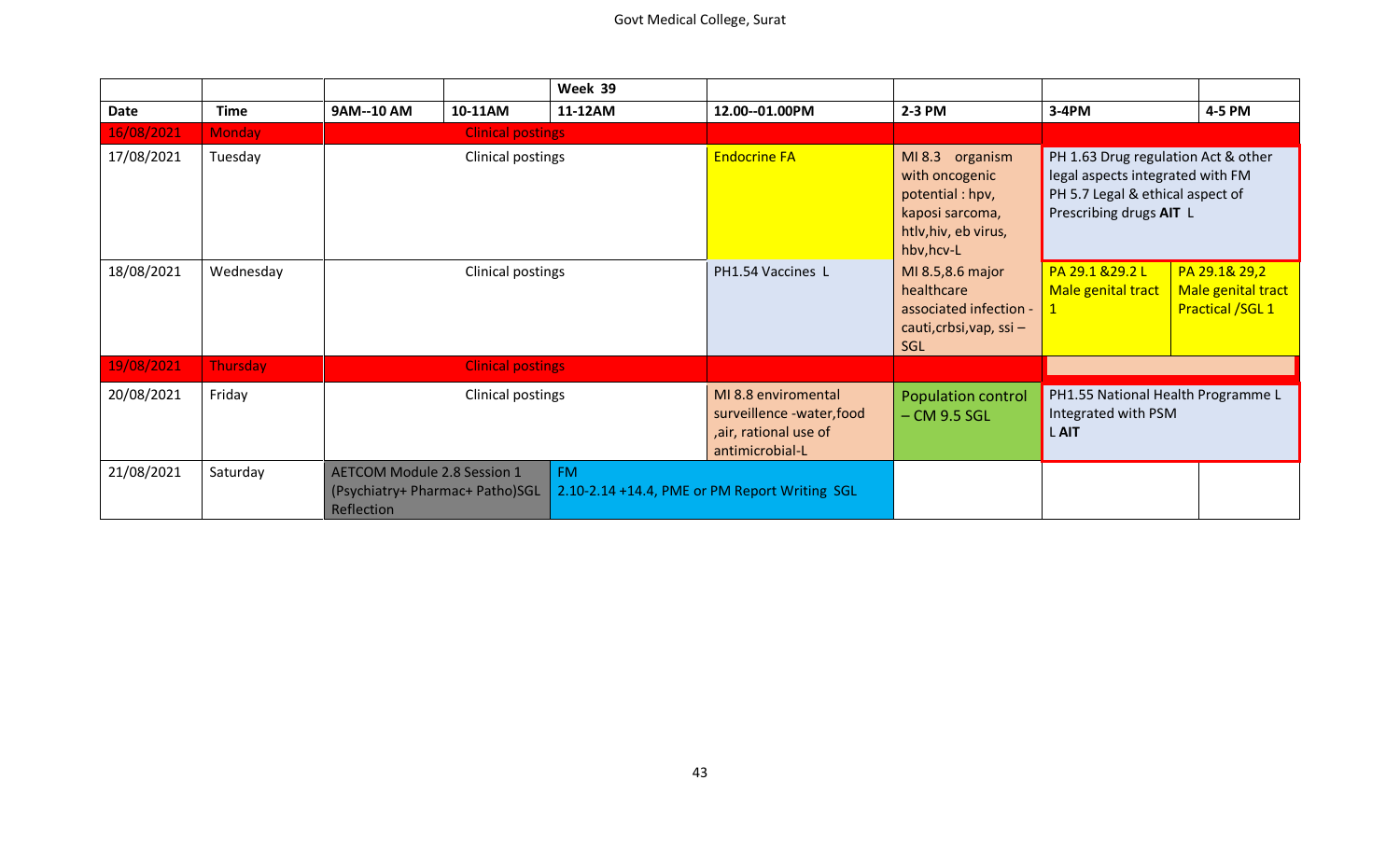|             |             |                        |                                                                                                       | Week 40                            |                                                                                                                       |                                                                                                             |                                                                    |                                                         |  |
|-------------|-------------|------------------------|-------------------------------------------------------------------------------------------------------|------------------------------------|-----------------------------------------------------------------------------------------------------------------------|-------------------------------------------------------------------------------------------------------------|--------------------------------------------------------------------|---------------------------------------------------------|--|
| <b>Date</b> | <b>Time</b> | 9AM--10 AM             | 10-11AM                                                                                               | 11-12AM                            | 12.00--01.00PM                                                                                                        | 2-3 PM                                                                                                      | 3-4PM                                                              | 4-5 PM                                                  |  |
| 23/08/2021  | Monday      |                        | <b>Clinical postings</b>                                                                              |                                    | PH 1.58 Occular<br>Pharmacology L                                                                                     | OG 22.1 Physiology<br>of vaginal discharge                                                                  | PA 29.3, 29.4, L<br>Male genital tract<br>$\overline{2}$           | PA 29.3, 29.4,<br>Male genital tract<br>2 Practical/SGL |  |
| 24/08/2021  | Tuesday     |                        | <b>Clinical postings</b>                                                                              |                                    | <b>PA 30.5 L</b><br>Female genital tract 1                                                                            | MI 8.16 national<br>health programme<br>for communicable<br>disease: integrated<br>with psm-L<br><b>AIT</b> | PH1.60 & PH 5.4 pharmacogenomics &<br><b>Pharmacoeconomics SGL</b> |                                                         |  |
| 25/08/2021  | Wednesday   |                        | <b>Clinical postings</b>                                                                              |                                    | PH1.61 Dietary<br>Supplements &<br><b>Nutraceuticals L</b>                                                            | FM 9.1 Corrosive<br>$Acid - 1$ SGL                                                                          | <b>PA 35.2 L CNS</b>                                               | PA 29.5 L<br>Male genital tract                         |  |
| 26/08/2021  | Thursday    |                        | <b>Clinical postings</b>                                                                              |                                    | PA 28.11 L<br><b>Urinary Tract System 5</b><br>(Vascular disease of kidney)                                           | IM 6.18, HIV-3<br>(Opportunistic<br>infection)                                                              | MI 2.1 SDL Pandemic module                                         |                                                         |  |
| 27/08/2021  | Friday      |                        | <b>Clinical postings</b>                                                                              |                                    | MI 8.2,8.4 emerging re-<br>emerging infection,<br>microbial agents of<br>bioterrorism, opportunistic<br>infection-SGL | <b>Population control</b><br>$-$ CM 9.5 SGL                                                                 | PH1.62 Antiseptics & Disinfectants<br>SDL/assignment               |                                                         |  |
| 28/08/2021  | Saturday    | CM FA with<br>feedback | MI 8.8<br>enviromental<br>surveillence -<br>water, food<br>,air, rational<br>use of<br>antimicrobial- | CM 2.2 & CM 5,1 SOCIAL & NUTRITION |                                                                                                                       |                                                                                                             |                                                                    |                                                         |  |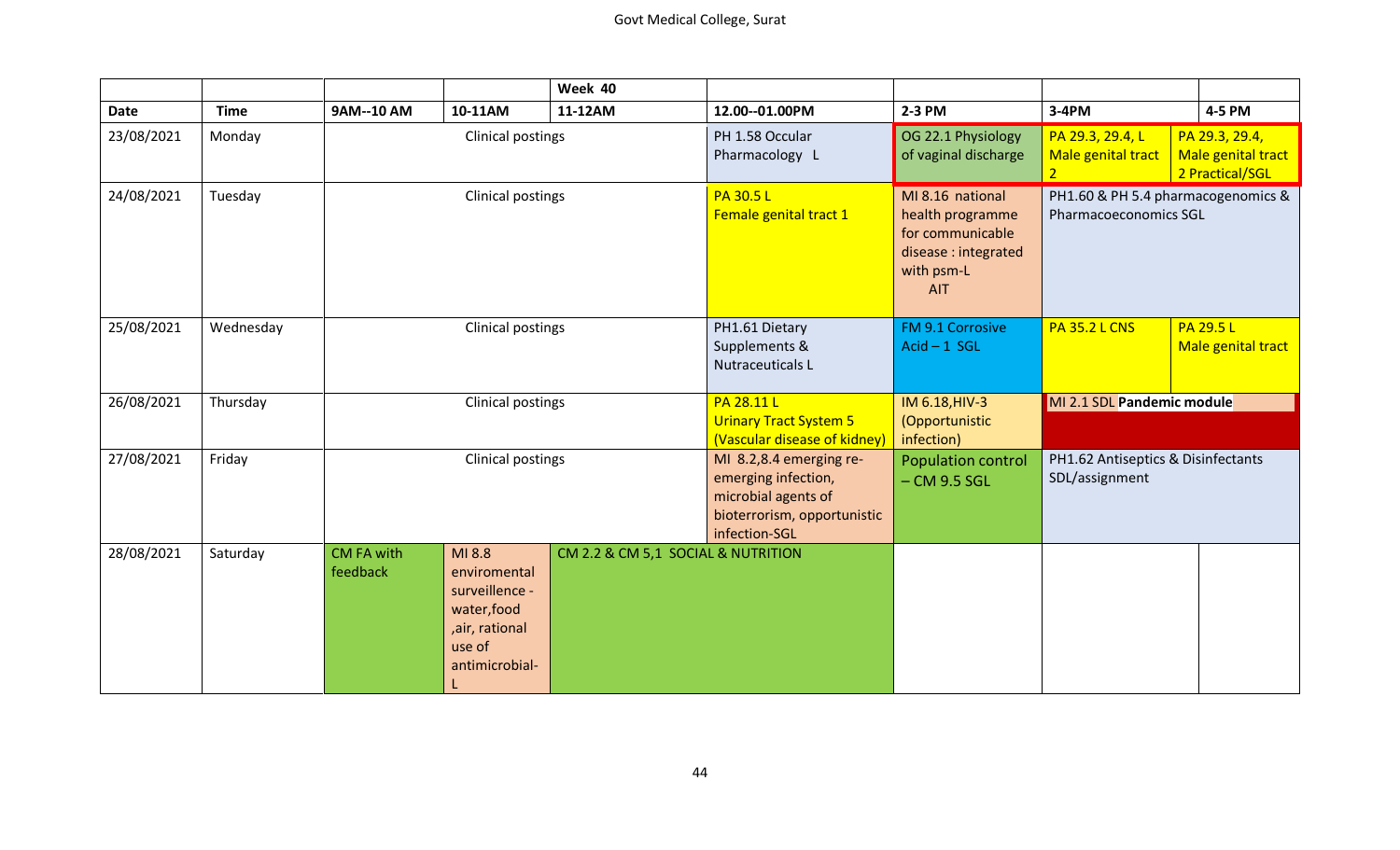|            |               |                                                                       |                          | Week 41                          |                                                                                                     |                                                                    |                                                                                                                                                              |        |
|------------|---------------|-----------------------------------------------------------------------|--------------------------|----------------------------------|-----------------------------------------------------------------------------------------------------|--------------------------------------------------------------------|--------------------------------------------------------------------------------------------------------------------------------------------------------------|--------|
| Date       | <b>Time</b>   | 9AM--10 AM                                                            | 10-11AM                  | 11-12AM                          | 12.00--01.00PM                                                                                      | 2-3 PM                                                             | 3-4PM                                                                                                                                                        | 4-5 PM |
| 30/08/2021 | <b>Monday</b> |                                                                       | <b>Clinical postings</b> |                                  |                                                                                                     |                                                                    |                                                                                                                                                              |        |
| 31/08/2021 | Tuesday       |                                                                       | Clinical postings        |                                  | <b>PA 30.9 L</b><br>Female genital 2                                                                | MI 2.3, MI 8.15<br><b>Tutorial Blood</b><br>stream Infection-SGL   | PH 5.1 Communicating with patient<br>regarding optimal use of drug therapy<br>devices & storage of medicine. SGL<br>Communication skill lab Session 1        |        |
| 1/09/2021  | Wednesday     |                                                                       | Clinical postings        |                                  | PH 5.3 Adherence to<br>prescribed management in<br>chronic diseases. SGL<br>Communication skill lab | MI7.1 to 7.3 SDL - UTI                                             | <b>Journal Checking</b>                                                                                                                                      |        |
| 2/09/2021  | Thursday      |                                                                       | Clinical postings        |                                  | PA 28.3, 28.4, 28.9<br><b>Urinary tract SDL</b>                                                     | SU 11.4, Daycare<br><b>General Surgery</b>                         | FA Practical gram stain/AFB                                                                                                                                  |        |
| 3/09/2021  | Friday        |                                                                       | Clinical postings        |                                  | MI 5.1 to 5.3 tutorial<br>meningitis-SGL                                                            | <b>National</b><br><b>Population Policy -</b><br><b>CM 9.6 SGL</b> | PH 5.1 Communicating with patient<br>regarding optimal use of drug therapy<br>devices & storage of medicine. SGL<br><b>Communication skill lab Session 2</b> |        |
| 4/09/2021  | Saturday      | AETCOM Module 2.8 Session 2 &<br>3 (Psychiatry+ Pharmac+<br>Patho)SGL |                          | FM $9.1$ Corrosive Acid $-2$ SDL |                                                                                                     |                                                                    |                                                                                                                                                              |        |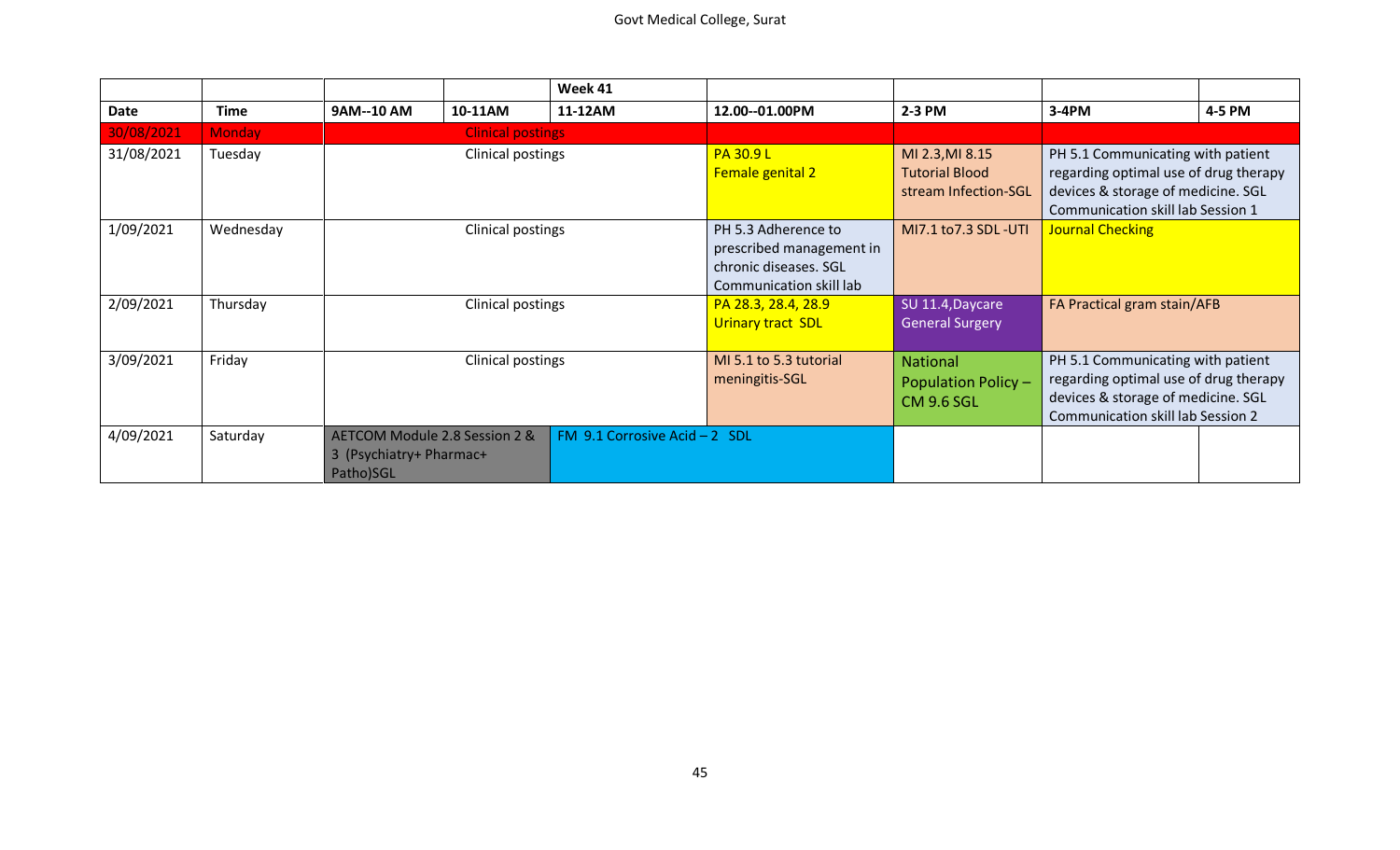|            |               |                                          |                          | Week 42                                                                              |                                                   |                                                                           |                                                               |        |
|------------|---------------|------------------------------------------|--------------------------|--------------------------------------------------------------------------------------|---------------------------------------------------|---------------------------------------------------------------------------|---------------------------------------------------------------|--------|
| Date       | <b>Time</b>   | 9AM--10 AM                               | 10-11AM                  | 11-12AM                                                                              | 12.00--01.00PM                                    | 2-3 PM                                                                    | 3-4PM                                                         | 4-5 PM |
| 06/09/2021 | Monday        | Clinical postings                        |                          |                                                                                      | PH 1.36 Tutorial - Diabetes<br><b>Melitis SGL</b> | OG22.2, Etiology,<br>characteristics of<br>different vaginal<br>discharge | <b>PA 28.2 CBL-AIT</b><br><b>Kidney with General Medicine</b> |        |
| 07/09/2021 | Tuesday       |                                          | Clinical postings        |                                                                                      | PA 12.1 L Environment 1                           | MI-Recent advances<br>in Microbiology -SGL                                | PH FA CNS + feedback SGL                                      |        |
| 08/09/2021 | Wednesday     |                                          | Clinical postings        |                                                                                      | PH 1.13 Tutorial Adrenergic<br>System SGL         | FM 14.4 Report<br>writing SGL                                             | <b>Revision practical gen pathology</b>                       |        |
| 09/09/2021 | Thursday      |                                          | Clinical postings        |                                                                                      | PA 28.11,28.15 L Urinary<br>tract system 6        | IM 5.1, Jaundice                                                          | MI 2.6, Malaria practical Revision                            |        |
| 10/09/2021 | <b>Friday</b> |                                          | <b>Clinical postings</b> |                                                                                      |                                                   |                                                                           |                                                               |        |
| 11/09/2021 | Saturday      | CM 2.1 Revision<br>tutorial<br>Sociology | MI 7.2 STD<br><b>SDL</b> | <b>Vital statistics</b><br>including census,<br>SRS, NFHS, NSSO etc<br>$-CM$ 9.7 SGL | <b>Sports and Extracurricular</b><br>activities   |                                                                           |                                                               |        |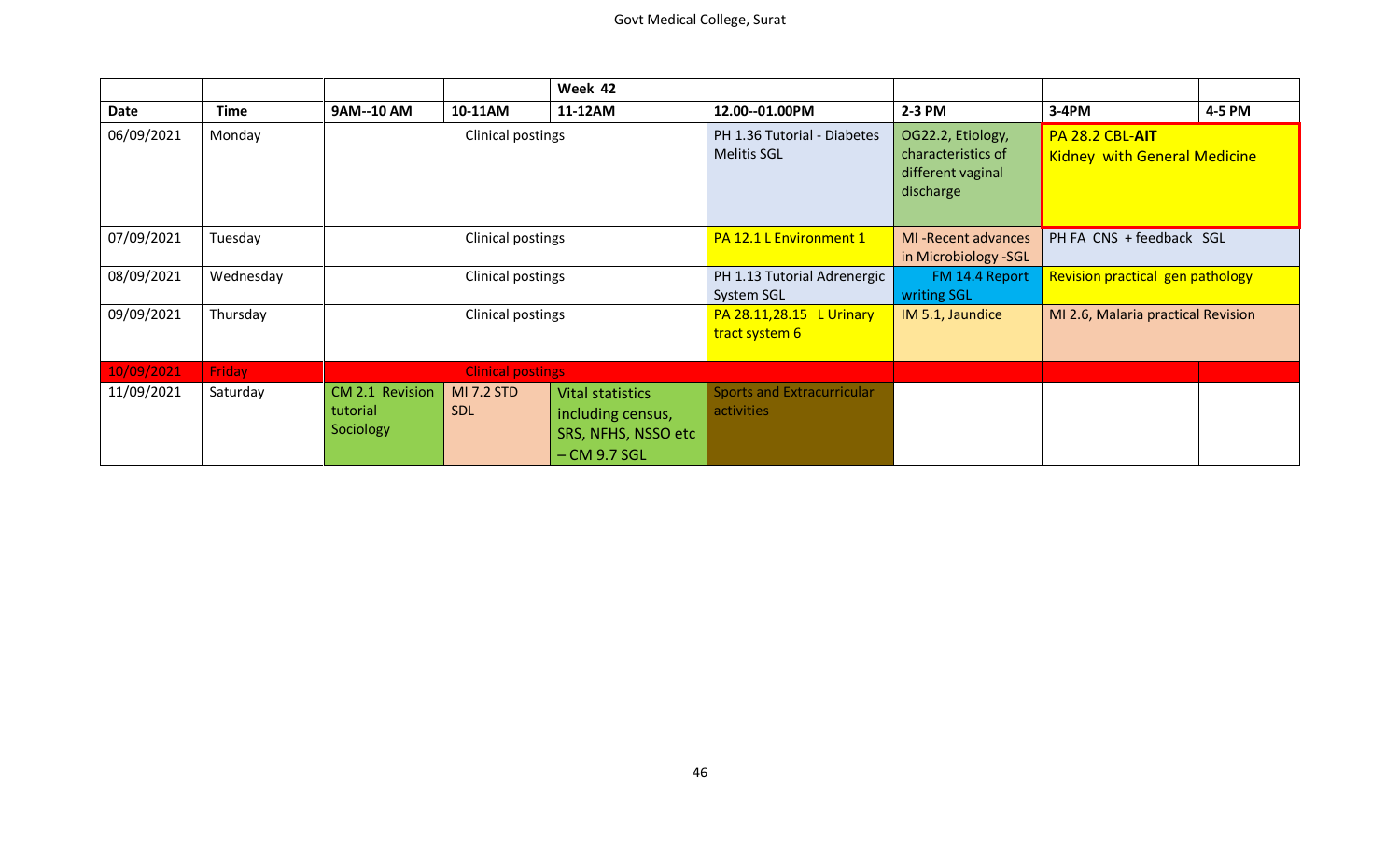|             |             |                                                                                  |                          | Week 43                                                      |                                                 |                                                                                                  |                                                                                 |                                          |  |
|-------------|-------------|----------------------------------------------------------------------------------|--------------------------|--------------------------------------------------------------|-------------------------------------------------|--------------------------------------------------------------------------------------------------|---------------------------------------------------------------------------------|------------------------------------------|--|
| <b>Date</b> | <b>Time</b> | 9AM--10 AM                                                                       | 10-11AM                  | 11-12AM                                                      | 12.00--01.00PM                                  | 2-3 PM                                                                                           | 3-4PM                                                                           | 4-5 PM                                   |  |
| 13/09/2021  | Monday      | Clinical postings                                                                |                          |                                                              | PH 1.14 Tutorial<br>Cholinergic System SGL      | <b>SU 11.5 Post</b><br>operative pain relief<br>and management of<br>chronic pain                | <b>Tutorial</b>                                                                 |                                          |  |
| 14/09/2021  | Tuesday     |                                                                                  | <b>Clinical postings</b> |                                                              | PA 12.3 L Environment 2                         | MI 3.1 SDL diarrhea                                                                              | PH 2.4 Drug Doses Calculation in<br>parenteral drug administration<br>OSPE -SGL |                                          |  |
| 15/09/2021  | Wednesday   |                                                                                  | <b>Clinical postings</b> |                                                              | PH 1.27 Tutorial<br>Hypertension +shock SGL     | MI 8.5,8.6 HAI<br>tutorial                                                                       | PA Revision practical Hemat                                                     |                                          |  |
| 16/09/2021  | Thursday    |                                                                                  | Clinical postings        |                                                              | Urinary system FA                               | OG 22.2<br>Management of<br>common causes and<br>syndromic<br>management of<br>vaginal discharge | Revision of gram /AFB -stain                                                    |                                          |  |
| 17/09/2021  | Friday      |                                                                                  | <b>Clinical postings</b> |                                                              | Feedback L                                      | <b>Vital statistics</b><br>including census,<br>SRS, NFHS, NSSO etc<br>$-$ CM 9.7 SGL            | PH 1.28 PH1.29<br>Tutorial /SGL-IHD                                             | PH1.35<br><b>Tutorial /SGL</b><br>Anemia |  |
| 18/09/2021  | Saturday    | <b>AETCOM Module 2.8 Session 3 &amp;</b><br>4 (Psychiatry+ Pharmac+<br>Patho)SGL |                          | CM 3,5,6.3 Revision<br>tutorial statistics &<br>environ ment | Sports and<br><b>Extracurricular activities</b> |                                                                                                  |                                                                                 |                                          |  |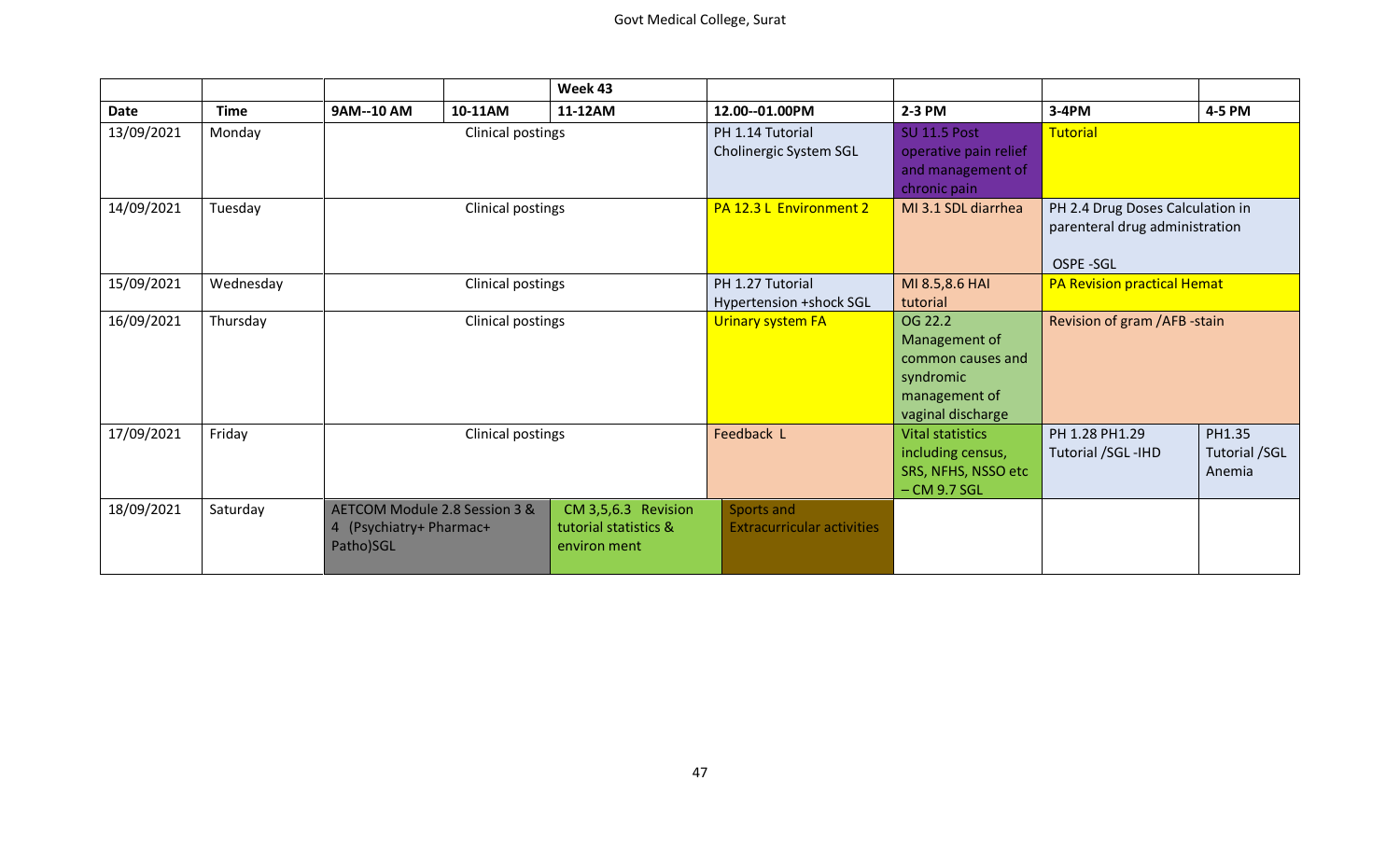|            |             |            |                             | Week 44                                                         |                                                 |                                                                 |                                                                                      |        |
|------------|-------------|------------|-----------------------------|-----------------------------------------------------------------|-------------------------------------------------|-----------------------------------------------------------------|--------------------------------------------------------------------------------------|--------|
| Date       | <b>Time</b> | 9AM--10 AM | 10-11AM                     | 11-12AM                                                         | 12.00--01.00PM                                  | 2-3 PM                                                          | 3-4PM                                                                                | 4-5 PM |
| 20/09/2021 | Monday      |            | Clinical postings           |                                                                 | Tutorial - Anti tubercular<br>drugs-SGL         | IM 2.2, 2.3<br>Atherosclerosis and<br>dyslipidemia              | <b>Tutorial</b>                                                                      |        |
| 21/09/2021 | Tuesday     |            | Clinical postings           |                                                                 | PA 12.3 Environment 3SDL                        | Revision of<br>Immunology-SGL                                   | PH 1.56 Geriatric & Pediatric<br>Pharmacology Integrated with PSM-<br><b>AIT SGL</b> |        |
| 22/09/2021 | Wednesday   |            | Clinical postings           |                                                                 | <b>Tutorial -Anti Malarial</b><br>drugs-SGL     | <b>FM FA</b>                                                    | Revision practical systemic path                                                     |        |
| 23/09/2021 | Thursday    |            | Clinical postings           |                                                                 | <b>PA 36.1 L Eye</b>                            | SU 11.6 principles of<br>safe General Surgery                   | <b>Revision Of General Microbiology -SGL</b>                                         |        |
| 24/09/2021 | Friday      |            | Clinical postings           |                                                                 | <b>Revision of Parasitology -</b><br>SGL        | Health problems of<br>aged population $-$<br><b>CM 12.2 SGL</b> | PH Pandemic module 2.5 -2/4 L                                                        |        |
| 25/09/2021 | Saturday    | FA-AETCOML | Revision of<br>Mycology-SGL | Health problems of<br>aged population $-$<br><b>CM 12.3 SGL</b> | <b>Sports and Extracurricular</b><br>activities |                                                                 |                                                                                      |        |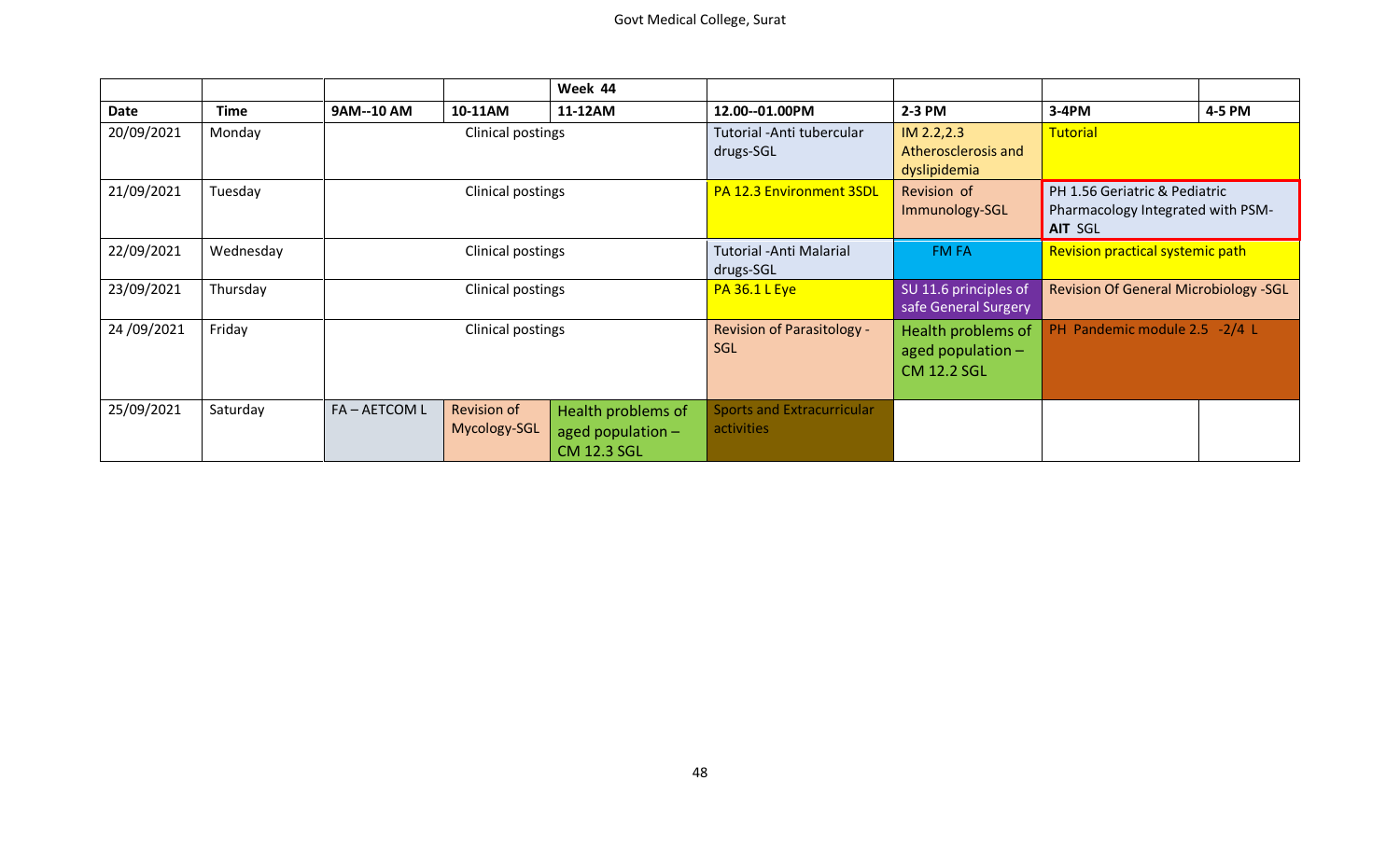|            |                             |                   |         | Week 45          |                            |                                           |                                  |        |  |
|------------|-----------------------------|-------------------|---------|------------------|----------------------------|-------------------------------------------|----------------------------------|--------|--|
| Date       | Time                        | 9AM--10 AM        | 10-11AM | 11-12AM          | 12.00--01.00PM             | 2-3 PM                                    | $3-4PM$                          | 4-5 PM |  |
| 27/09/2021 | Monday                      | Clinical postings |         |                  | Tutorial/SGL- PH 1.42 Beta | OG 23.1 Physiology                        | Revision                         |        |  |
|            |                             |                   |         |                  | lactam antibiotics         | of puberty                                |                                  |        |  |
| 28/09/2021 | Tuesday                     | Clinical postings |         |                  | <b>PA FA AETCOM</b>        | Revision of CVS -                         | PH revision 4.1 DOAP session SGL |        |  |
|            |                             |                   |         |                  |                            | SGL                                       |                                  |        |  |
| 29/09/2021 | Wednesday                   | Clinical postings |         |                  | $FA - PH$ 1.6 ADR form     | Revision<br><b>Revision of Skin &amp;</b> |                                  |        |  |
|            |                             |                   |         |                  | filling/SGL                | soft tissue-SGL                           |                                  |        |  |
| 30/09/2021 | Thursday                    | Clinical postings |         |                  | <b>PA 22.7 SDL</b>         | IM 23.4, Enteral &                        | PH 4.1 Revision DOAP/SGL Session |        |  |
|            |                             |                   |         |                  |                            | <b>Parenteral nutrition</b>               |                                  |        |  |
| 01/10/2021 | Friday<br>Clinical postings |                   |         | MI FA AETCOM SGL | Geriatric services -       | Revision Practical -PH 1.36 Diabetes      |                                  |        |  |
|            |                             |                   |         |                  |                            | CM 12.1                                   | Melitis-SGL                      |        |  |
|            |                             |                   |         |                  |                            | National program                          |                                  |        |  |
|            |                             |                   |         |                  |                            | for elderly $-$ CM                        |                                  |        |  |
|            |                             |                   |         |                  |                            | 12.4 SGL                                  |                                  |        |  |
| 02/10/2021 | Saturday                    |                   |         |                  |                            |                                           |                                  |        |  |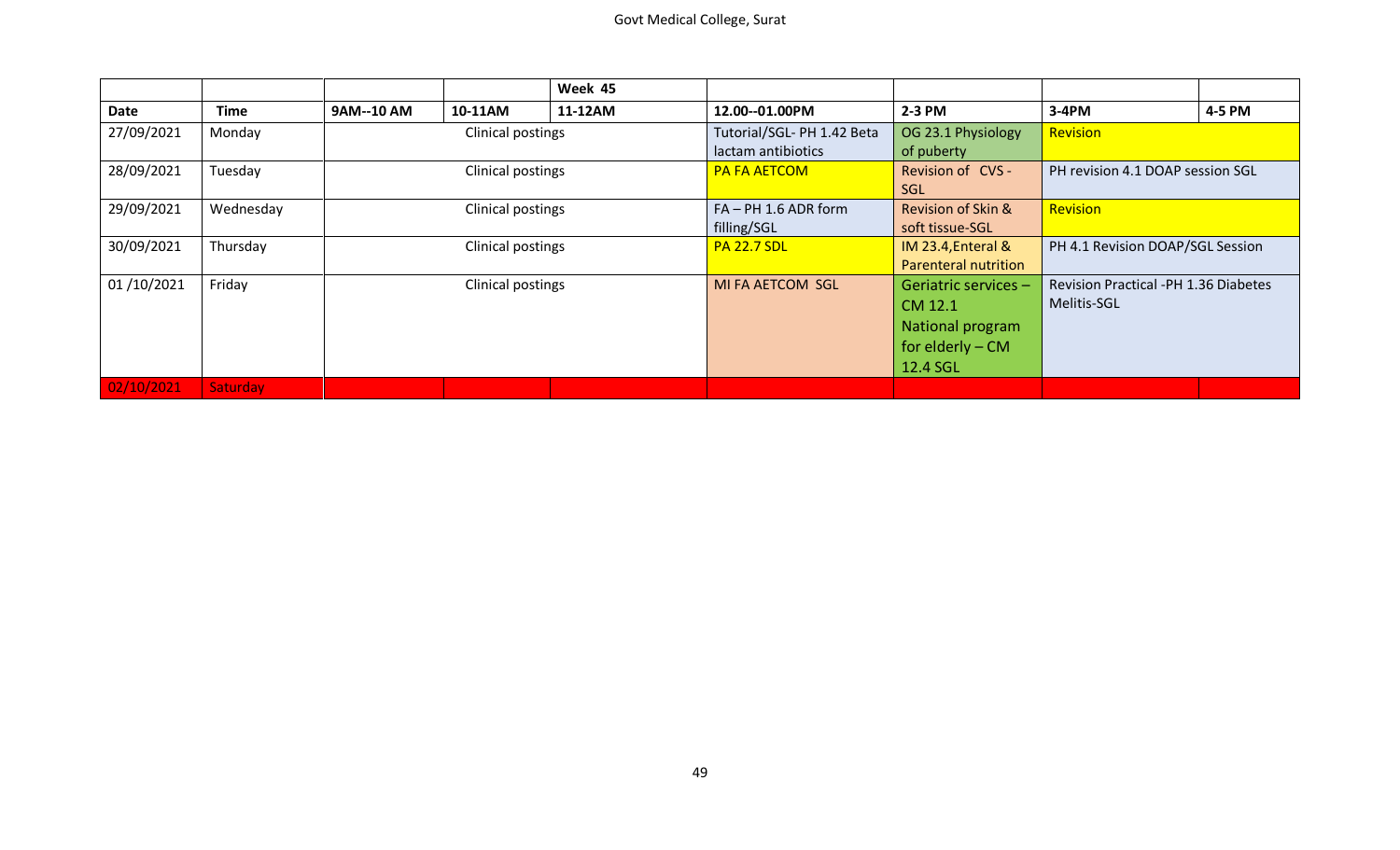|             |             |                          |                      | Week 46                  |                                                 |                                                        |                                              |        |
|-------------|-------------|--------------------------|----------------------|--------------------------|-------------------------------------------------|--------------------------------------------------------|----------------------------------------------|--------|
| <b>Date</b> | <b>Time</b> | 9AM--10 AM               | 10-11AM              | 11-12AM                  | 12.00--01.00PM                                  | 2-3 PM                                                 | 3-4PM                                        | 4-5 PM |
| 04/10/2021  | Monday      | Clinical ptings          |                      |                          | PH 1.59<br>SGL/Tutorial -Essential<br>drug list | <b>SU</b><br>12.1,12.2, Malnutrition<br>in surgical pt | <b>Revision tutorial</b>                     |        |
| 05/10/2021  | Tuesday     | <b>Clinical postings</b> |                      |                          | <b>PA 31.4 SDL</b>                              | <b>Revision tutorial</b>                               | PH 2.1 revision practical<br>Formulation/SGL |        |
| 06/10/2021  | Wednesday   | <b>Clinical postings</b> |                      |                          | FA-Drug overdose and<br>management-SGL          | <b>Revision tutorial</b>                               | <b>Revision tutorial</b>                     |        |
| 07/10/2021  | Thursday    | <b>Clinical postings</b> |                      |                          | <b>Tutorial</b>                                 | OG 32,1Physiology of<br>menopause                      | Revision                                     |        |
| 08/10/2021  | Friday      | <b>Clinical postings</b> |                      |                          | <b>Revision tutorial</b>                        | CM 2.1 Revision<br>tutorial Sociology                  | Revision/SGL                                 |        |
| 09/10/2021  | Saturday    | Revision                 | Revision<br>tutorial | <b>Revision tutorial</b> | Sports and<br><b>Extracurricular activities</b> |                                                        |                                              |        |